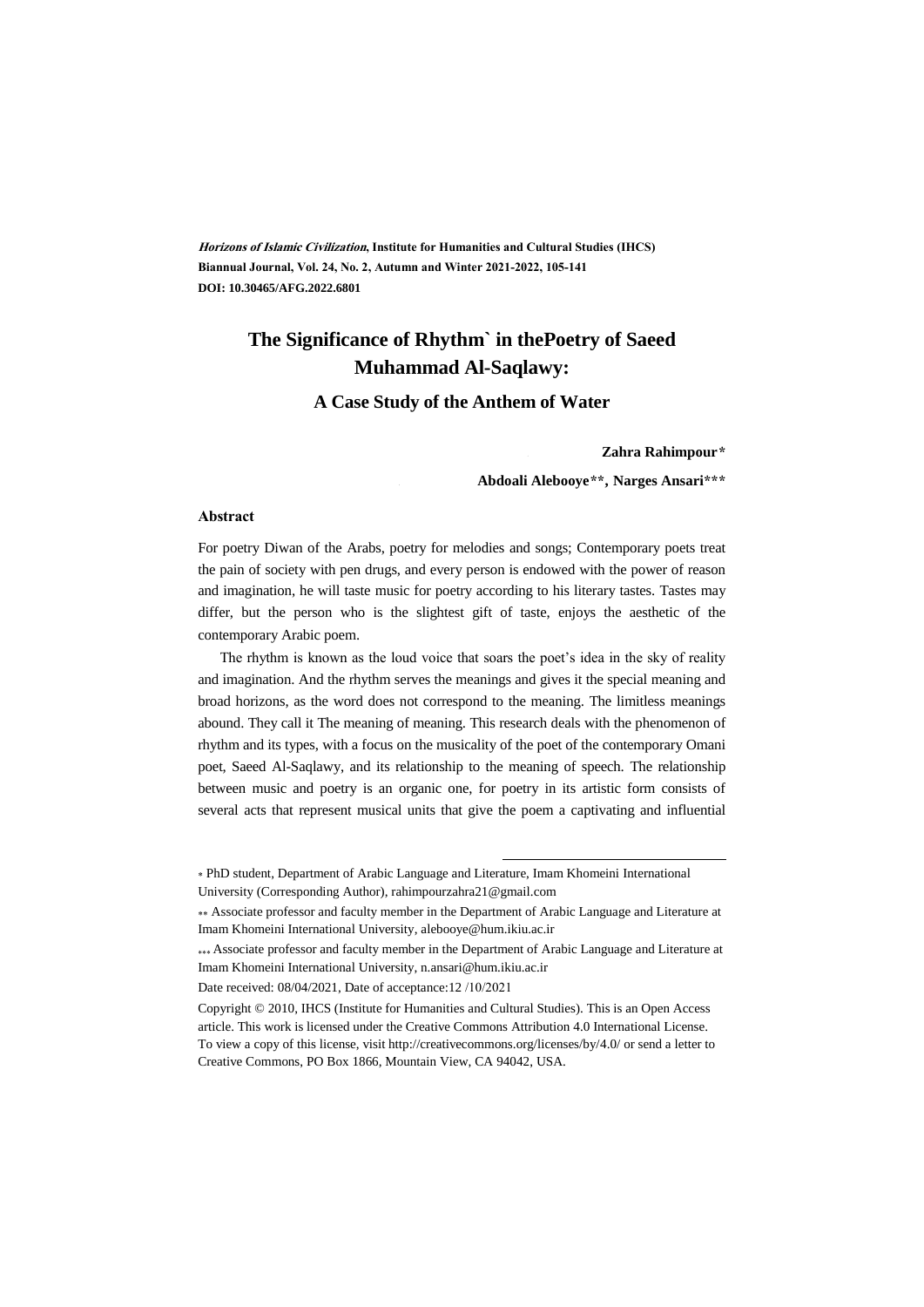tone; And when the poem loses the magic of this melody, that delicate artistic thread that draws the recipient to hear the poetry is cut off.

The rhythm of poetry is like the chirping of the poet and the ringing of his thoughts, which rings the bell of contemplation and contemplation in the mind of the recipient and comes to his mind what he wants the poet to share with him the emotions and feelings. The external and internal types of falling into the speech process in steps; They are the psychological events and mental processes that take place in the mind of the poet and then, spread feelings and emotions on the recipient and reveal the facts to him. The recipient tastes the rhythm in the poem and perceives it with the meanings and there may be some of the meanings hidden in contemporary poetic poems that only the poet himself sometimes realizes. But what is not fully comprehended, not all is left. The external rhythm emanates from the linguistic sounds and the venerable seas, and the inner rhythm originates from the ideas contained in poetry. And both of them complement the meanings and connotations that he would not taste the aesthetics of poetry without him. This article wants to search for the semantic structure and the rhythmic structure and the relationship between them in the Divan "The Canticle of Water". He has 24poems that include concepts such as homeland, patriotism, martyrdom, awakening, and the history and civilization of the Arab homeland.

Rhythm is the cornerstone of every contemporary poet's poetry. Slawi chants poetry with rhythm and music excerpts in his collection entitled: "The Water Song". Through this article, we want to get to the quality of using rhythm and its types in his office. This office was elected because it is full of external, internal, moral, and even lateral rhythms, and the recipient's hand is open to taking unlimited concepts in it.

The questions we want answered are:

How did the Omani poet Saeed Al-Saklawy employ the inner rhythm of all kinds in the Divan "The Canticle of Water"?

How is it possible to see the relationships between the rhythms and their connection to the meanings used?

The poet Al-Saqlawi employed several performances of Hebron weights. It seems that the weights used have a special feature that they seek in situations that are enthusiastic, emotional and imaginative. The poet is free to choose Bahour according to his aims, energies and poems <sup>1</sup> modern poems are distinguished by not being restricted to a single weight and diversity. In his inner rhythm, he employs salqawi to the rhythm of in tandem with the harmony of ideas somewhat. We see it moving from one topic to another, from one idea to another. He is optimistic that conditions in Arab countries in particular, and the Islamic world in general, improve after they were subjected to war, destruction and devastation. These topics appear in its use of the rhythm. It seems to apply these meanings with the support of the rhythms such as the rhythm of repetition,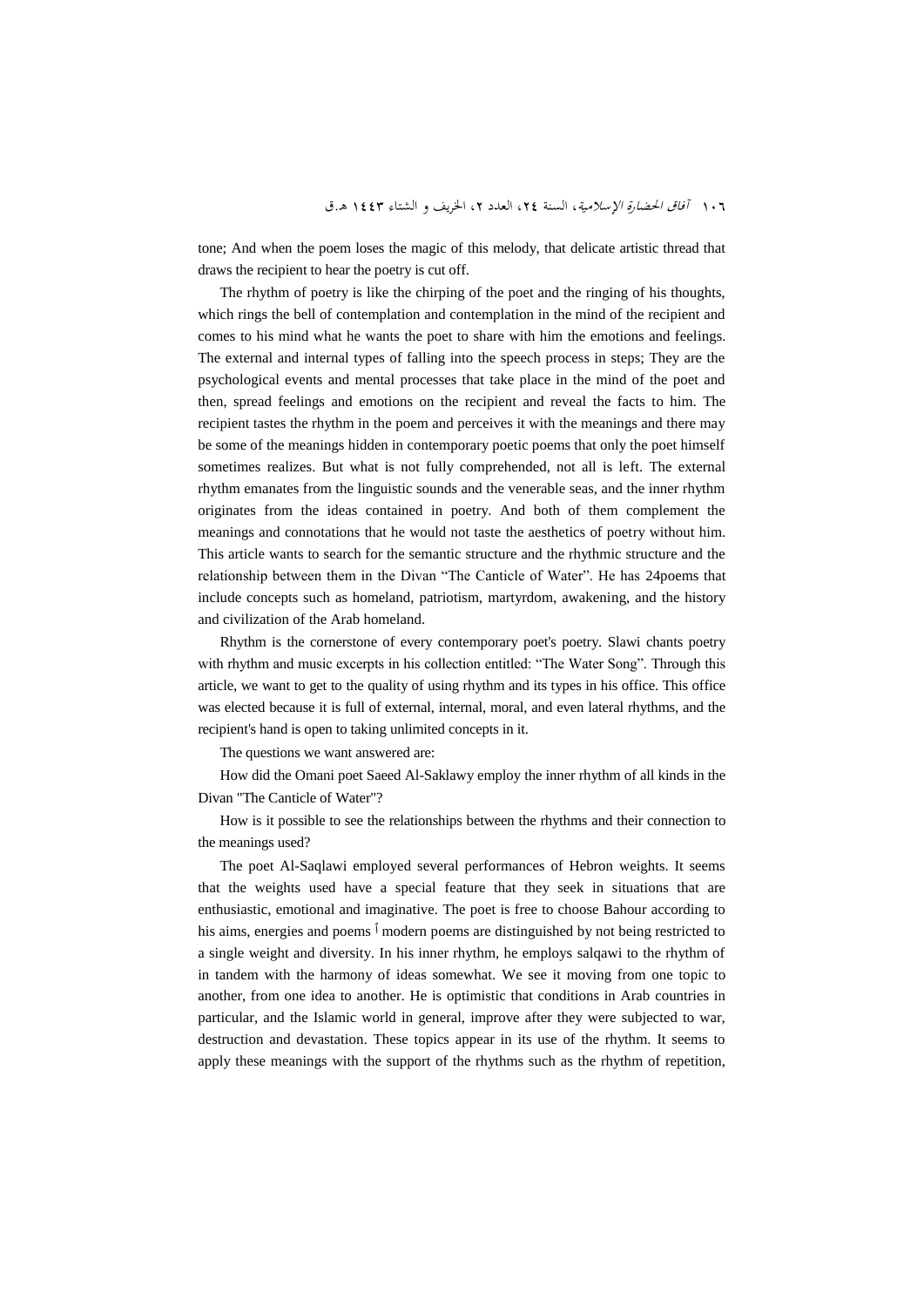the rhythm of parallels, the rhythm of intonation, the rhythm of the accent, the rhythm of photography, the rhythm of silence.

The authoritative plan and approach used in this article is descriptive-analytical, which relied on library sources.

**Keywords:** Domestic rhythm, Internal rhythm and its types, Saeed Al-Saqlawi, Nashid al Maa.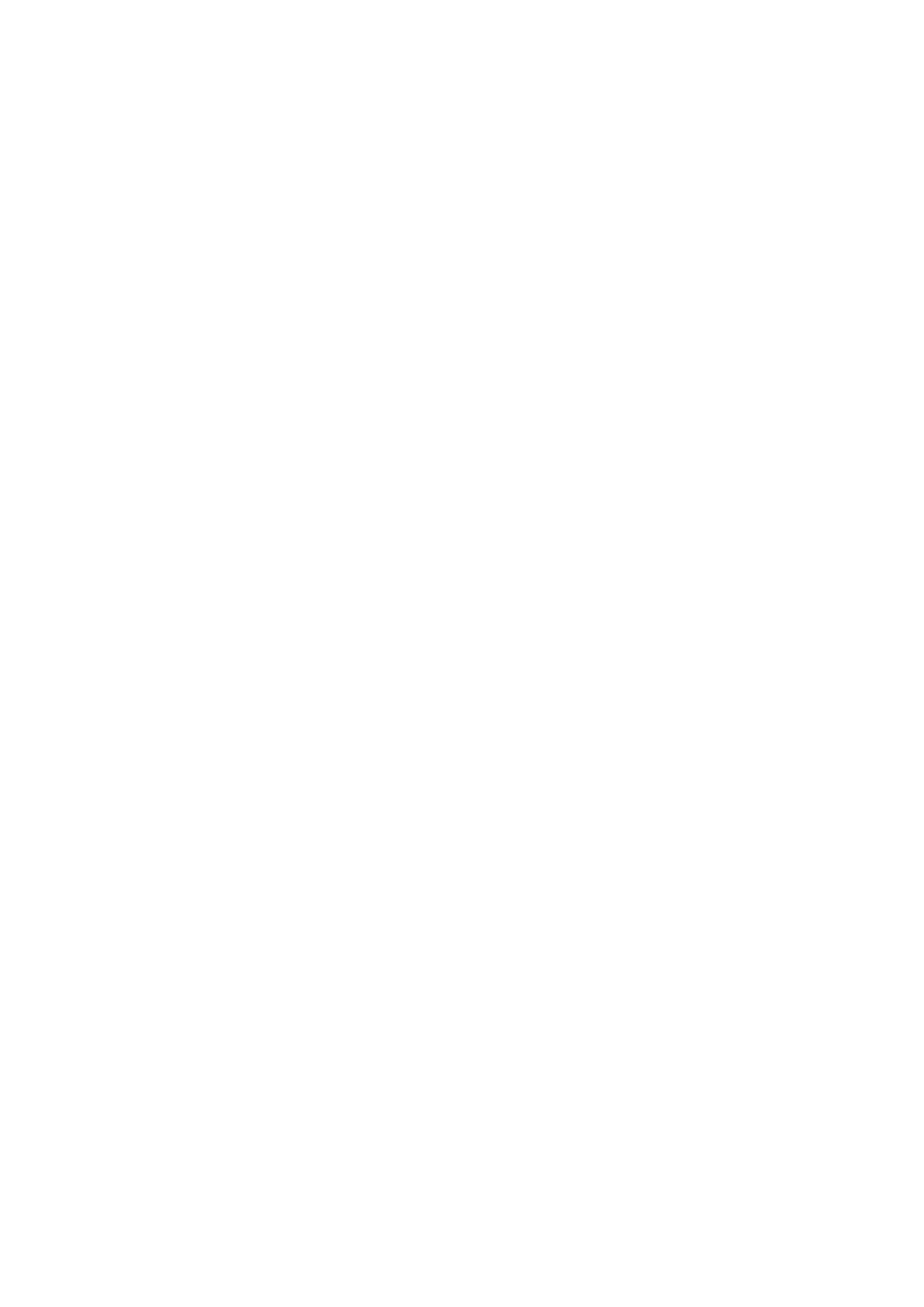آفاق احلضارة اإلسالمية، أكادميية العلوم اإلنسانية والدراسات الثقافية بحلة علميّة نصف سنويّة (مقالة علميّة محكّمة)، السنة ٢٤، العدد ٢، الخريف و الشتاء ١٤٤٣ هـ.ق، ١٠٥–١٤١

**داللة اإلیقاع في شعر سعید محمد الصقالوي المتلزم دیوان نشید الماء نموذجا**

# \* **زهرا رحیمپور** \* **عبدالعلي آل بویه** ‡ \* **، نرگس انصاري** \* ‡ \*\*

**الملخص**

تكون اللغة العربية هي بطبيعتها لغةٌ موسيقية؛ والنظام الإيقاعي في الشعر العربي المعاصـر تنسـجم بـين النغمـة والفكـرة؛ والشـاعر المعاصـر ينشـد قصـائده بشـتي الإيقاعات – داخليةً كانت أو خارجيةً – بمختلف الدلالات. لذلك نشاهد في  $\ddot{\phantom{a}}$ أشـعار الشـعراء البـارزين في الأدب المعاصـر جوقـةً مغنيـة مـن المفـردات تشـترك في  $\ddot{\phantom{a}}$ المعاين النبيلة والمفاهيم السامية، المفاهيم تبرز وتظهر في أشعارهم حسب إيقاعاتها املتعـددة. مـد ميــزات شـعرهم االنتقـان مــد إیقـاع إلـ إیقـاع آخـر يف دصـيدة مـا حســب عــوا فهم وأحاسيســهم أي مــد التفعــيالت الطو یلــة يف حالتــن النفســية البطيئة في حين أو إنتقال إلى التفعيلات القصيرة النشطة والسريعة في حين آخر .

\* طالبة الدکتوراه في اللغة العربية وآدابها، جامعة الإمام الخميني الدولية، قزوين، إيران (الکاتبة المسؤولة)، [rahimpourzahra21@gmail.com](mailto:rahimpourzahra21@gmail.com)

 $\overline{a}$ 

\*\* اعستاذ املشار ، يف اللغة العربية وآداهبا، جبامعة اإلمام اخلميين الدولية، دزوید، إیران، [alebooye@hum.ikiu.ac.ir](mailto:alebooye@hum.ikiu.ac.ir) \*\*\* الأستاذ المشارك، في اللغة العربية وآدابها، بجامعة الإمام الخميني الدولية، قزوين، إيران،

> [n.ansari@hum.ikiu.ac.ir](mailto:n.ansari@hum.ikiu.ac.ir) تاریخ الوصون: ،1400/01/19 تاریخ القبون: 1400/07/20

Copyright © 2018, IHCS (Institute for Humanities and Cultural Studies). This is an Open Access article distributed under the terms of the Creative Commons Attribution 4.0 International, which permits others to download this work, share it with others and Adapt the material for any purpose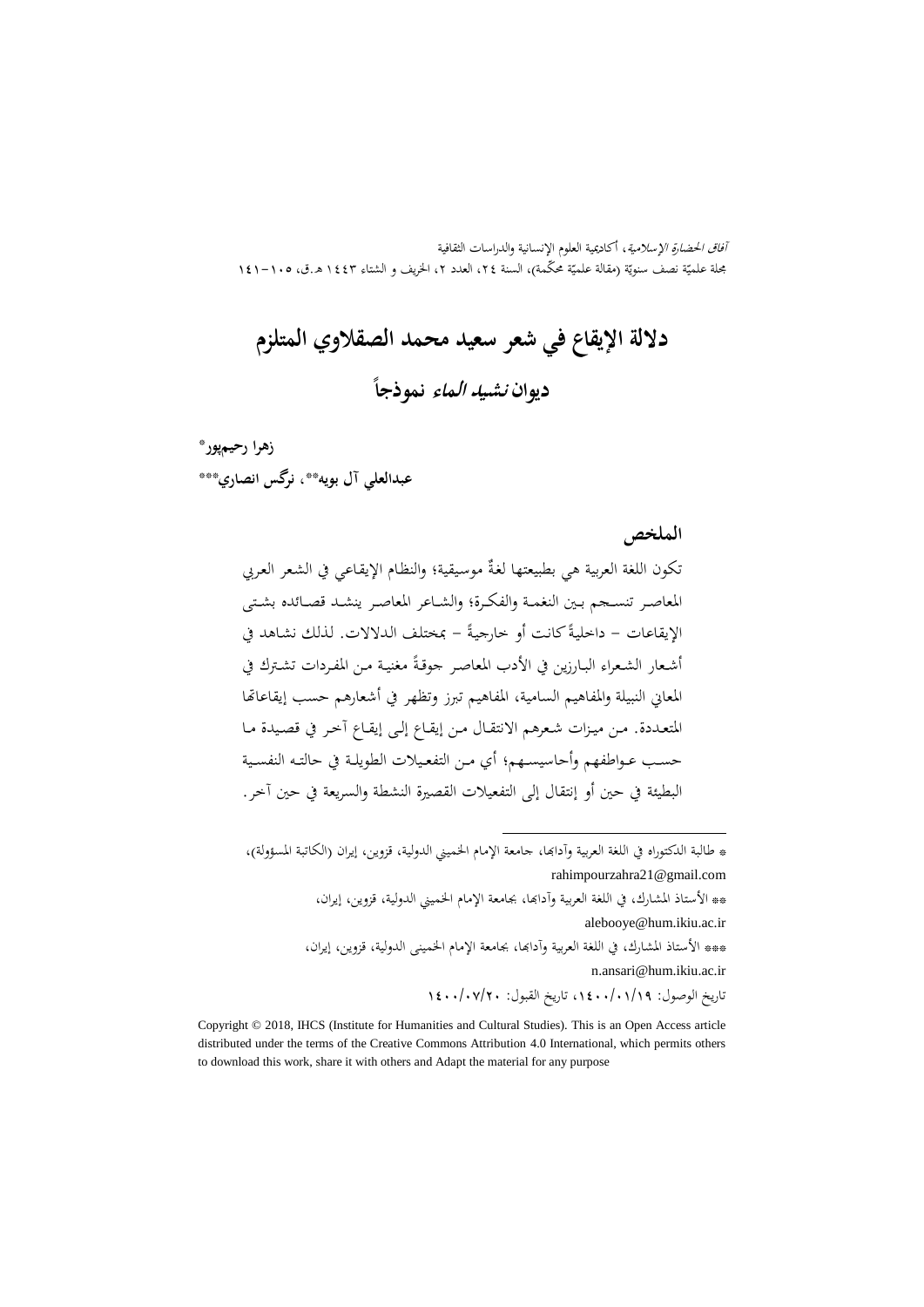١١٠ *آفاق الحضارة الإسلامية*، السنة ٢٤، العدد ٢، الخريف و الشتاء ١٤٤٣ هـ.ق

يعتمـد أسـلوب المقـال، علـي المـنهج الوصـفي – التحليلـي والإحصـائي، ويريـد أن يعـرف الشــاعر وأشــعاره ومنهجــه الإيقــاعي، لأن لــه مکانــة بــارزة في الشــعراء المعاصـرين. هــذا المقــال يسـتهدف إلــي دراســة إيقاعيــة في اشــعار سـعيد محمــد الصـقلاوي الشـاعر العمـاني المعاصـر الـذي هنـدس الكلمـات في دواوينـه المختلفـة ومنها دیوان نشيد الماء؛ لقد استخدم في هذا الدیوان إیقاعين، هما الإیقاع الداخلي والإيقـاع الخـارجي وأنـواع كـل منهمـا مثـل إيقـاع التـوازي والبيـاض والسـرد ومـا شـابه ذلـك؛ هـو يغـني الحيـاة والحيويــة بإيقــاع الأمـل والحـب والفـرح بالحضـارة العربيــة والاسلامية العريقـة في سطور وأحيانـًا يسمع من القصـائد موسيقى التحسر والحزن والألم بما يشـاهد العـالم الاسـلامي كالقضية الفلسطينية. استخدم سعيد الصقلاوي البحـور الحليليـة في الـديوان وفيهـا تشـاهد الترخصـات العروضية. كـذلك. تشـير هـذه الدراسـة إلـى أن المـادة الغنائيــة فيـه عذبـة ولينــة تـدل علــى آفــاق التـحربـة الشـعرية وأحاسيسه الصادقة، فكل قصيدة لها موسيقاها الخاصة التي تختلف عن الأخرى. ا**لكلمــات الرئيســة**: الإيقــاع الخــارجي، الإيقــاع الــداخلي، سـعيد الصــقلاوي، نشيد املاء.

#### **.**1 **المقدمة**

1**.**1 **م ألة البحث**

الشعر ديـوان العرب، الشـعر نغـم وأنشـاد؛ والشـعراء المعاصـرون يعـالجون آلام المحتمـع بعقـاقير القلم، وكل إنسان يُمنَح قوة العقل والخيال، سيذوق موسيقى الشعر حسب أذواقه الأدبية. رمما ن الأذواق تختلف ولكن الشخص الذي هوعلى أدبى موهبـة مـن الـذوق، يتمتـع بجماليـة القصيدة العربية املعاصرة.

يعرف الإيقـاع بأنـه الصـوت المبدويّ الـذي يحلـق فكـرة الشـاعر في سمـاء الحقيقـة والخيـال.<br>تــد مند سلمـد احد السلطانية المادات المائنة اتــدال مــد مــد و أو الله طلمـد واإلیقــاع خیــدم املعــاين ویعطيهــا الداللــة اخلاصــة واثفــاق الواســعة يــ أن اللفــ ال یــوازي المعنى؛ ويكثر المعاني اللامحدودة. يسمونُما «معنى المعنى» أي: .The meaning of meaning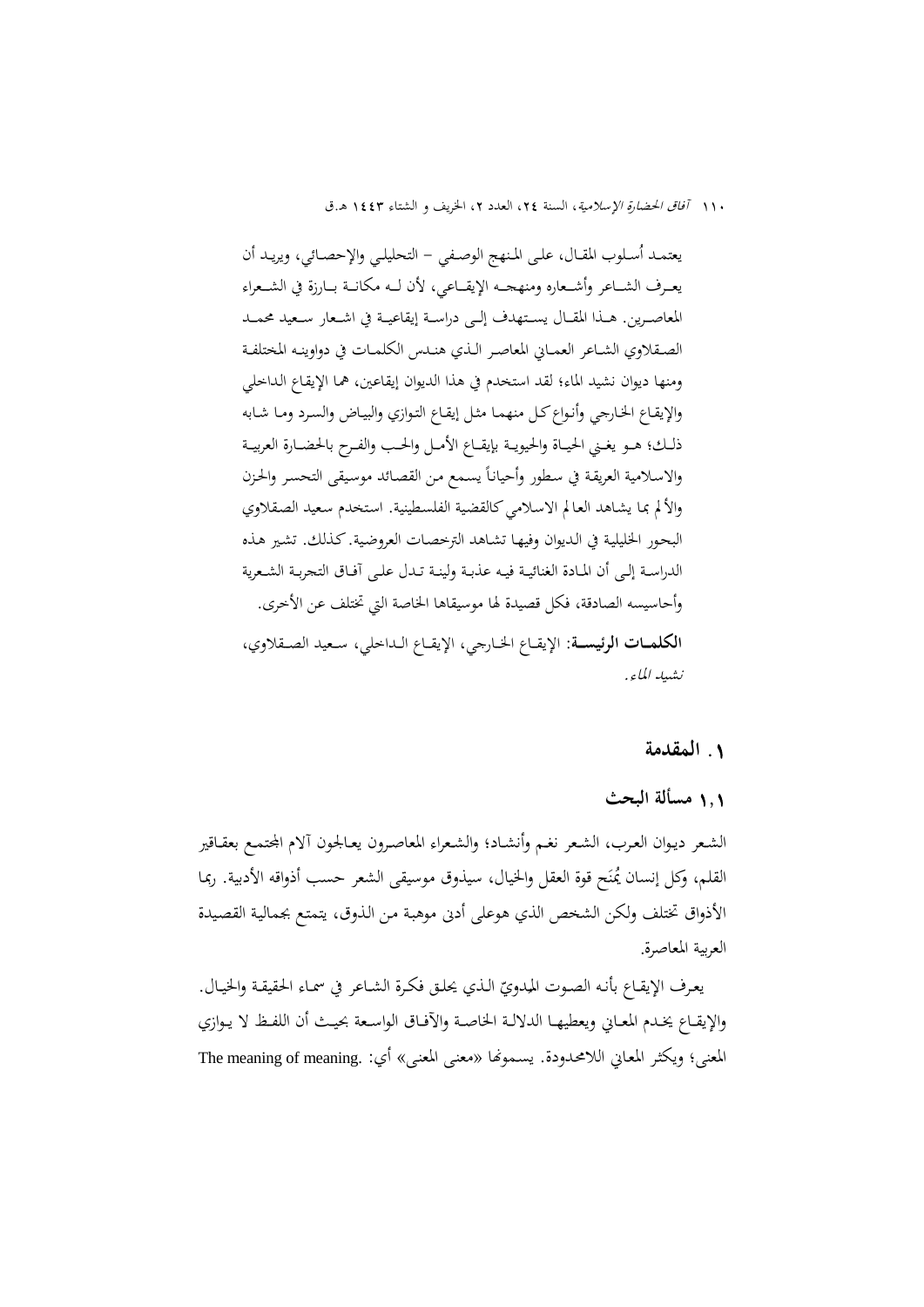يتناول هذا البحث ظاهرة الإيقاع وأنواعها مع التركيز على موسيقائية أشعار الشاعر العمايي المعاصر، سعيد الصقلاوي وعلاقتها بفحوي الكلام.

«إن العلاقة بين الموسيقى والشعر علاقة عضوية، فالشعر في صياغته الفنية يتكون مـن عـدة  $\overline{\phantom{a}}$ التفعيلات تمثل وحدات موسيقية تمنح القصيدة نغمـاً أسرا مؤثراً؛ وحين تفقـد القصيدة  $\frac{1}{2}$ سحر هـذا النغم، ينقطـع ذلك الخيط الفـني الـدقيق الـذي يشـد المتلقـي إلـي سماع الشـعر». )عبدالدامي، :1993 16(

الإيقـاع في الشـعر كزقزقـة الشـاعر ورنـين أفكـاره الـذي يـدقّ جـرس التأمـل والتـدبر في ذهـن المتلقـي ويخطر ببالـه مـا يريـد أن يشـترك الشـاعر معـه في العواطـف والأحاسـيس. الإيقـاع بنوعيـه الخارجي والداخلي، عملية الكلام بخطوات؛ هي الأحداث النفسية والعمليات العقلية التي تحري في بـال الشـاعر ومن ثمّ، تنشـر الأحاسيس والعواطف علـى المتلقـي وتكشف له الحقـائق. المتلقـي يتذوق الإيقاع في القصيدة ويدركه مـع المعايي ورماكان هناك بعض المعايي المختفية في القصائد الشعرية المعاصرة لايدركها إلا الشاعر نفسه أحياناً؛ ولكن ما لا يُدرَك كلَّه، لا يُترك كلَّه.<br>. َ

إنّ الإيقاع الخارجي منبعث من الأصوات اللغوية والبحور الخليلة والإيقاع الداحلي منبعه الأفكـار المحتويـة في الشـعر؛ وكلاهمـا تكملـة المعـاي والـدلالات الـتي لا يتـذوق جماليـات الشـعر دونه. هـذا المقـال يريـد أن يبحـث عـن البنيـة الدلاليـة والبنيـة الإيقاعيـة والعلاقـة بينهمـا في ديـوان نشيد الماء. فإن له ٢٤ قصيدة والتي تشمل مفـاهيم مثل الوطن والوطنية والشـهادة والصحوة وتاریخ وحضارة الوطن العربي.

اسـتخدم الشـاعر العمـاني قدراتـه الفنيـة وخلـق صـور مليئــة بالمشـاعر الإنسـانية وبسـيطة وممتعة، مستوحاة من تراث الماضي والأساطير العربية، خلق مرآة فيها كـل رغبـات الشـاعر وكـل الإخفاقات التي واضحة اليوم. كـان عنصر الالتزام عنصراً مهمـاً في بعض قصـائده، فهـو لا ا يستسلم للوضع الراهن أبدًا بل يطلب الاستيقاظ بذكر الأبطال العرب، ويطلب من المتلقى أن یرافقه ویتعاطف معه فی هذه الطریقة.

الإيقــاع حجـر الأســاس لشـعر كــل شــاعر متجـدد ومعاصـر؛ الصــقلاوي ينشـد الشـعر بمقتطفـات الإيقـاع والموسيقى في مجموعتـه عنوانهـا: *نشـيد الماء.* عـبر هـذه المقالـة نريـد أن نصـل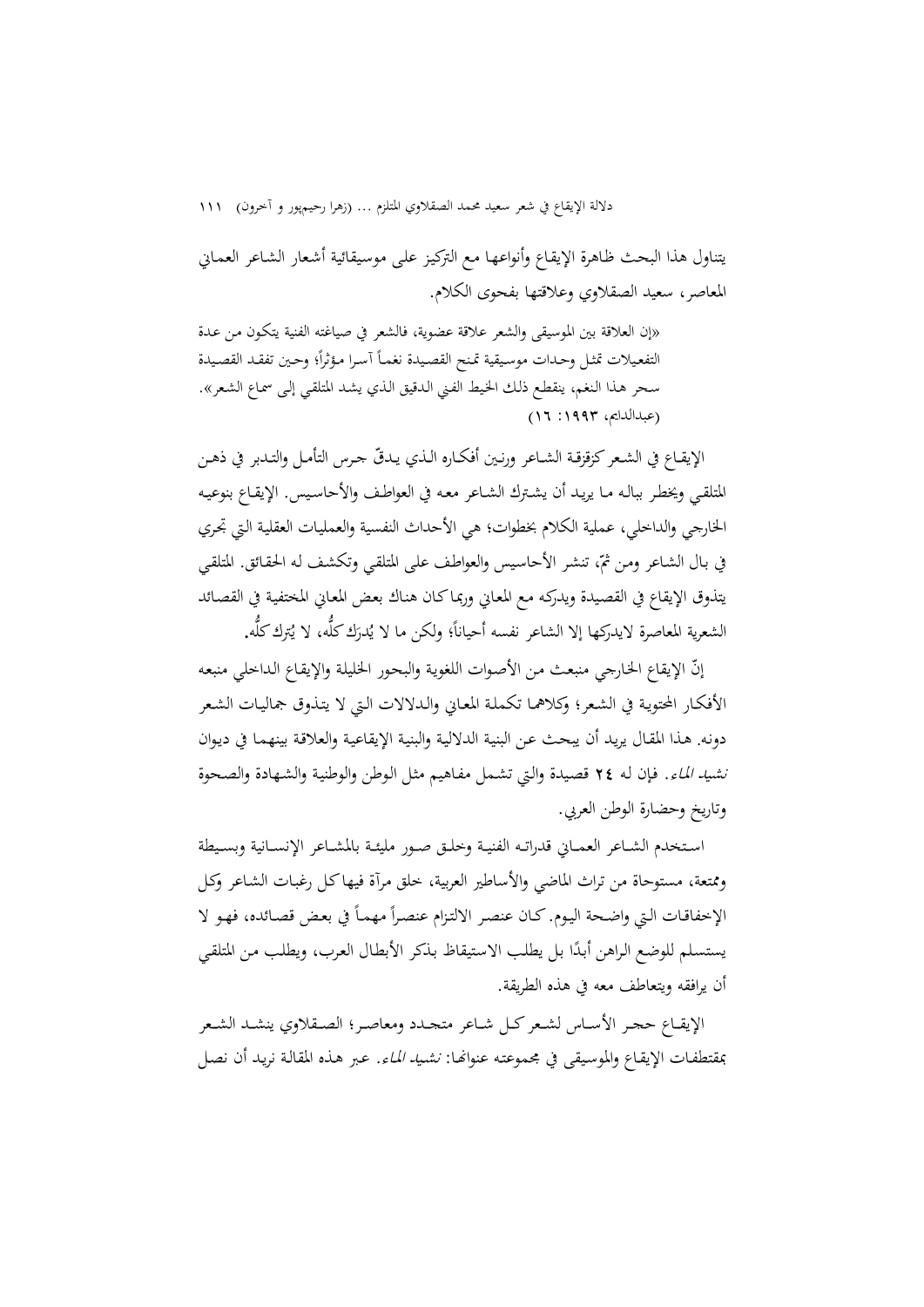إلـى كيفيـة اسـتخدام الإيقـاع وأنواعـه في ديوانـه، لأنـه مفعـم بالإيقاعـات الخارجيـة والداخليـة والمعنوية وحتى الجانبية ويد المتلقي مفتوحة في أخذ المفاهيم اللامحدودة فيها.

2**.**1 **أسئلة البحث**

الأسئلة التي نرید الإجابة عنها هي: كيف وظّف الشاعر العمايي، سعيد الصقلاوي الإيقاعـات الداخلية بمختلف أنواعها في هذا الدیوان؟

كيف يمكن مشاهدة العلاقات بين الإيقاعات المدويّة وصلتها بالمعاني المستخدمة؟

الشـاعر الصـقلاوي وظـف البحـور المتعـددة مـن أوزان الخليـل العروضـية في الهـزج والرجـز والرمــل. ويبــدو أن الأوزان المسـتخدمة ميزتهــا الخاصــة هــي أن تنشــد في المواقـف الحماسـية والعاطفية والخيالية. الشاعر حرّ في احتيار البحور حسب مقاصده وطاقاته وقصائده الحديثة تتميز بعـدم تقييـدها في إطـار وزن واحـد وتنوعـه الـذي المؤلـف يقصـره أحيانـاً. ففـي إيقاعـه الداخلي یوظف الصقلاوي إلى إیقاع الترادف، إیقاع الأفكار، وما شابمه.

نراه ينتقل من موضوع إلى موضوع آخر، من فكرة إلى فكرة أخرى. ويتفائل أن الظروف في البلدان العربية خاصةً، والعالم الإسلامي عامةً تتحسن بعد أن تعرض عليها الحرب والدمار  $\ddot{\cdot}$ والخراب. وهـذه الموضوعات تظهر في استخدامه الإيقـاع. يبدو أن يطبق هـذه المعـايي بمسـاندة الإيقاعـات كإيقـاع التكـرار وإيقـاع التـوازي وإيقـاع التنغيـم وإيقـاع التـوير و إيقـاع التصـوير وإيقـاع البياض أو الصمت.

## 3**.**1 **خلفیة البحث**

في مباحث الإيقاع ثمة دراسات سابقه تصلح الإشارة إلى بعضـها، منهـا: «تداوليّة الخطـاب التواصـلي في قصـائد المقاومـة للشـاعر سـعيد الصـقلاوي (قصيدة "صـرخة طفـل" أنموذجـاً)» رسول بلاوي، آفاق الحضارة الإسلامية، (خریف وشتاء ١٤٤٢). «الإيقاع في دیوان وصایا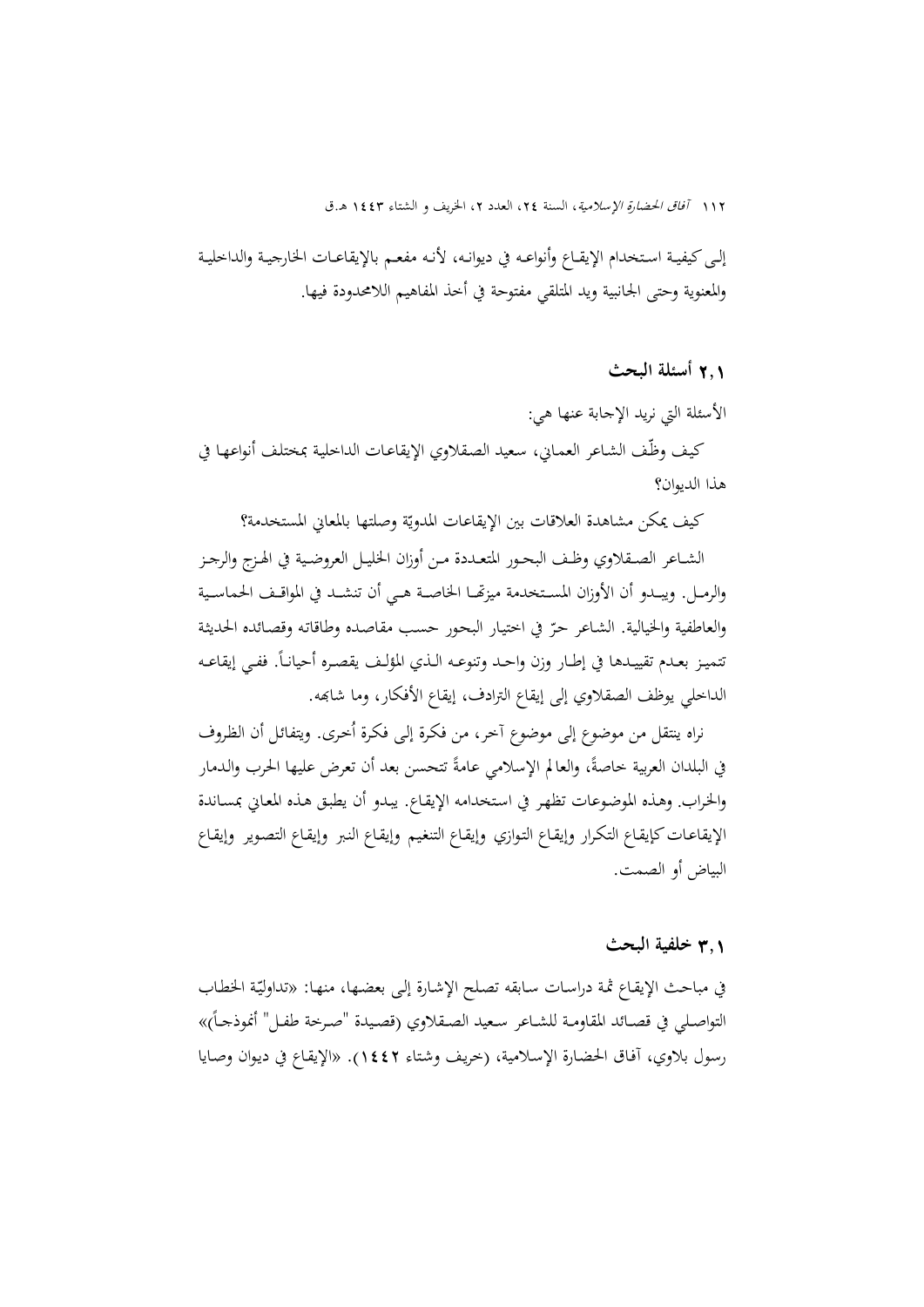قيد الأرض لسعيد الصقلاوي » د. محمد بن قاسم ناصر بوحجام، مجلة الوطن. «عناصر الإيقـاع ودلالاتّحا في "قصيدة الانتفاضة" لسـميح القاسـم»، لبهنـام بـاقري وعلـي سليمي، في جحلة إضاءات نقدية في الأدبين العربي والفارسي، خريف (١٤٣٧)، الرقم ٦، العدد الـ ٢٣. «عناصر الإيقاع في شعر بـدر شـاكر السيّاب»، لحامـد صـدقي وصفر بيـانلو، في مجلـة اللغـة العربية وآدابها، الربيع (٢٠٠٩)، العدد الـ٨، «ساختار داستاني وموسيقايي در إرادة الحياة»، لهومن ناظميان، في الجمعية العلمية العربية للغة العربية وآدابها الشتاء (١٤٢٠ق)، العدد ١٣؛ «صلة الموسيقى الشعرية بالعناصر الأخرى للشعر»، لعبدالعلي آلبويه لنگرودي وحشـمت الـه زارعـي كفايت، في مجلة اللغة العربيه وآدابهـا، الخريف (٢٠١٧م)، السنة الـ١٣، العـدد الـ ٣؛ «الإيقـاع الـداخلي في شـعر عبـدالوهاب البيـاتي» –ديـوان «المـوت في الحيـاة» نموذجـاً، لرجـاء ابوعلي ومنيژة زارع، في مجلة «پـژوهش هـاي ترجمه در زبـان وادبيـات عـربي» (١٣٩١ش) دوره ٢، العدد الـ ٤؛ وفي هـذه المقـالات نظراً إلى أن الموسيقى هـو العنصـر جـوهر في العمـل الأدبي  $\overline{a}$ الفني، وتعتبر من أبرز السمات الشعرية ولها وثيقة بما تنعكس أصداء المفردات والسطور بحيث الإيقاع وهـو الصوت يوفق إيقـاع المعنى بحيث لا يمكن التغافل والتجاهـل عنهـا. وتبحث عن أنـواع الموسـيقي وترى الحركـات الإعـراب فيهـا نوتـة موسـيقية، ولكـن في أشـعار الصـقلاوي لم يطبق بعـد. كـان عنـاوين المقـالات المذكورة وفحواهـا هـو تـأثير الإيقـاع علـى الشـعر وتكتفـي بذكر بعض أنواعه المعدود، لكن هذه المقالـة عـلاوة علمي التعریف الشـاعر العمـاني، تهدف إلى أنـواع الإيقاعـات في مجـموعـة کـاملـة، ثم تقـدم أمثلـة تتطـابق في ديـوان الشـاعر لکـي يزيـد التأمـل والفهم والتدقيق في أخذ المعنى. لذلك المقالة تهتم بإدخال الإيقاعات الداخلية المختلفة وأثرهـا وتطبيقهـا أكثـر مـن تـأثير الإيقـاع الحـارجي في القصـائد. فتركـز عـلمي أنـواع الإيقاعـات الداخليـة وتنظر نظراً عابراً إلى الإيقاع الخارجي.  $\overline{a}$ 

#### 4**.**1 **منهجیة البحث**

الخطـة التأليفيـة والمنهج المتبـع في هــذه المقالـة، هــو الوصـفي \_\_ التحليلـي والإحصـائي الـذي اعتمد عل املصادر املكتبية.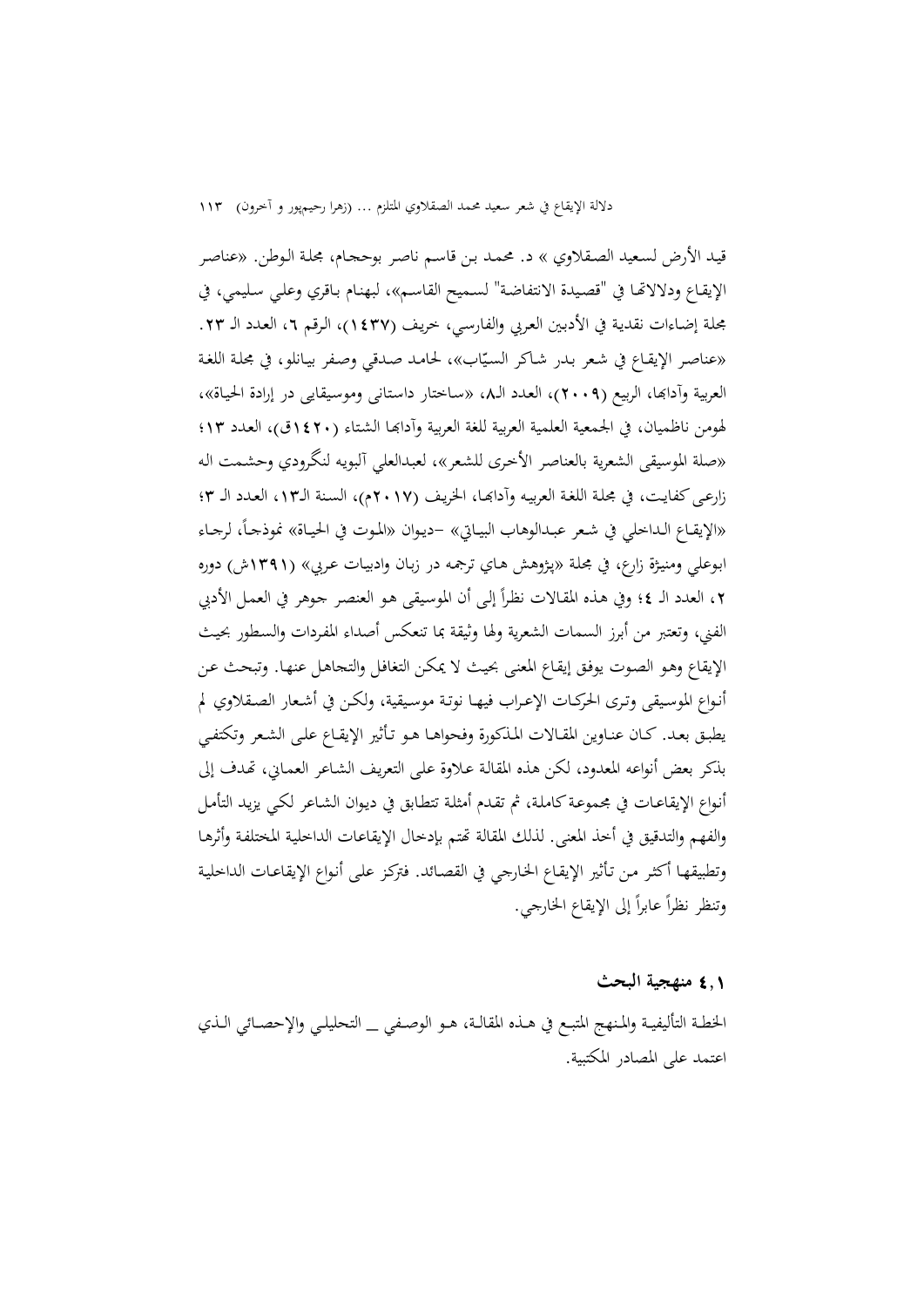# **.**2 **نبذة تعریفیة علی حیاة الشاعر العماني المعاصر**

سعيد بـن محمـد الصـقلاوي الجنيـني، شـاعر عمـاني معاصـر مـن مدينـة صـور، شـرقي عمـان. صـدرت لـه المحموعـات الشعرية كترنيمـة الأمـل (١٩٧٥)، أنـت لي قـدر (١٩٨٥)، نشيد الماء (٢٠٠٤). «ترجمـت بعـض أشـعاره إلــي لغــات أخــرى كالإنجليزيــة والأســبانية والفرنســية والأوردية». (صادق اللواتي، ٢٠١٧: ١١)

إن الـدواوين هي سُلّم الصقلاوي نحو النمـو والتطـور، واحـدة تلـو الأخـرى وتمثـل الهويـة الثقافية للشـاعر. إمتلك شـاعرنا العمـاني ناصية الشعر منـذ صغره ويقـول: «إذكنـت طالبـاً في مدرسة دونت النص الشعري وأسررته به معلمي أستاذ العربية المصري، الأستاذ عبد اللطيف قيناوي، فهو واصل دعمي وتشجيعي على القراءة والمحاولات الشعرية». (جمع من الكتاب، ۰۱**۰: ۱۰).** يجدر الإشارة أن ديوان *نشيد الماء يحت*وي على القصائد التي فيها تشاهد القيم مثـل حـب الـوطن والشـهيد وحضـارة عالمنـا الاســلامي والمفـاهيم الفلسـفية. وأحيانـاً قصـائد الاحتجـاج والمقاومـة، والقصـائد المتعلقـة بالانتفاضـة والقـدس، لهـا المعـايي المفتوحـة ويـد القـارئ منفتح على فهم فكرة الشاعر.

**.**3 **اإلطار النظر ي**

## 1**.**3 **اإلیقاع وداللته الشعریة**

الإيقــاع موسـيقيٌّ وتنـاغم وعنصـر جـوهري في الشـعر، وهـي مفـردة للدلالـة علـى مكـون مـن مكونات الموسيقى ويقابله الوزن في الشعر. فعلم الإيقاع وهو العروض، دراسة الأوزان الشعرية والإيقاع. وصفه محمد مندور بأنه «يتولّد عن رجوع ظاهرة صوتية أو ترددهـا على مسـافات زمنيــة متســاوية أو متجاوبــة أو متقابلــة». (منــدور، د.ت، ١٨٧) والموسـيقي تـرتبط الأوزان والقـوافي في الأشـعار، قـديماً کـانـت أو جديـداً. فحسـب مـا يعتقـد إبـراهيم أنـيس کـل «جـرس الألفاظ وانسجام في توالي مقاطع، نسميه بموسيقي الشعر». (أنيس، ١٩٥٢، ١٣٦) الجديد في شعر الحر هـو«حريـة الـتص رف في عـدد تفعـيلات الأبحـر» الـتي اكتشـفها الحليـل للشـعر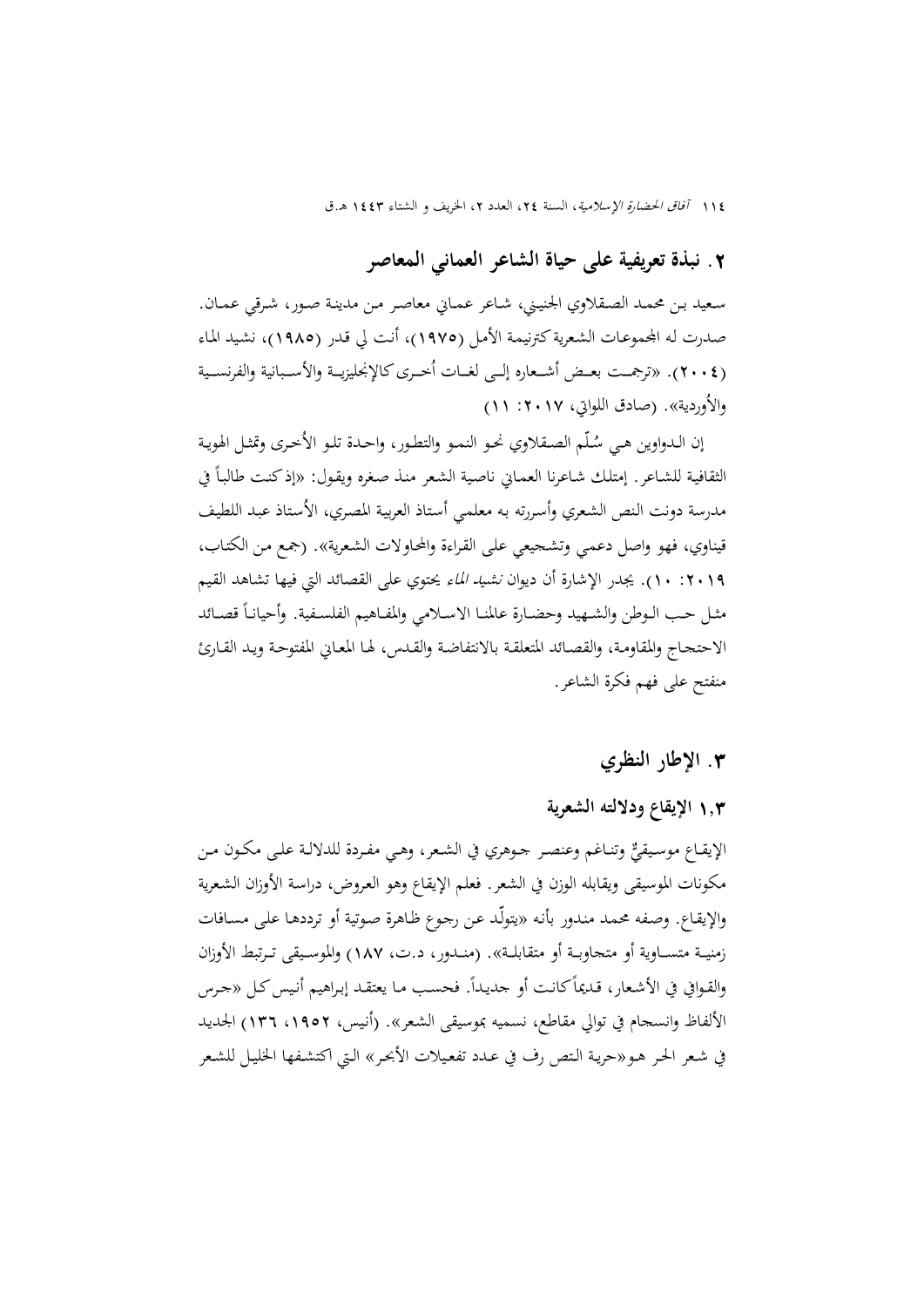العربي، وفي توزيع الموسيقى، لكل قطعة بما يتلائم وحاجة الشاعر؛ وكـان قائمـاً على أسـاس توالي كمية من المقاطع الصوتية في كل شطر». (جمال الدين، ١٩٧٠: ١٦٥ و ١٧٠) الشعر هو نظم على أساس الإيقاع، وإنه أبو الوزن؛ وبينهما صلة عموم وخصوص مطلق، يصفها شكري محمد عياد بأنما صلة عموم وخصوص مطلق. «فالوزن الشعري أخص من الإيقاع الشــعري، والــوزن قســـم مــن الإيقـــاع، أي أن الإيقــاع اســم جــنس والــوزن نــوع منـــه». (عياد، ١٩٦٨: ٩٩) والمقصود ما نری فی الشکل التالي:



إن اشـتقاق اللغـة العربيـة هـو يف حـد ذاتـن موسـيقى سـتغی معناهـا مـ تغـی بنيـة الكلمـات، »فـإن اللغـة العربيـة مـد أبـرز اللغـات املتصـرفة التحليليـة ویكفـي أن یكـون اإلشـتقاق فيهـا یعمـا علــي تكثــير الــدلالات». (نحـر، ٢٠٠٢: ١٢٤) مهمــة الإيقــاع أو Rhythm أن تكشــف للمتلقي مشروع تقوية الدلالات وتظهر المعاني أكثر وضوحاً ويمعن النظر إلى ظروف حالق الأثر. حين الشاعر جهر صوته بغضبه أو آهاته المؤلمة يستحدم البحور الطويلة وأحياناً القوافي بصـوت الطويـل أو بالمـد ولمـا همسـه باحتضـانه المفردات لعواطفـه وفرحـه وحبـه، يبـدل العقليـات .<br>-إلى الحسيات بكل مـا تعنيـه الكلمـة. هنـاك العلاقـات البنّـاءة بـين الألفـاظ والأصـوات وبـين تحلياتــه الواضــحة. ولـنعلم أن الغـرض مــن الإيقــاع هــو إنشــاء الوحــدة بــين فيزيــاء الشــعر وامليتافيزیقيا للشعر وصوال إل أن الشعر املعاصر فين الفكرة.

تقـوم القصـيدة الحديثـة في تشـكيل بنيتهـا الموسـيقية «عـلمي عنصـرين أساسـين، همـا الإيقـاع والوزن، إذ يكمل أحدهما الآخر في تناسب وتلاحم شديدين؛ على أن ثمة فارقاً دقيقاً بين ما يعرف اصـطـلاحـا بالوزن أو Meter ومـا يدعي فنيـاً بالإيقـاع أو Rhythm، إن الإيقـاع والـوزن يعتمد كلاهما على التكرار وفي الوقت الذي يقوم فيه الإيقاع على تكرار مجموعة من المقاطع المحددة؛ فـإن الـوزن يقـوم علـى تكـرار حفتـة مـن الإيقاعـات؛ إلا أن قـوة هـذا التكـرار تتمثـل في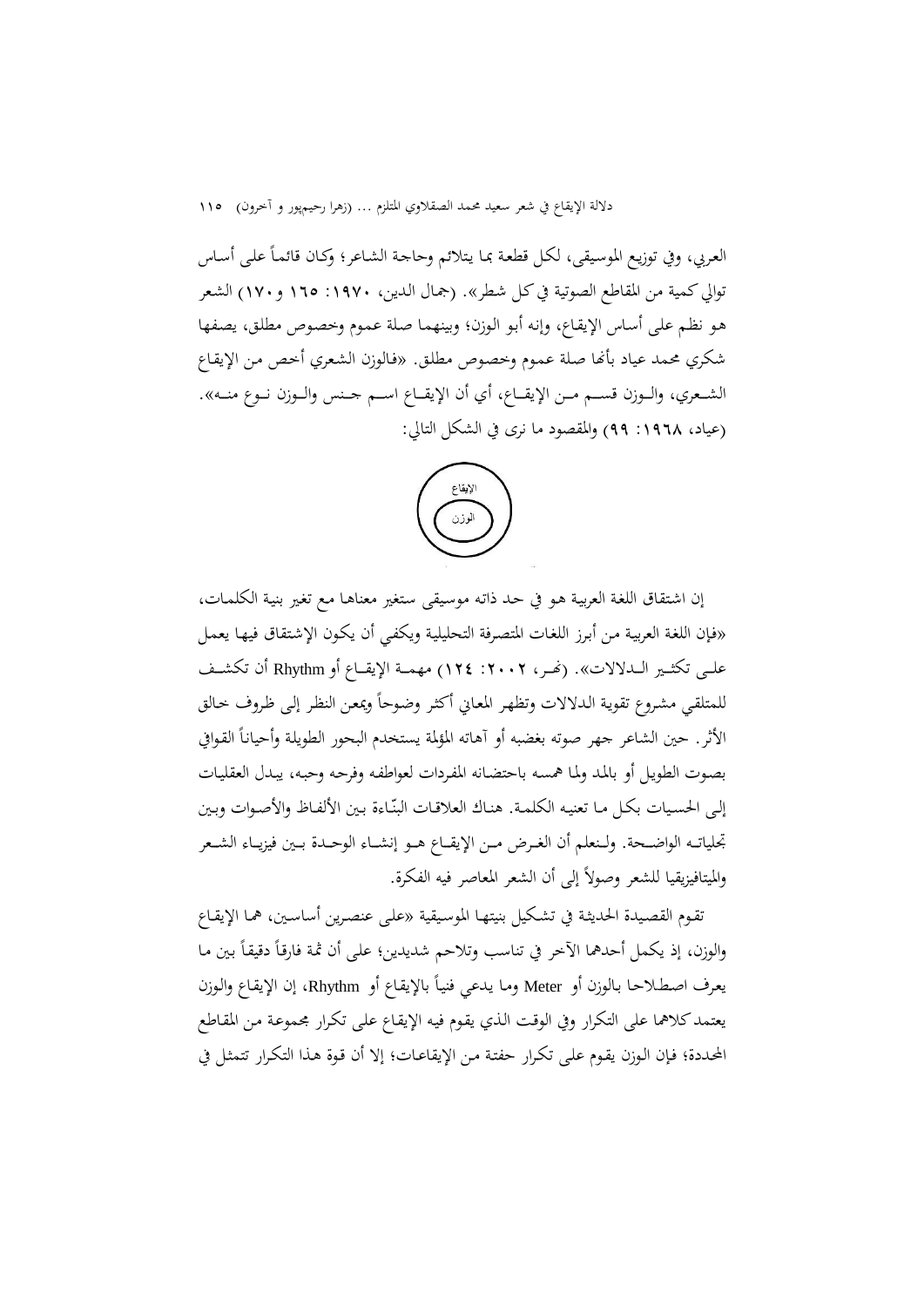توليـد نـوع مـن التـوازي بـين الكلمـات والأفكـار». (صـابر عبيـد، ٢٠٠١: ٢٢ و٢٣) «منشـأ مصـطلح الإيقـاع مـرتبط بالموسـيقى وعلـم الموسيقى والغنـاء والـوزن الصـرفي والحـرس اللفظـي ووصل إلى الفن بأشكاله المختلفة؛ الرسم والنحت والتصویر وانغمار والتعبير الحركي الرقصي كمــا احتـوى الظـواهر الطبيعــة». (سـلطان، ٢٠٠٠: ١١٨) ووفقـا لنظريـة أفلاطـون نجـد أن «الموسـيقى قــد خــدمت البشـرية في تحقيــق التوحيــد بـين أحاسـيس البشــر ومختلـف عناصـر الحياة». (عبدالدايم، ١٩٩٣: ١١)

الطاقـات النابعـة ممــا يواجـهــه الشــاعر تظهـر في القصـيدة المعاصـرة وهــو يســهم المتلقــي في الــدلالات؛ والمتلقــي الـواعي يسـتطيع أن يكشـف هــذه القــدرات الشـعرية والصــور الجماليــة بـالقراءة الكاملـة الشــاملة للنصـوص الأدبيـة. وهـذه تعطـي المتلقـي القـدرة حتـي يظهـر جسـر التواصل بين الألفاظ وبين المعاني والموسيقى منطقياً، التي أقرب إلى ما يريده الشاعر المعاصر وفي هذا الكشف، اللذة كالاستعارات ، وكشف «الجمال في رؤية هذا المبحث سيكفّ عن أن يكون مسألة حس أو إحساس؛ إنه مسألة وعي». (اسماعيل، ١٤١٨: ٢١)

إذاً علينـا أن نكشف كيفية استخراج المعـاني في منهج الشـاعر بدأيـة ومـن ثمّ جـودة تـأثير العناصر الإيقاعية في هـذه المعـاين؛ واکتشـاف هـذه الإيقاعـات حسـب تجربـة الشـاعر الشـعرية ومن ثم حسب تحربة المتلقى اللطيف.

# **.**4 **الق م التحلیلي**

# 1**.**4 **اإلیقاع الخارجي**

الصـقلاوي يستخدم بحـور الخليـل، والبحر الغالب هـو الرجـز يستخدم في ست قصـائد، ثم الهـزج في خمـس قصــائد؛ ثم السـريع والرمــل في القصــائد الأربعـة؛ ثم بقيــة البحـور في قصـيدة واحدة. استخدم الشاعر الأوزان المتفقة أركانها كالرجز أكثر من المختلفة الأركان كالسريع. إن حروف التهجي (الهجاء) القصيرة تدل على الحالة النفسية الصاخبة والعاطفة السـاخنة كبحور المتدارك والمضارع؛ وإذا كانت حروف الهجاء طويلة فهى تستلزم التأني والهدوء كبحور الطويل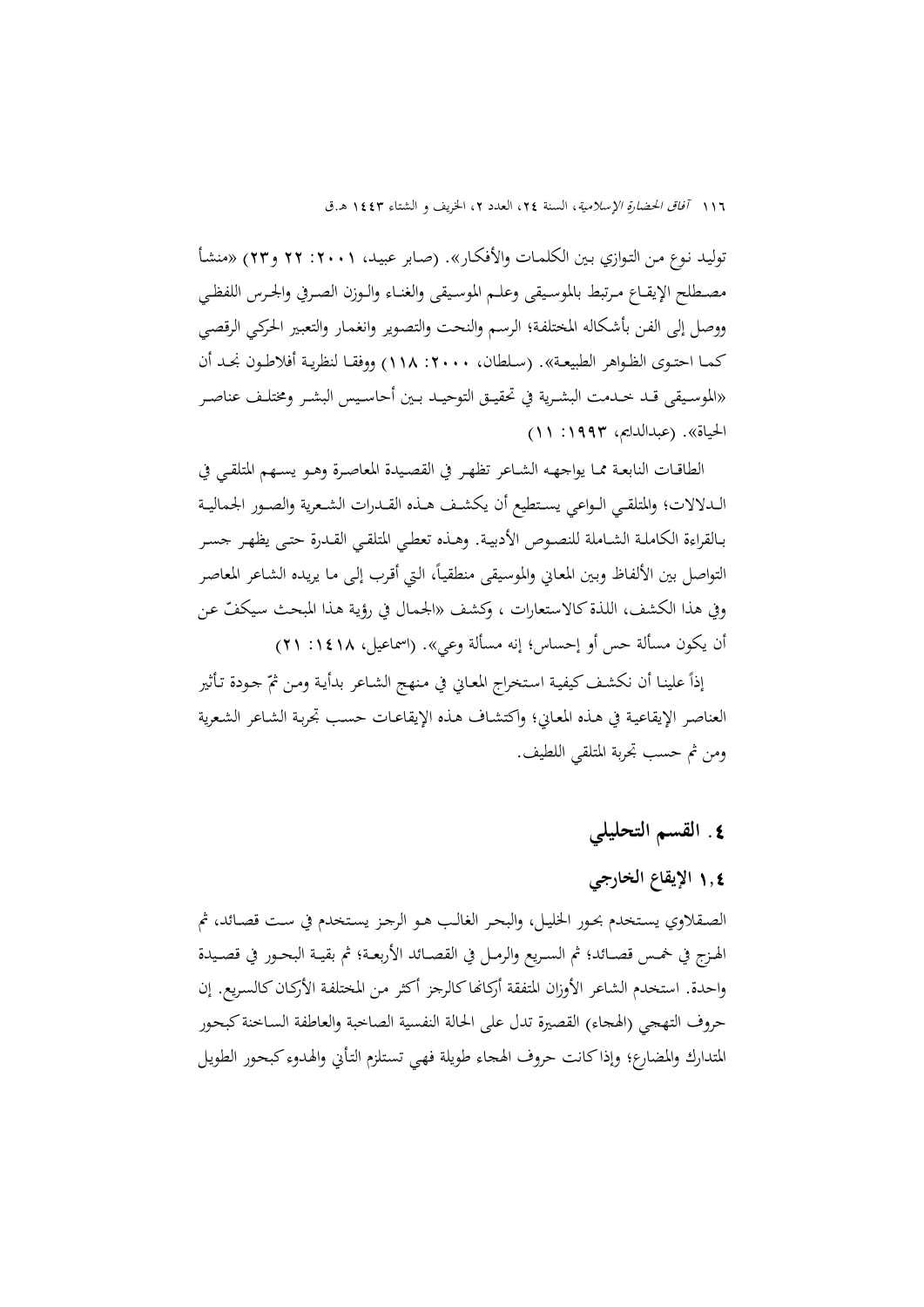والمديد والبسيط. و هكذا نظـم القـدماء مـن الشـعراء العـرب البحـور القديمـة، فكـانوا يمدحون ويفاخرون أحياناً في كل البحور ولكن عادة «تكاد تتفق المعلقات في موضوعها، وقد نُظمـ من الطويل والبسيط والخفيف والوافر والكامل، و مراثيهم في المفضليات جاءت من الكامل والطويل والبسيط و السريع والخفيف؛ والأمر بعد ذلك للشـاعر». (غنيمـي هـلال، ١٩٨٧، ٤٦٨) ونلاحظ أن الأوزان الـتي تكـون فيهـا حـروف الهجـاء قصـيرة أكثـر طربـاً مـن الحـروف التهجي الطويلة. كما نشاهد في الرسم، ووفقاً للأوزان المستخدمة للقصائد والمقاطع القصيرة، فإن الإيقاع الخارجي في المحموعة الشعرية، *نشيد الماء* مثير للدوافع وملحمي؛ يحاول أن يعطي المتلقي حياة أخرى لكي يبني الفرص للمستقبل المشرق. فلم تستخدم البحور المتأنية والهادئة كالطويل والبسيط.



**الرسم البیاني الا**1

## 2**.**4 **اإلیقاع الداخلي**

اإلیقـاع الـداخلي خیتلـف عـد اخلـارجي ویرتكـز علـ املعـاين دون الصـوت يف اإلیقـاع اخلـارجي، فهو«يلعب دورا أساسيا في ربط الصلة بين بُنى النص وتماسك أجزائه ومحو المسافة بين داحل<br>-الـنص وخارجــه، أو بـين الشـكل والمضـمون». (صـابر عبيــد، ١٠٠١، ٢٠) ومـن المظــاهر الأخرى «لبنية الإيقاع الداخلي ذلك الإهتمـام الذي يولّيه بعض النقـاد والبلاغيين فيهمـا إلـي توليد تشكيلات إيقاعية غير منظورة ومن أحل أن ينوّع الشاعر الحديث من إيقاعاته الداخلية<br>.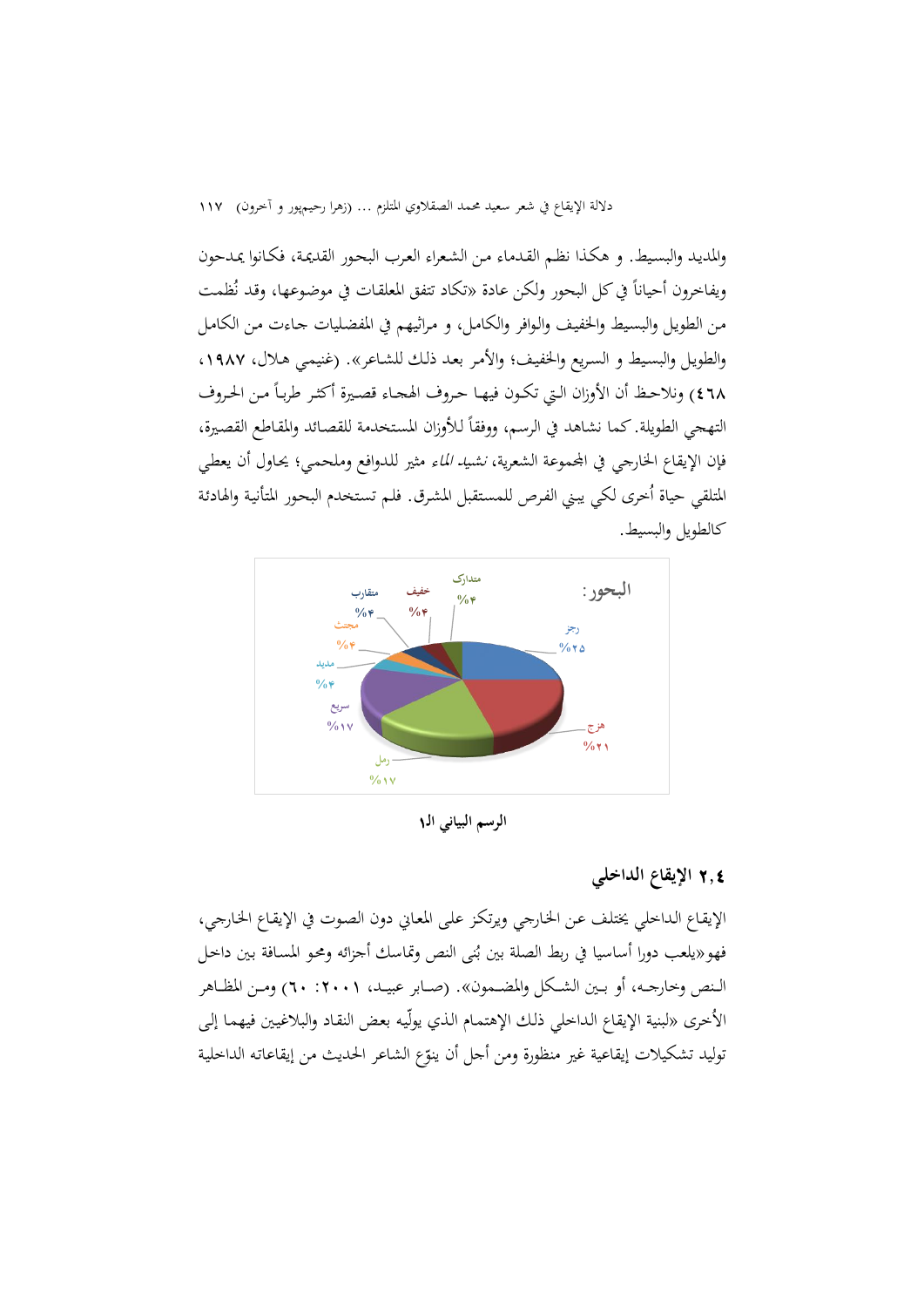$\overline{a}$ فإنه يلجأ أحياناً إلى تكوين تحمعات صوتية متماثلة أو متحانسـة؛ وهـذه التجمعات إنما هـي  $\overline{a}$ تكـرار لـبعض الأحـرف الـتي تتـوزع في كلمـات البيـت، أو مجـيء حـروف تجـانس أحرفـاً في الكلمات تجري وفق نسق خاص». (نفس المصدر، ٢٠٠١: ٦٢)

الشعر المعاصر يكون أغنية وغنـاء؛ يقـول الشـاعر المهنـدس الصـقلاوي في هـذا المنطلـق: «القصيدة الغنائية بمعنى شعر الأغنية قد لا أكون أعيطتها ما أودّ لها أو ما تودّ هي مِني.<br>.  $\overline{a}$ ذلــك مســـاهمتي فيهـــا تركــزت علــي الأغـــاين الوطنيــة بشــكل أكـــبر عـــن الاغنيــة العاطفيــة والاجتماعية». (جمع من الكتاب، ٢٠١٩: ١١) وهذه الأغنية أو الإيقاعـات الداخليه تسخدم في مقتطـف قصــائده كـمـا يلـي؛ منهـا إيقــاع التكـرار (Repeatition Rhythm) وإيقـاع التـوازي )Stress Rhythm( النـرب إیقـاع و( Intonation Rhythm( التنغـيم وإیقـاع( Purallel Rhythm( وإیقاع التصویر (Image Rhythm) وإیقاع الصمت (Blank Rhythm).

1**.**2**.**4 **اإلیقاع الداخلي للترادف ) (**

الشـاعر ينظـر إلـي الحيـاة نظـرة كريمـة وإيجابيـة ويرسـم لنـا الحيـاة السـعيدة في ظـل إيقـاع الـترادف ويصـوّرها بالحيويـة باستخدام بحر الرمـل في أربـع التفعيلات؛ وهـذه الأربعـة القصـيرة في البحـر تشير إلى الطرب والحيوية، كان بإمكان الشاعر أن يكتب «حكايا الماء» بالتفعيلات الطويلة والأصوات الحزينة؛ لكنه يعتبر الماء رمزًا للحياة، لذلك ينوي التعبير عن هذه النقطة في هذا زا البحر. يقـول في قصـيدة «حكايـا المـاء» ويرسـم لنـا الـنفخ الصـوري. يـنفخ الصبـاح في الحيـاة والحيوية التي منها تبدأ والماء رمز للحياة التي يروي الماء حكاياته لنا. ﴿وجَعَلْنا مِنَ الْماءِ كُلَّ e<br>S َ Á َ َ ْ شَــيْءٍ حَــيٍّ﴾ (الأنبيـاء/٣٠) هـو يحيـي الكـون ومـا فيـه كـالطيور والنخـل وأحــلام الرجـاء ـ ـ َ **ء**ِ والحكايات للماء إذا جرت في حياة كلٍّ، يشعر بالسعادة. يقول:

يرسم الصبحُ على الوديانِ أحلامَ الرجاء/ يحضن الأطيار والنخل ونُدمانَ الضياءِ/ ويغني في َ الروابي الشم ألحانَ البهاء/ فيناجي الحسن فيها عبقري الكبرياءِ (الصقلاوي، ٢٠٠٤: ١٧)  $\overline{\phantom{0}}$ 

سيطرة الأفعال المضارعة التي تدل علمي الاستمرار کـ يرسم، يحضن، يغني، يناجي في صدر القصيدة وهـذه الأصوات النابعة منهـا «ليست منفصلة عن أسـاليب الكـلام، وبتغير أسلوب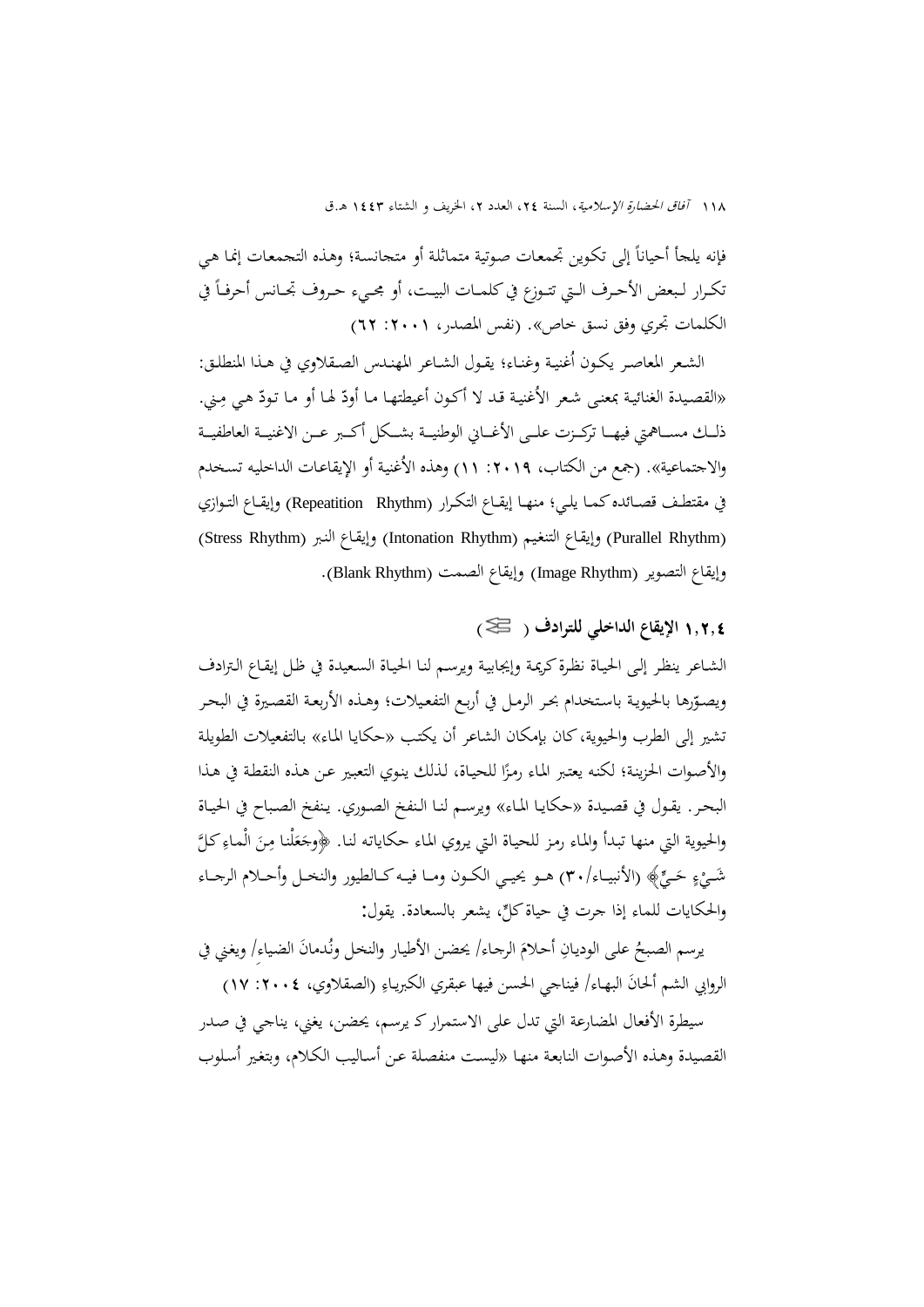الکـلام یتغـیر صـوته». (آلبویـة وزارعـي، ٢٠١٧م، ٣١٠) و المؤیـد مـا قـال غنيمـي هـلال أنـه «یظهـر تنویـع الصـوت علـي حسـب الإسـتفهام والتعجب والنـداء والإثبـات والنفـي والأمـر و النهي والإستجابة والدعاء ومـا عليهـا». (غنيمي هـلال، ١٩٨٧، ٤٦٦) وأمـا انتهائهـا بـالهمزة الممدودة إستعانة بمدّها في مفردات الرجاء، الضياء، البهاء والكبرياء دون التدوير والعاطفة التي يقدمها بحر الرمل يوحي تجربة الشاعر التي تتناغم بين أم الأحاسيس وهي الطبيعة وبين الأمور الإنسانية. «الرمل هو الهرولة في السير ونوع من الغناء». (العاكوب، ٢٠٠٠: ١١٨)

أو الانســجام في أي شـكل مـن أشـكاله يكشـف التـوازن والإتقــان سـواء في الفـروق أم التشـابهات. وهـذه العمليـة في إطـار منظم. يقـول الشـاعر قصيدة «محاصرون» في بحر الرجـز احلماسـي واسـتخدم فيهـا تفعيلـة مسـتفعلد املعيوبـة فـيمکد القـون إن »عمليـة الزیـادة والنقصـان التي تحدث في بنية تفعيلة ما ليست حدثًا مكانيكياً واعياً من قبل الشاعر، بل التألف الصوتي والتناسـق الحرفي بـين الكلمـات ويعطـي الـنص أبعـاداً دلاليـة وإيقاعيـة». (انصـاري وميرزايـي، .1440، ع٢٥٤) وبالمعـاني المتناغمـة بـين الزهـور والنخـل والأرض والميـاه والفـل والزنبـق وكسـتناء، والتراب. يقول: وعن شموخ الشمس (مُتَفعلن مستفع) في جباهنا/ وعن نشيد الماء (مُتَفعلن ن<br>ا مستفع) في ترابنا/ وعن حفيف النحل (مُتَفعلن مستفع) في أنغامنا/ وعن أريج الزهر (مُتَفعلن **ٔ** ن<br>نا مستفع) في أنفاسنا. من تكرار تفعيلة مستفعلن في بحر الرجز المتفقة الأركـان، يفهـم الإنسـحام والتوفيق والتفـاهـم بـين الطبيعـة وعناصرهـا ومـن موائمـة البحر يتفهم كـل طرف مشـاعر الطرف الآخر وإتحاهاته وأفكاره ليحدث بين المتلقى والشاعر تقارب وتتحق العواطف المشتركة العامة وهي تقوم على التسامح والمودة والمحبة.

أو قد یؤدي الأحاسيس في الظروف الصعبة إلى إثارة المفاهيم بالتحول في الإيقاع الحزين؛ يقول في قصيدة «مكابرون»: يمزقون الحلمَ في الوريدِ/ ويخنقون الصوتَ في النشيد/ ويزرعون ا Į الموتَ في الوجود/ ويطفئون النحمَ في مداره/ ويصلبون النهرَ في مسـاره/ ويخطفون النـورَ مـن ا نهاره/ وينكرون!/ فكيف لاينكرون؟/ (الصقلاوي، ١٠٠٤: ٨١)

ومن المتوقع أن لانسمع إلا إيقاعاً حزيناً من التراكيب الساخنة تستمر: كـ «يمزقون الحلم/ يخنقون الصوت/ يزرعـون المـوت/ يطفئـون النـجـم/ يصـلبون النهـر / يخطفـون النـور» ويلاحظ أن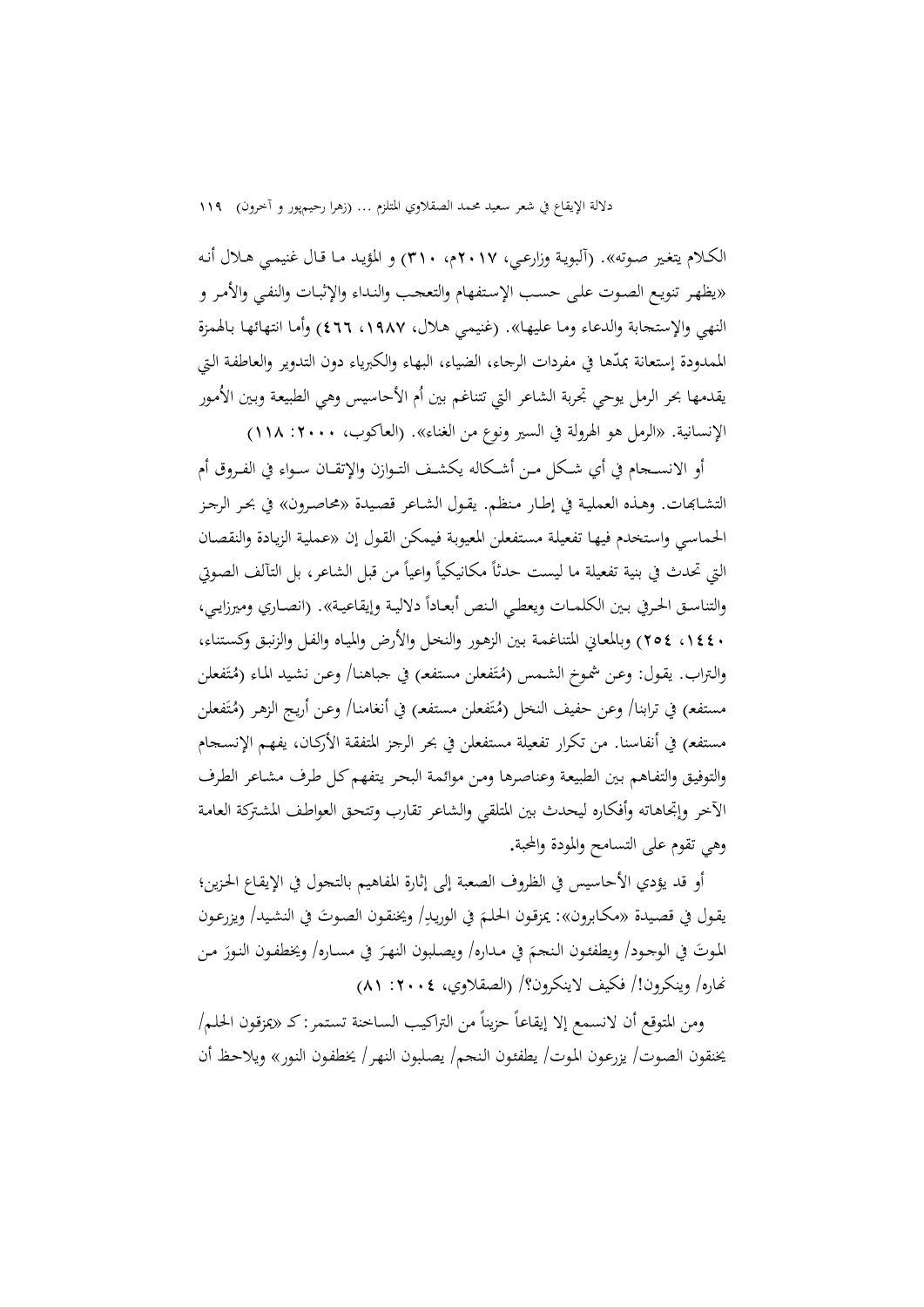يفعلون بأوزانـه المختلفـة ليس لـه دور إيقـاعي قط بـل تتعـدد أدواره الموسيقائية حسـب الأسمـاء المتعددة التي تشارك فيها بموقفها الخاصة كالحلم والصوت والموت والنحر والنهر والنور. وأيضا تختلف الأدوار الإيقاعية باستخدامه المحرورات حيث يختلف وزن فعيل إلىي فعول وإلى فعال بحروف الــدال المحرور في الوريـد، النشـيد والوجـود؛ والهـاء الســاكته في مـداره، مســاره ونحـاره؛ والنون الساكنن يف ینكرون والیعرفون.

# 2**.**2**.**4 **اإلیقاع الداخلي للتمایز ) ) (**

يهزم التنوع والتعددية الاقتدار للمعنى الواحد (واحدية المعنى) والمعايي المستوحية من التراكيب كالاسـتعارات والمحازات المستخدمة مـن قبـل الصـقلاوي في معانيـه الثانويـة. نـری اسـتخدام الـدوال والمـدلولات في اختيـار المفـردات وتنظيمهـا دون إنســجام. ففيـه كــان الشــاعر «يــذكر جموعـة مـن الألـوان المختلفـة لترسيم لوحتهـا الشعرية». (أنيس، ١٩٥٢، ١٥٦) فالصـقلاوي ينشد إلى الشهيد في قصيدة «حيا ستبقي» يقول: تجليتَ وهجا يشقّ الظلامــا/ وبردا ليطفي اللظى والأوامــا/ ويقولـون فيـك كلامــأ كثيـراً/ وسـوف يـديمون فيـك الكلامـا/ لأنـك عشـق النجوم تَسامـ/ تزاحم فيه الكـرامُ الكرامـا (الصقلاوي، ٢٠٠٤: ٣٥) تفعيلات فعولن الأربعة في بحر المتقـارب في المفـاخرة والتنشـيط، ويسـمع مـن المـد في التقفيـة أن الاستقرار عنـد الشـهيد هـو الجمـود والسكون عنده الموت والشـهادة عنده البقـاء ويندمج البحر بحروف القافيـة الـتي تختم بالألف ویكررها بآهاته الحزینة للشهید.

أمعنت الأنظار في كرامة الشهادة وفي الموج الأول والعزة والكرامة والشـهادة ذا قيمـة وفخر للعرب حتى يألم من ألم القدس وفي الموج الثـابي تشكو وتصرخ آهاتـه الحزينة بالمفـاهيم الأليمـة كـ «تمزق صبح الطفولة/ تصلب دمّ الكهولة/ تُفرى الأيامى على جمرات الحصار/ يئن». فهو في هــذه القصـيدة اسـتعان مـن الألـوان المختلفــة في المفـردات و «صـبح الطفولـة، دم الكهولـة وجمرات الحصار» نموذجـا منهـا، وصبح الطفولـة لايخلو من الدلالـة على نقـاوة الصبح وطهـارة الطفولـة، فيبـدأ يـتراءى للمخيلـة صبح للطفولـة أي العنفـوان، ثم يثبـت للصبـح، التمزيـق وتمزيـق صبح الطفولة، إنن صورة يفة وأليمة وحزینة.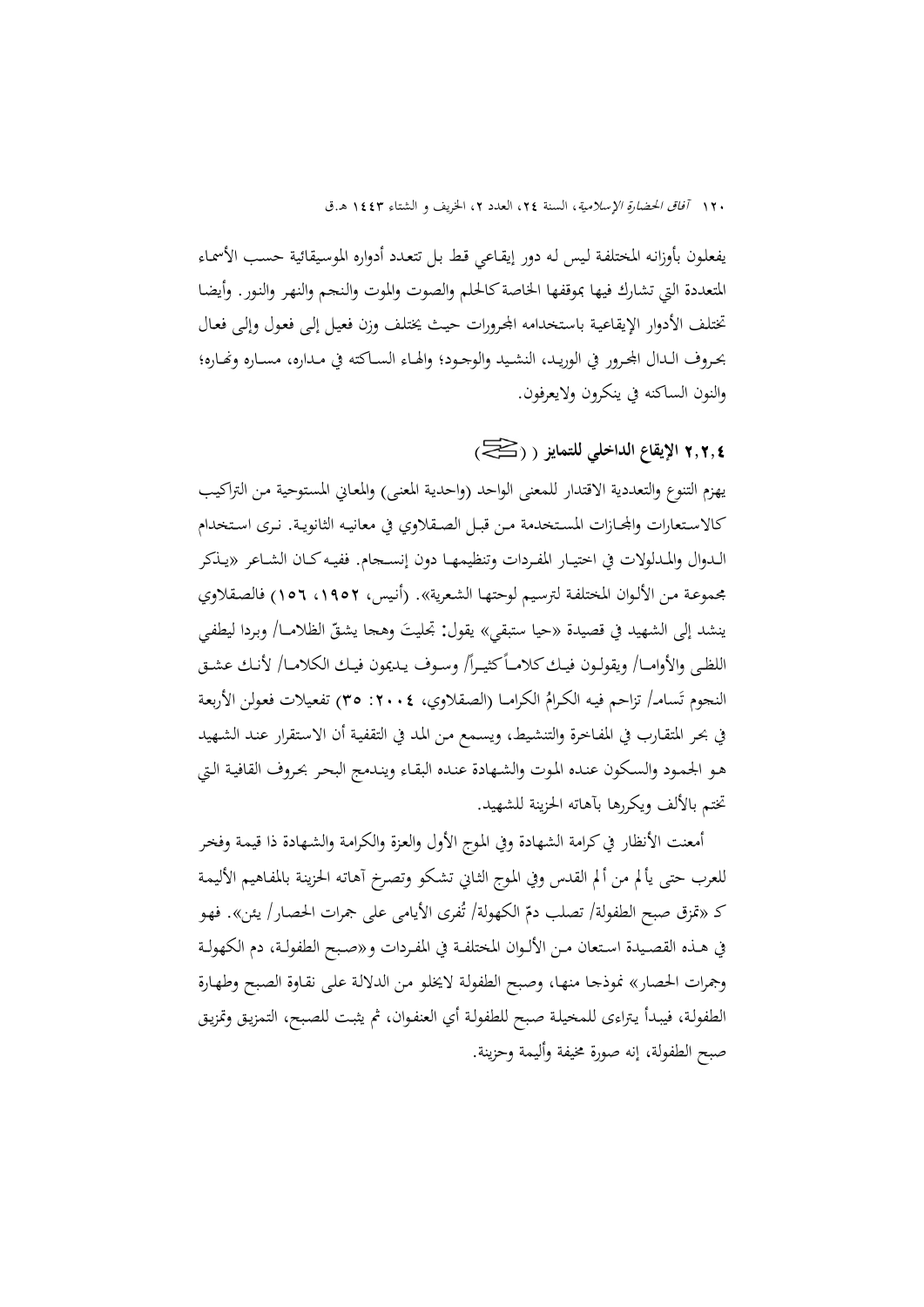ينبغـي الإشـارة أن قضية القـدس للشـاعر قضية محوريـة وحجر الأسـاس للمثقفـين الـذين يمارسون في وعي الأمة الإسلامية ولاسيما لإتحاد الكتاب العرب، المنظمـة الثقافيـة الـتي يكـون  $\overline{a}$ الشـاعر الصـقلاوي نائبـاً لرئيسـها، يحـث الأدبـاء بعقـده المؤتمرات والنـدوات العربيـة والدوليـة؛ قائلاً: هي «تناهض التطبيع الصهيوني، ولها جـائزة القـدس لمن كتابته أو ترجمانه دفاعـاً عـن فلسطين.» (جمع من الكتاب، ٢٠١٩، ١٤) ويقول في نفس القصيدة:

سلام على القدس كحل العيون/ توزع في العالمين السلاما/ لدجلة ترنو وتستصرخ/ النبض وقدا؛ ذئـاب الزمـان تحـامى/ تمـزق صبح الطفولـة، تصـلب/ دمّ الكهولـة، تُفـرى الأيـامى/ علـى جمرات الحصار، یئن/ الفرات وتموي النخيل قياما/ (الصقلاوي، ٢٠٠٤: ٣٨)

ميكـد أن نعتـرب الصـقالوي مـد أحـد شـعراء املقاومـة والصـحوة يف مملكـة عمـان. لقـد أ ـرت على أشعاره الصعوبات الاجتماعية والسياسية وتلاشى القيم وزوال المعنويات وانتشار الفساد في المحتمع الإسلامي ودفعت الشـاعر إلى اتخـاذ الخطـوة الإصـلاحية نحـو الاستيقاظ بقصيدته للـدعوة إلى الحريـة والقتـال وضـد الاسـتبداد والاسـتعمار والاحـتلال.ففـي شـعره، يمكـن رؤيـة موضوعات بـارزة مثـل: الوطنيـة والإدانـة لقـادة العـرب الخونـة. ومـن السـمات البـارزة الأخـرى لأسلوبه الشعري استخدام عنصر الرمز والأسطورة والتعاليم الدينية والخيال وخاصة الاستعارة.

وفي الفقرة الاخرى يستخدم بحر المتقارب نوعاً ما في الطرب؛ الطرب الذي يحث المتلقي إلى النهـوض والعنايـة بالقـدس ولكـن بإيقـاع الحروف الصلبة كـالنون والخـاء والبـاء. ويبـدو أن هنـاك بـاختلاف الإيقـاع يندمج الحزن والفرح اندماجا بحيث المتلقى يحزن بحزن إسـاءة القـدس وفي نفس الوقت يرى نفسه في المستقبل المضيء بتحرير القدس من الذئاب وجمرات الحصار باستخدام وزن المتقارب في شتى المعايي توزیع السلام، تمزیق الصبح، أنين الفرات.

 $\overline{a}$ في قصيدة «محاصرون» وهي في بحر الرجز؛ والرجز أكثر الأشكال الإيقاعية ثباتاً ورسوخاً  $\overline{\phantom{a}}$ وزنياً،هنــاك القــوافي المختومــة بــالألف والاهـجيــة الطويلــة ترمـز إلــى حســرات القلـب الســاخنة والأوجـاع الـتي تشـاهد خـلال التنوعيـة والتعدديـة، والرجـز يقـوم عـلـي تكـرار تفعيلـة واحـدة، هـي «مستفعلن» تكرر في القصيدة أربع مرات في كـل شطر كـاملاً ويـدل علمي الإنتقـال إلـي تـوازن أدق في التراكيب كـ «تباشير المنى وشموخ الشـمس ونشيد المـاء» ويختـار المتلقـي التنـوع بحسب أفكاره ووعيه؛ فالمعايي مفتوحة.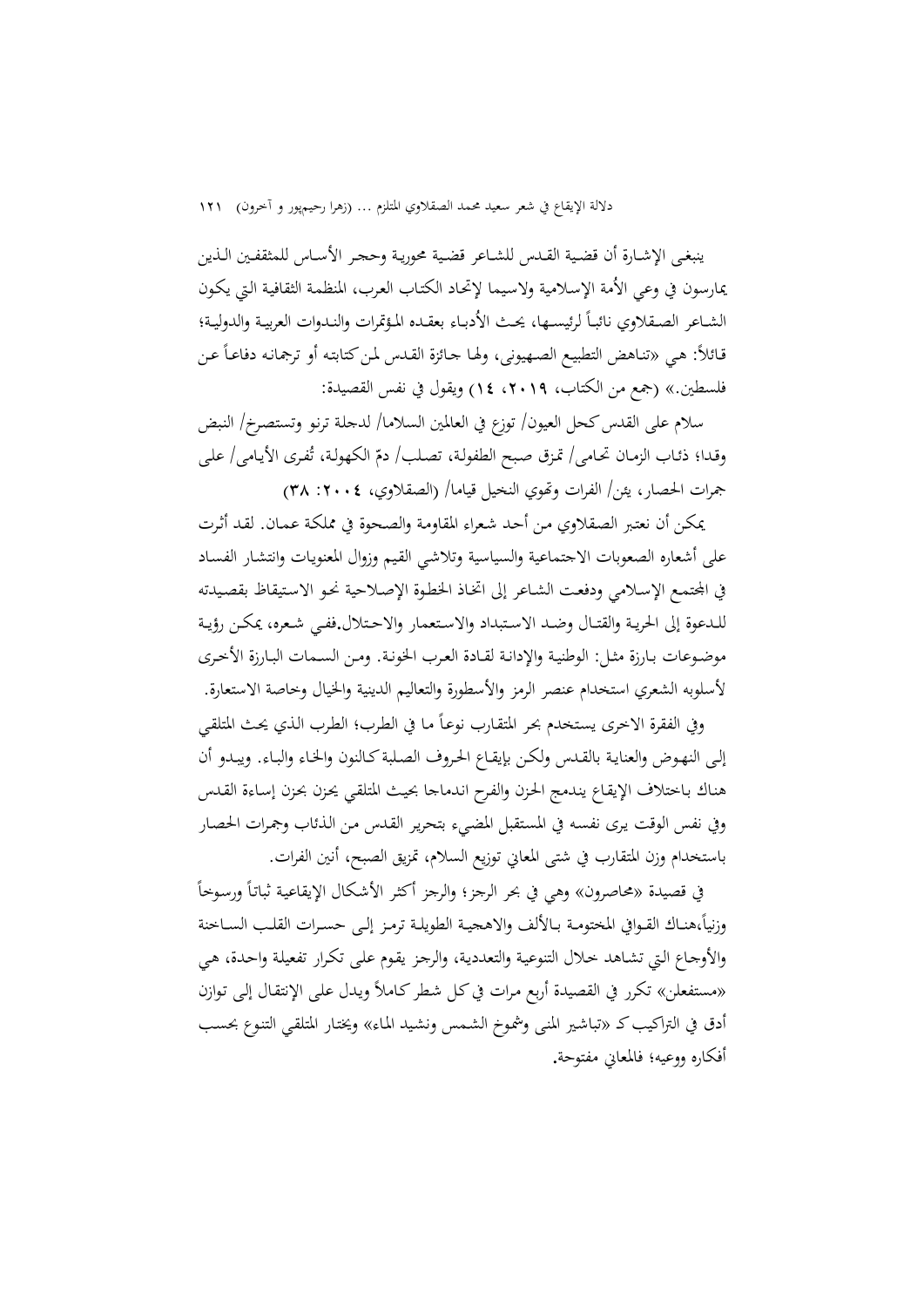#### 3**.**2**.**4 **إیقاع التكرار**

التكـرار هــو عنصــر مــن العناصــر الهامــة في زيــادة المعنــي ولــه الـــلالات الإيحائيــة الــتي تناســق الأصـوات وإيقــاع التكـرار «هـو وحـدة النغمـة الـتي تتكـرر علـي نحـو مـا في الكـلام أو البيـت والإيقاع يلعب دوراً ثنائياً في تشكيل بنية القصيدة، فهو فضلاً عن وظيفته كوسيلة للقياس،  $\overline{a}$  $\overline{a}$ يلعب دوراً دلالياً».(صـابر عبيـد، ٢٠٠١: ٢٣) إذن تكـرار المفـردة أو الجـملـة يثـير الـدلالات والمعاني. نعلم أن للتكرار وظائف شتيتة وعدّة، منها التقرير والتؤكيد، الوعد أو الوعيد، المبالغة و من أسرار التكرار «التأثير في عمق النفوس ورعاية الموسيقى الداخلية، ليتحقق التلاحم بين أجـزاء القصـيدة». (بـلاوي، ١٤٤٢، ١٥) بحيث يعتـبر مـن آليــات فاعلـة و ملهمـة. فيقـول الشاعر في «يقظة الأزر»:

 َ وتعلـ ـ ـ ـ ـ ـ ـ ـم أن الكرامـ ـ ـ ـ ـ ـ ـ ـة وهـ ــ ـ ـ ـ ـ ـ ـ ـ ـ مـ ـ ـد لظـ ـ ـ الكربیـ ـ ـاء يف الشریـــــان َ ص وتعلـ ـ ـ ـ ـ ـ ـ ـم أن احليــــــــــــــاة تـ ـ ـ ـ ـ ـ ـ ـرا ت َ أخصب ــــــــــــــ ن اعروا واعبـــــــــدان وتعلــــم مـــد یقظــــــ ة اعز ر دهـــــــ را كيف هتوی ال ری، وددك املـكان

(الصقلاوي، ٢٠٠٤: ٧٥) التكرار في المفردة أي فعل «تعلم» يشكل بُعداً يتحاوز التعلم الظــاهري في الرؤيــة البصـرية ويـرتبط بالحلــة الشـعورية مـن الفـرح والحـزن. فهـو في القصـيدة ذو صبغة جمالية وله دلالات اجتماعية وسياسية. الشاعر يوحي من خلال بحر الخفيف وتفعيلاته فـاعلاتن (أو فعلاتـن) الطويلـة الـتي تـدخل في معـايي المفـردات بطريقـة معينـة وتلقائيـة الأفكـار السـليمة إلـي نفـس المتلقـي بحيث يتقبـل الإنسـان رأيـه دون قيـد أو معارضـة ويتنـاغم معـه عـبر التكرار المستمر تشبع به. إيقاع «فاعلاتن» يساعد وينحم عن تكراره هدوءً وتأنياً في أي  $\overline{\phantom{a}}$ شطر أو بيت ملتزماً بسلوك الوزن وقواعده.

ومـن سيطرة المفردات الثقيلـة وإبطائهـا كالكرامـة والكبريـاء، الحـق، الجراح أو الجرح، الليـالي والصبر وجعلهـا في بحر الخفيف الهادئـة الحركيـة يفهـم أن قصيدة «يقظـة الأرز» قصيدة تأمليـة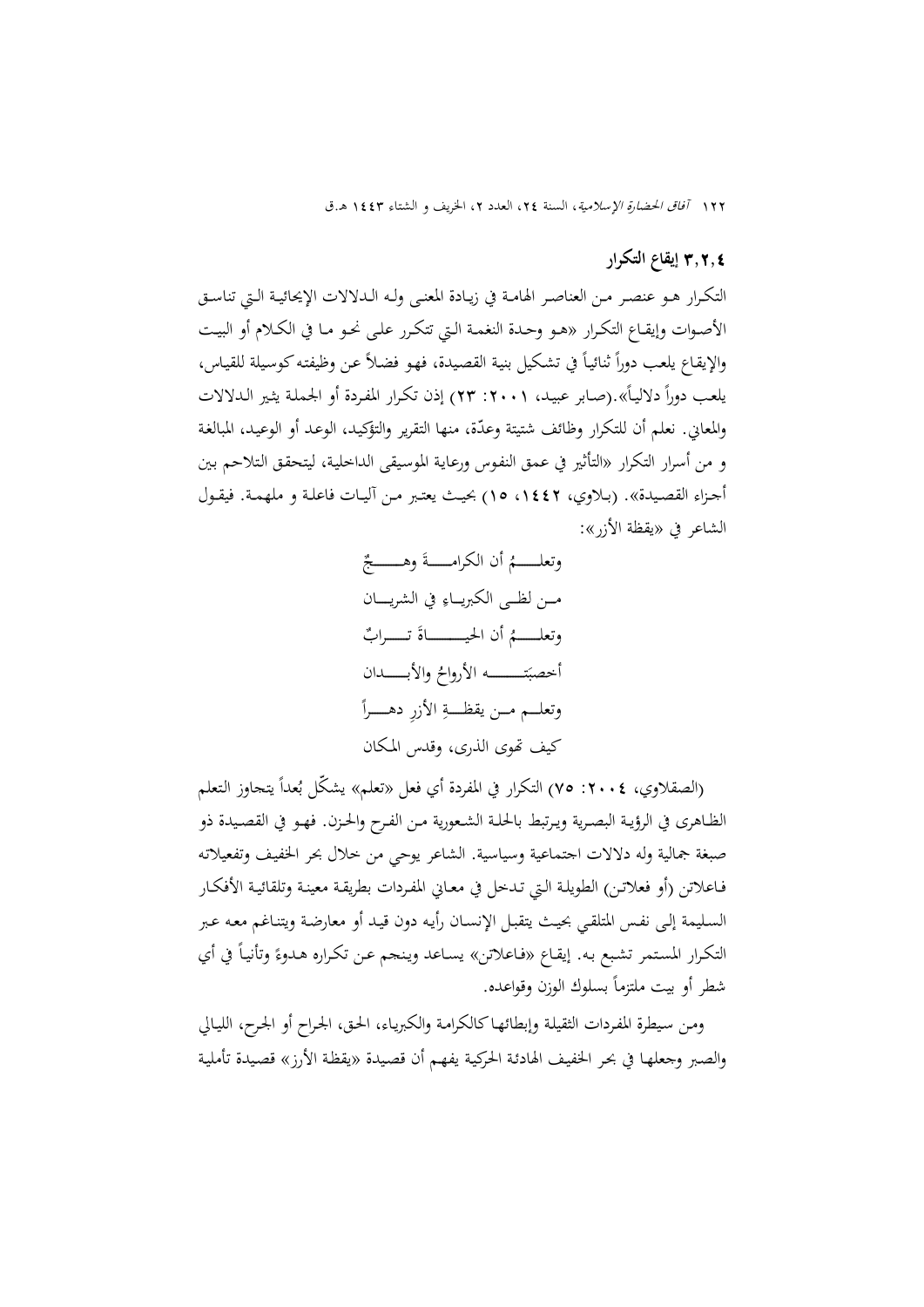توحي الفلسفة الخاصة للشاعر في الحياة. والأرز شجر ينبت في لبنان. وتكرار «وتعلـم» يشعر منها دور الشاعر التعليمي ويوحي بمدى سيطرته على فكرته الخاصة ومشاعره. «التكرار من الوسـائل اللغويـة الـتي يمكـن أن تـؤدي في القصـيدة دوراً تعبيريـاً واضـحاً، فتكـرار لفظـة مـا، أو عبارة ما، یوحی بشكل أولی بسيطرة هذا العنصر المكرر وإلحاحه على فكرة الشاعر أو شعوره أو لاشعوره». (عشري زاید، ۰۲،۰۲ هـ) وفي قصيدة «محاصرون» بتكرار مفردة محاصرون يشـعر بالحصـار الخـاص ويقـوّي تـأثيره علـى نفـس المتلقـي. فقصـيدة «محاصـرون» تنـوع فيـه التكـرار. فلفظـة محاصـرون تتكـرر سبع مـرات ومتتاليـة في بدايـة كـل سـطر في القصـيدة ولكـن يتغير متعلقهـا أي الجـار والمحرور؛ وبمذا التكـرار يريـد الترسيخ في الأذهـان. في القصـيدة يقـول: ححاصـرون في كتابـة اسمنـا/ محاصـرون في ارتـداء ثوبنـا/ محاصـرا صحاصـرون في انتظـار فجرنـا/ محاصرون في اختلاس همسنا/ محاصرون في ارتعـاش نبضـنا/ محاصرون يـا أخـي! يف نومنـا/ وصـحونا وأكلنـا وشربنا/)الصـقالوي، :2004 103( مثـة ـات االهنيـة الطو یلـة والألف ترتبط ببحر الرجز التي يدركها ذكـاء المتلقبي باسلوب معرفي عامل الحصار والضغوط مـع الجماعـة، وهـذه يتبلـور في اسـتخدامه محاصـرون وضـمير (نـا) في التراكيــب. للتراكيـب في عجز السطور إتجاهات تعبر عن معاییر العرب المنسية الـتي تمثل قيمـة كبـیرة سـوف تواجـه هـذه القيم والمعايير بمواجهـة المقاومـة ويريـد العـربي أن يغيّرهـا ويضيعها. ويهـتم رجـز أبياتـه بالحيـاة الإجتماعية وتعامل المتلقى كفرد مع أفراد مجتمعه.

#### 4**.**2**.**4 **إیقاع التوازي**

الحـرس المتؤلــف الــذي يصــدره الظـروف، أي تحـت وفـوق وبــين؛ في اجتماعهــا في قصــيدة «ألأنك حرّ تعدم»؛ فيها نواجه شتى الأحاسيس السـاخنة باستخدام التفعيلات الطويلة غير منســقة وغـير متســاوية. ينقســم التـوازن تقسـيم العواطـف موجبـةً كانـت أو ســالبة كعواطـف الخـوف والكراهيــة أو عواطـف الحـب والــوداد. والإيقاعــات المشـتركة في الحــالتين كالغضـب (تحت النعـل والسـحل) والأسـف (تحت حصـار الضـغط) والألم (تحت لهيب السـوط). استحاب لحب الحق والحقيقة وزوال الباطل السائد؛ فالمتلقى يريد أن يقدم إلى الحق والحرية كا رخيص وغان.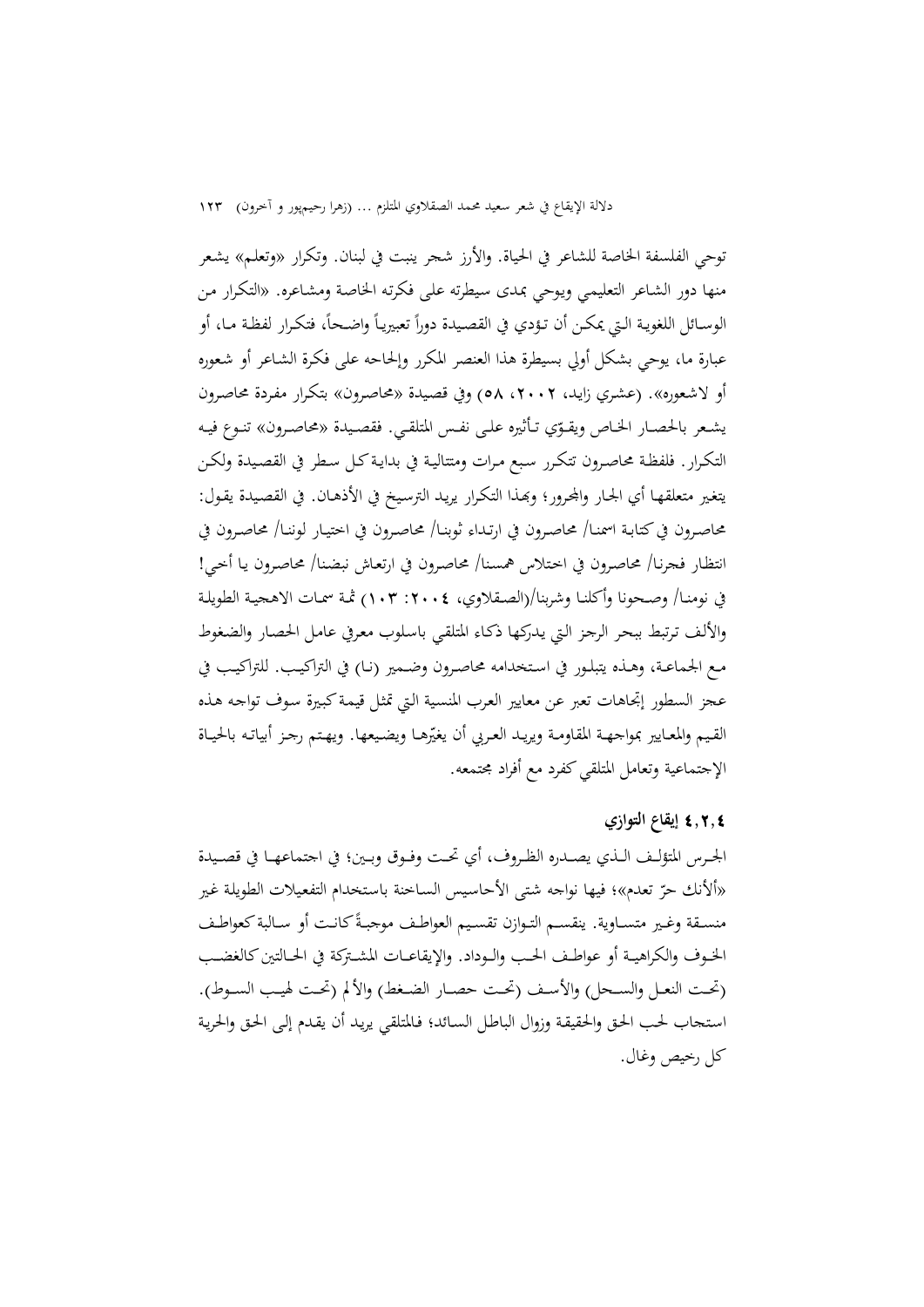هـل مكتوب/ أن تبقى تحت النعل/ وتحت السـحل/ وتحت حصـار الضغط/ وبين نيوب الخــوف/ وتحــت شـــفاه الســيف/ وفــوق جبينــك قهــرٌ يُضـــرم/ ألا إنــك حــرّ تعــدم... و<br>یہ (الصقلاوي، ٢٠٠٤: ٦٩)

إن ثمـة نوعــا مــا مـن التلـون الصـوتي دون التقييــد أو إطــار معـين في المفـردات الـتي تخـتـم بشتى الحروف، ونلاحظ أن السطر الشعري يمتد ويقصر حسب إيقاعها الشعري في تدوير تفعيلـة مفــاعيلن في الســطور. هـل مكتـوب (مفـاعيلن مــ)/ أن تبقــي تحـت النعـل (فـاعيلن مفـاعيلن مـ) وتحت السـحل (فـاعيلن) والتـدوير هنـا بسـبب خـوف الشـاعر وحزنـه وألمـه وتأسفن. وهلم جرا.

 $\overline{\phantom{a}}$ یبرز التقارن والتوازن خلال موقف الشاعر ونظرته الخاصة في توظيفه حروفاً جارة ویكشف  $\overline{\phantom{a}}$ بـه عـن عواطـف الشـاعر أحيانـاً. الكحـل مـن العيـون والنـور في القلـوب والصـوت في الضـمير والنهر في العروق في هذه السطور في قصيدة «محاصرون»:

ویسردــــون الكح َ ـ ـ ـ ـا مـــد عيوننــــا َ ویسلمـ ـ ـ ـ ـ ـ ـون النـ ـ ـ ـ ـ ـ ـور يف دلوبنـــــــا َت وخیرسـ ـ ـ ـون الصـ ـ ـو يف ميـــــرنا َ جیففــ ـ ـ ـ ـ ـ ـون النهـ ــ ـ ـ ـ ـ ـ ـر يف عرودنــــــــا

(الصـقلاوي، ٢٠٠٤: ١٠٥) وأحيانـاً يوظـف بحـر الرجـز لمعالجـة التخيـل التـأليفي (الكحل في العيون) والتخيل الإبداعي (النهر في العروق) اللذين يكونان محالاً للمعايي والأفكار. أجل يمكن ألاّيسمع المتلقى من السطور إلا إيقاع الدهشة والرعب في أعماق روحه هو وروح أبناء الشعب. ومن هذه الموسيقى الخفيفة يعترف بالخطورة التي تجري في العالم العربي.

وقد نری في ديـوان *نشـيد المـاء* تكـرار المفـردة لمحـرد صـوته فحسـب، وهـذا الأمـر يحتضـن في القصـيدة إيقاعــأ خاصــأ يلتــذّ بـه المتلقــي أو الســامع. ويمكــن أن يجعـل هــذا الاسـتخدام مــن «التراكم الجمالي» في القصيدة؛ والإنتاجي. «التراكم هوالقيمة البلاغية والمظهر الجمالي للخبرة التاريخية للمبدع». (رمضان، ٢٠٠٠: ١٠٩) نراه في التالي: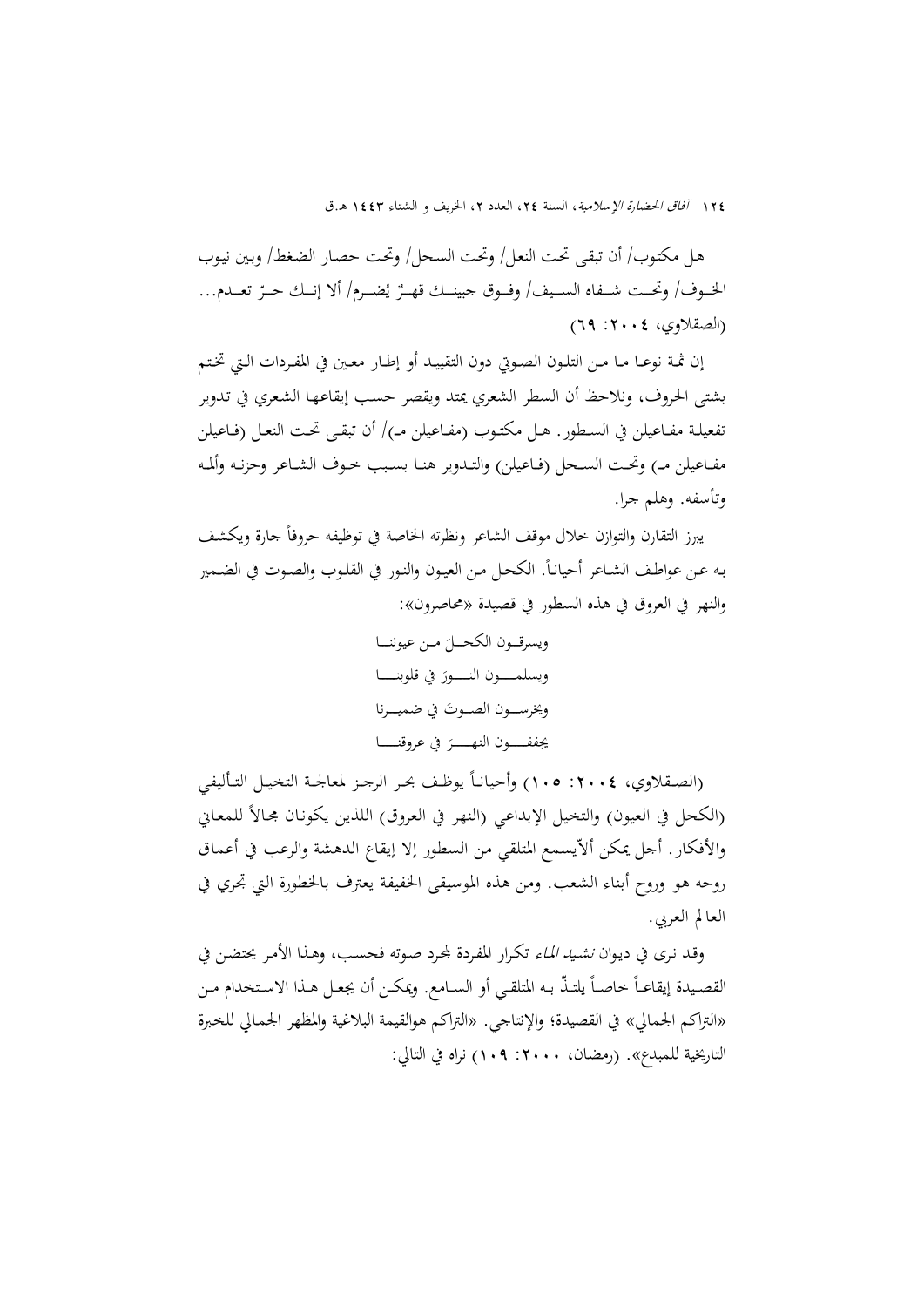دلالة الإيقاع في شعر سعيد محمد الصقلاوي المتلزم … (زهرا رحيمپور و آخرون) ١٢٥

| الحرف الجار   الإسم   الحرف الجار   الإسم   الحرف الجار   الإسم   ضمير المتكلم مع الغير |                    |                                                                                    |  |
|-----------------------------------------------------------------------------------------|--------------------|------------------------------------------------------------------------------------|--|
|                                                                                         |                    | <mark>فـــــــــى القدس فـــــــــى</mark> بغداد <mark>فـــــــــى جولان</mark> نا |  |
|                                                                                         |                    | فــــــــــى <mark>القرن فــــــــــى الميزاب فــــــــــى </mark> سودان           |  |
|                                                                                         | الرسم البياني الـ٢ |                                                                                    |  |

5**.**2**.**4 **إیقاع التنغیم**

للتنغيم دور في ايجاد المعنبي وهـو يـدل علمي إرتفـاع الصوت وانخفـاضه حـين الـتكلم ويسـاعد في تحديد المعنى للدلالة على معان مختلفة كالحمل الإستفهامية والخبرية. وهـو اصطلاح حالياً، نقـول فيـه: «لكـل صـوت لغـوي درجتـه pitch الـتي يحـددها تـردده frequency، وتلك تعطيـه نغمته الخاصة صاعدة كانت أو هابطة، وعن توالي نغمات الأصوات ينتج التنغيم Intonation في الجملة؛ إذ تظل النغمـة في صعود وهبوط مـع الإنسـجام في درجـة الصعود والهبوط بحيث إذا انتهى المعنى هبط الصوت، وأشعر بإنتهائه؛ وإذا كـان للمعنى بقية صعد الصوت وأشعر السامع بوجوب أنظار باقية». (البحراوي، ١٩٨٩، ١٢٦) «وحسبما تنتهي الجملة – صوتياً  $\cdot$ ودلاليـاً– يأخـذ التنغيم شكله، فالجملـة التقريريـة تنتهـي بنغمـة هـابطـة (  $\bm{\mathscr{D}}$  ) كـذلك الأمـر بالنسبة للحملة الإستفهامية تنتهي بنغمة صاعدة ( ) ولكن إذا وقف المتكلم قبل تمام املعن ، ودف عل نغمة مسطحة ) («. )البحرواي، :1989 127(

يف دصـيدة إلـ عبـدالراد الـداخا، حماصـرون ینـادي بصـوت عـان يف النـربات املختلفـة، قائلا: خبأتُ في نفسـي هـواك أزمنـا ( هـمــم)/ يـا راحـلا والشـوقُ في أحـداقنا ( ڪـمـم)/ لمـا رحلــتَ أبحــرت أحلامُنــا ( حمـــم)/ تخشــبت في غمـــدها خيولَنــا ( حمــم)/ (الصـــقلاوي،  $(1.7 : 7.1)$ 

يتم المعنى في أزمَنـا وأحـداقنا وخيولنـا تمـام المعنـى ويوقـف المتلقـي عنـد تقريريـة الجمـل الـتي  $\overline{\phantom{a}}$ يذكر بعدها بـالنبرات الهابطـة حتـى يخبره بمـا جـرى في أمـة دون قائد وزعيـم. «وينتقـل الشـاعر بتكنيكـه اللغوي مـن المتحرك إلى الثابت. فيجعل بمذا التكنيك صورة الانهيار حتمي الوقوع في دلالته وحركته داخل الذهن لدى القارىء أو المتلقي». (مصطفى، ٢٠١٨: ١١٥)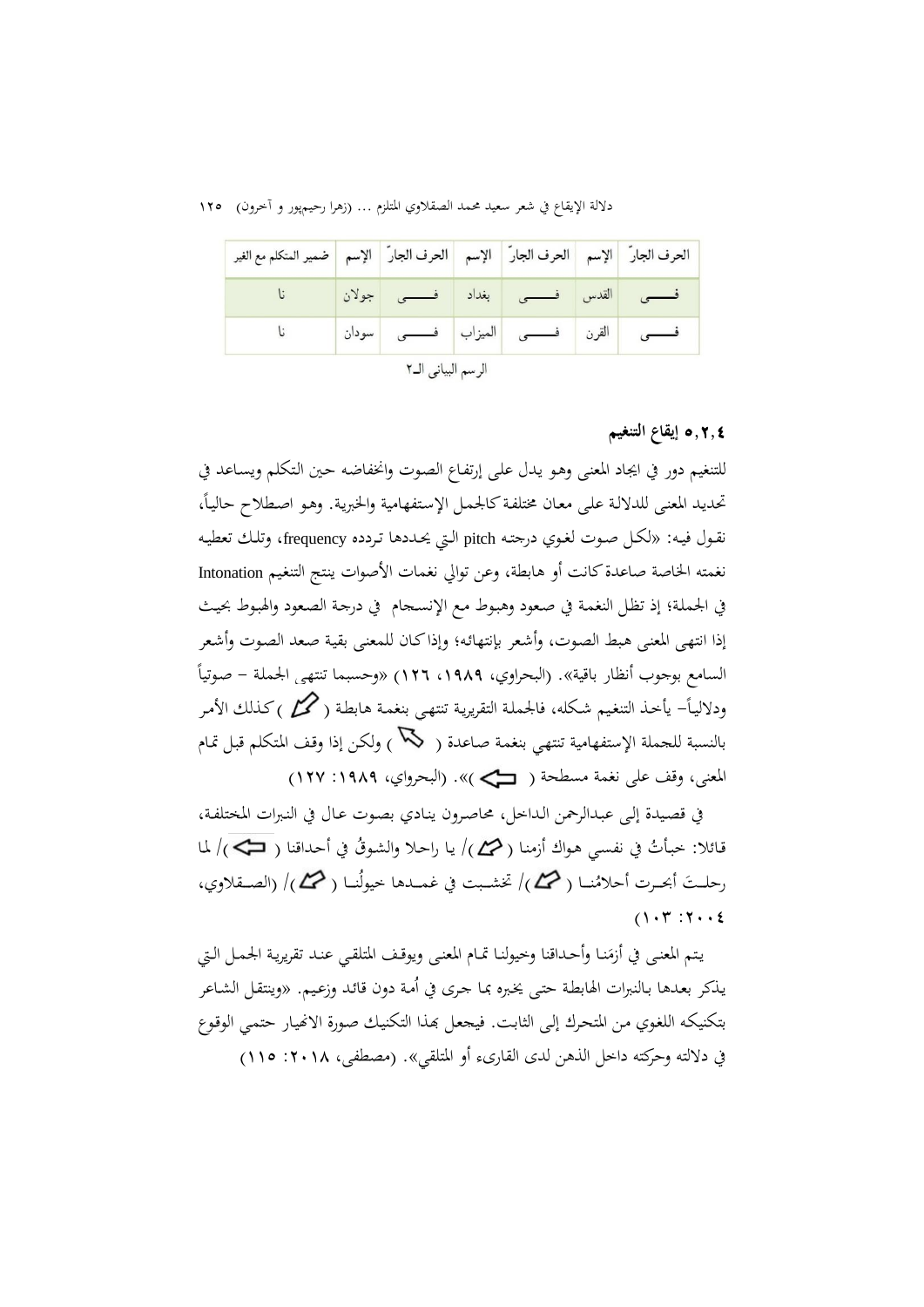الصورة الشعرية التي يرسم لنا الشـاعر هـي صورة الشخصية الأسطورية لاينسـاه العرب  $\overline{a}$ أبـداً. ويمكننـا التفكـير أن هنـاك لا رحلـة لهـذه الشخصـية الرمزيـة؛ بـل الرحلـة بمعنـي إنتقـال  $\overline{a}$ عبدالرحمن الداخل قائداً واسطورة إلى كل عربي مسلم؛ بحيث يكون كلٌّ منهم بنفسه وبذاته عبدالرحمن الداخل وحيداً. وهذه الأمور يرشدنا إلى حب الشـاعر وطنه وأبناء الوطن؛ كـان  $\overline{a}$ قديماً في ذات البشر .

ولنعلم أن «عبدالرحمن بن معاوية بن هشـام، عاشـر خلفـاء بـني أميـة في الشـام،ويلقب بالداخل لأنه أول من دخل الأندلس من بني أمية وتغلب عليهـا. ويعرف بصقر قريش». (العسلّي، ٢٠٠٢: ١٢)

> يسسا أرضسنا، ويسسا انتخساء مجسسدنا يـــــــا غَضــــــبَ الرّعــــــود في إبائنــــــا ويسسا نسسداءَ الجسسرح في أكسسبادنا ويسا صُبهيلُ الخيسلِ في أسماعنـــا ويــــــــا صــــــــــريو الـــــــــويع في سمائنــــــــا ويسسا هُسسديوُ البحسسو في شهر طآننا

(الصــقلاوي، ٢٠٠٤، ١٠٩) إن قضـية فلسـطين ليسـت قضـية قـوم مـا أو بلـد مـا وليسـت عربيـة، بـل إنّهـا قضـية إسـلامية ، ويشـعر كـل المسـلمين في العـالم بالمسـؤولية عنهـا. لقـد ألمـت الأحـداث في فلسـطين قلـوب جميـع المسـلمين في العـالم. فهـي أرض مغتصـبة مـن أصـحابها وأصبحت موطنًا لأناس أتوا إليها من أنحاء العالم.  $\ddot{\phantom{0}}$ 

في غضـون ذلـك، الصـقلاوي قـد اهـتم بمـذه القضـية، في هـذه القصـيدة ويتعـاطف مـع القضية، غاضباً من الذين ينوون تدمير حضارتهم وهويتهم وعرقهم. يمكن القول أنه يتطرق هـذه القضية بشكل جيـد في القصيدة. وأن الشـاعر عـبر عـن مشـاعره الحقيقيـة تجـاه العـرق والعروبة وعلاقة أبناء الوطن الاسلامي والأمة الاسلامية في الشرق والغرب بحيث تعاطف مـع فلسـطين والأمـة، وصـوّر في قصــائده أهــم قضـية في عالمنــا الإســلامي وهـي فلسـطين وانتصارها وعودتها إلى أحضان الأمة العربية والإسلامية. يتحدث بصدق ووفاء عن القضايا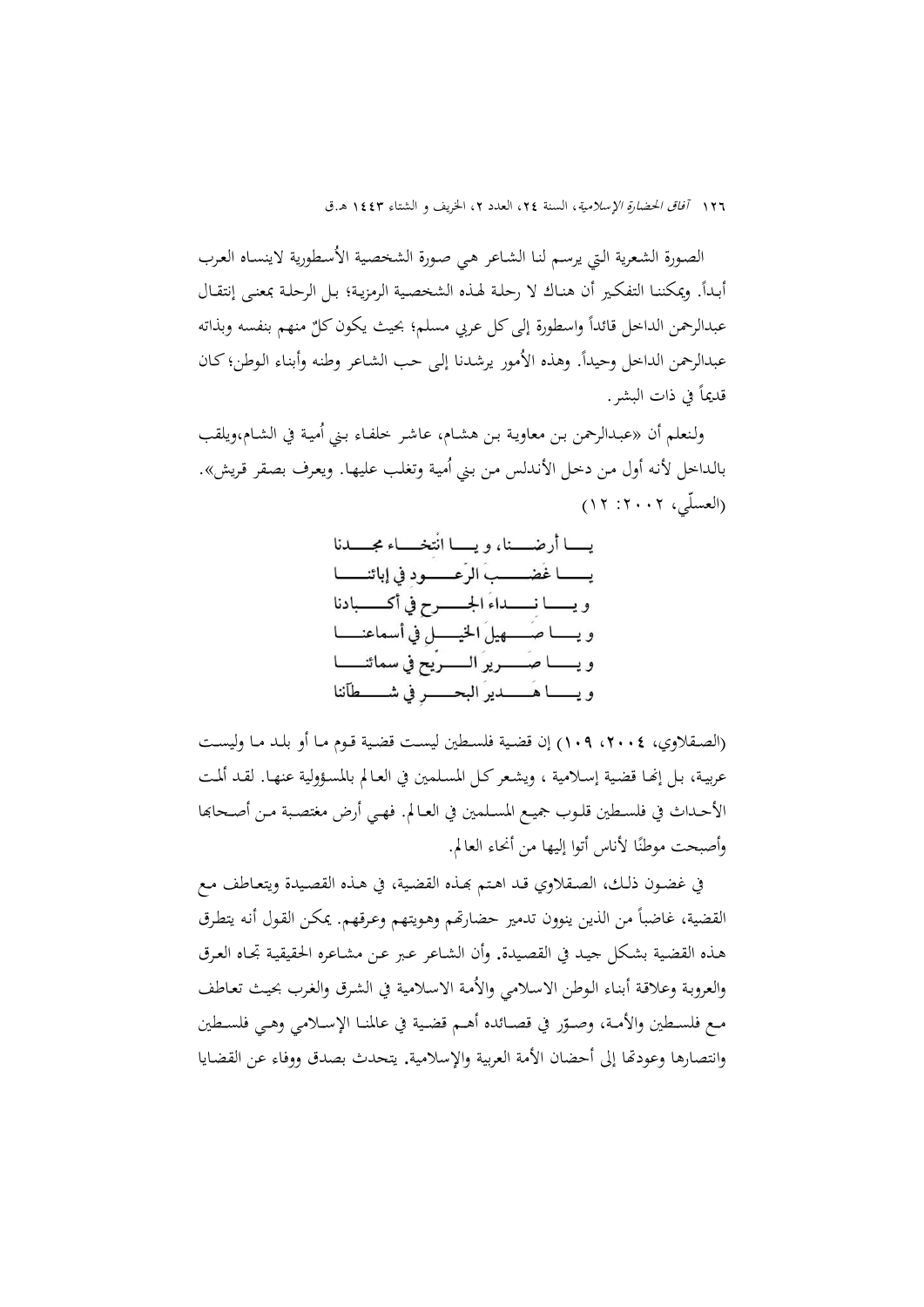التي تواجه العالم الإسلامي. ویكفي القول بأنه یدعو في القصیدة إلى وحدة الأمة العربية في صدق حمبتهم وإخالصهم.

ومـن القضـايا البـارزة الأخـرى في قصـائد الشـاعر بقضية فلسـطين المحتلة هـي رؤيتـه المتفائلـة التي تظهر موقفه الصحيح من الأحداث، وهو موقف لا يعاني من اليأس والتشاؤم، وبدلاً من ذلك يدعو أبناء الوطن إلى البناء والنشاط. «ثم يعود فينادي الارض والمحد التليد بمدف إثارة الأمة ويواصل فينادي الإباء العربي ضد المحتل ويخاطب المآسبي التي راحت تنزف وتنخر في كيـان الأمـة و ينـادي الخيـل ليرمـز إلى ضرورة الجـهـاد والكفـاح ضـد الكيـان الصـهيوين ويشـجع بـ لش علـى االدـدام واخـیا ینـادي الشـعب كـي یصـبح كـالریح جیتـ كـا شـي ویصـبح كـالبحر صاحبة زخارة یقتلع الأعداء.» (آذرشب وچلیبی، ۲۰۲۰، ۲۰)

.<br>-بحر الرجز يستخدم في أحوال الفرح والسرور؛ وله دور سِلمي وَوُدّي بين أفراد المحتمع، َ ويؤدي إلى ظهور الثقة المتبادلة بين الحاضر والماضي، مع احتفـاظ الماضي والوثبة إلى صنع املستقبا. و االهنيـة الطویلـة املسـتخدمة يف مودـف الصـور الكليـة الكاملـة –يف عمقنـا، أخبارنـا وإلخ– تدعو السامع إلى التبصر يسمع إيقاعاً منفرداً بمختلف الصياغ عن الواقع الذي صار  $\overline{a}$ حلمـاً والتـاريخ الـذي صـار رغبـةً والثقافـة الـتي صـارت دقـات المنبـه. وكـذلك تـبرر الكفـاءات الضائعة بين الامم المثقفة ذات العريقة السامية بصداقة الموسيقى.

یـا راحـلاً مـن عمقنـا لعمقنـا ( ١٣٣)/ هـلا سـألت اليـوم عـن أخبارنـا ( ١٣٣)/ وعـن شموخ الشـمس في جِباهنـا ( ܐ)/ وعـن نشـيد المـاء في ترابنـا ( ܒܐ)/ وعـن حفيـف J النخل في أنغامنا ( حَجَّـَـبَ) وعن أريج الزهر في أنفاسنا ( حَجَّـجَـبَ) وعن حروف الشعر في  $\ket{\langle\mathcal{P}\rangle}$ ديواننا (  $\Rightarrow$  )/ وعن بريق اللون في لوحاتنا (  $\Rightarrow$  )/ يجفّفون النهر في عرئقنا (  $\leftrightarrow$  )/ ويزرعــون المـوت في جلودنــا ( ��م )/ فهـل يسـيل الضــوء مـن أهــدابنا؟ ( �� )/ ويَسـتطيل ِ<br>ب النخــل في قاماتنــا؟ ( ܐ )/ وتُعشــب الحقــول مــن بســماتنا؟ ( ܐ )/ (الصــقلاوي، :2004 105( وبعـــد رســـم صـــورة الـــدمار واخلـــراص والتشـــایم نوعـــا مـــا یتفا ـــا ویســـتفهم بالإستفهامات الحقيقية وبالنبرات الصاعدة؛ كأن یری فی قلبه نافـذة مـن نـور. وفي الأخـیر یـری أن النغمـات المسطحة سبقت النغمـات الصـاعدة والهابطـة وأن اختلاف النغمـات خاضـت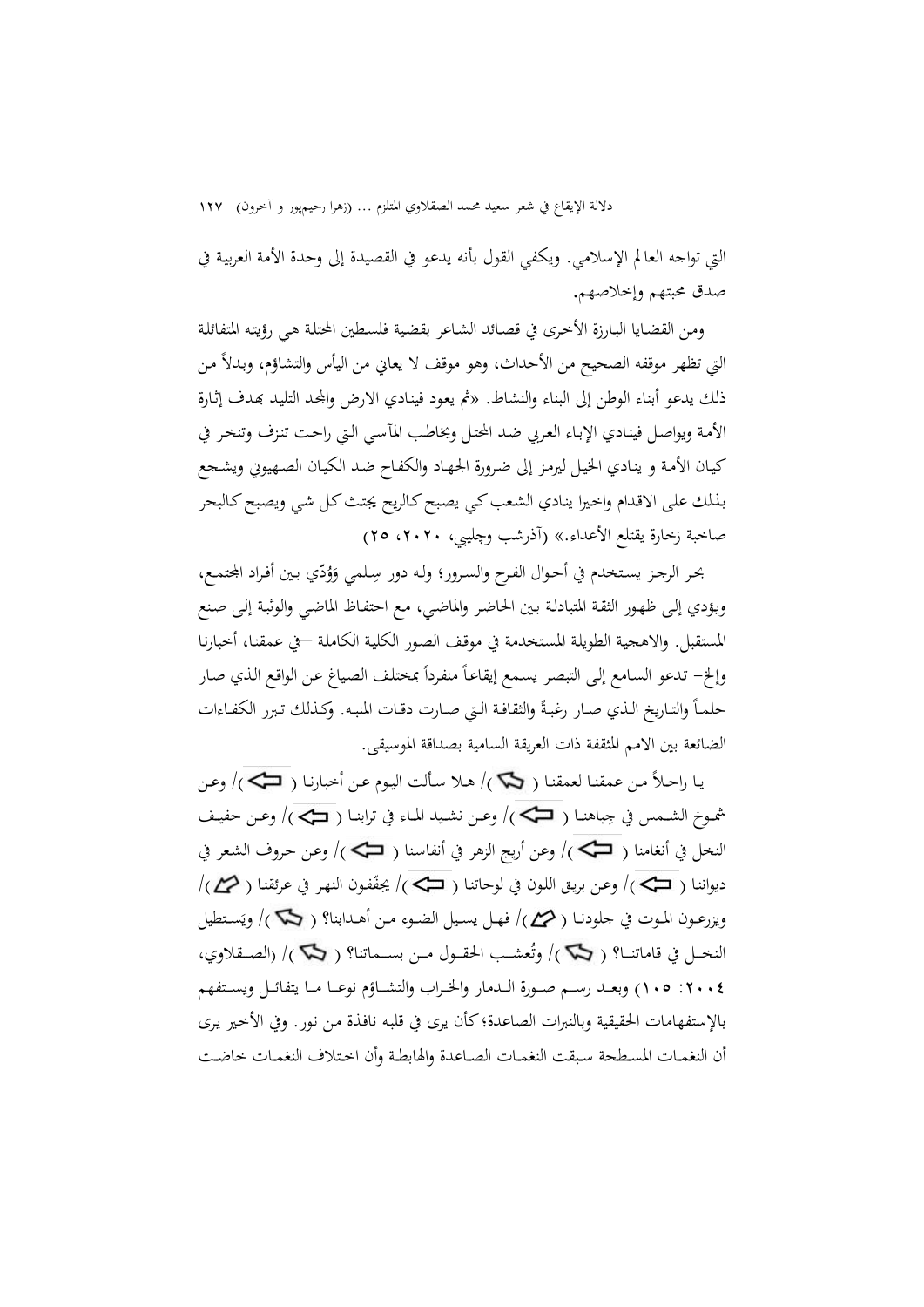لاختلاف المفاهيم المفتوحة حتى يتمّ الشاعر المعنى ويفتح المجال للمتلقي حتى يصوّر ما بقي  $\overline{a}$ مـد الكـالم حسـب رییتـن. وحركـة الفتحـة جـزء مـد الصـوت، والفـتح »أخـف احلركـات جرسـا وإنَّما فضلت غیرها من الحركات». (مهدي هلال، ۱۹۸۰: ۱۰۹)

رأينـا أن للتنغيم دور هـام فهـو«خاصـية في كـل اللغـات، وفي هـذا المقـام تمييز مجمموعتين مـن اللغات النغمية (Ton Languages) واللغات التنغيمية (Intonation) وتتميز مجموعة اللغات النغميـة بإتباعهـا نظـام مـن النغمــات يسـتخدم علــي مسـتوى الكلمــة بحيـث يختلـف المعـني المعجمـي للكلمـة نفسـها بـاختلاف النغمـات الـتي تنطـق بِحـا، ومـن أبـرز الأمثلـة عليهـا اللغـة الصـينية وأمـا اللغـات التنغيميـة ومـن أمثلتهـا الإنجيليزيـة والروسـية والعربيـة؛ فيعمـل فيهـا التنغيم علي مستوى الجملة وليس على مستوى الكلمة». (البحراوي، ١٩٨٩: ١٢٧)

نـری أن اسـلوب الشــاعر في القصـيدة أن يـأتي بسـطور توقـد نــار العـزم والعزيمـة بعـد أن التشاؤم رضخ في الوجود، يتسائل متفائلا؛ لعلّ النغمات الصاعدة التي تعلو السطور ترى أن البرق واللمعان يزينـان العقول ويثمـران عـبر التـاريخ بإيقـاع الأمـل أي الاستعلاء الـذي يوجـد في المد الطويل والقافية في القصيدة. بمعنى أن التأكيد على نغمة ضمير «نا» المتكلم مع الغير، يرشـد المتلقـي بخطـاب ثـوري، حتـى يرجـع وينظـر إلـى مـاكـان ومـا يكـون. فبنـاء المستقبل أمـر يسير في ظل التوحد والثقة على أنفسنا والأمة.

## 6**.**2**.**4 **إیقاع النبر**

النبر ظاهرة صوتية تهدف إلى ظهور الصوت على مقطع المفردة أو حرف من حروف الكلمة ویستفيد في تحويـد القـرآن. فهـو يـؤدي إلـى دلالات متعـددة في الحملـة ويسـاعد المتكلم في تحديد المعنى الذي يريده. وبعبارة أخرى أنه «ارتفاع في علو الصوت (Londness) ينتج عن شـدة الهواء المندفع مـن الرئتين، والواضـح مـن هـذا المفهوم أن النـبر ينتج بالضرورة عـن عمليـة إنتـــاج الأصـــوات في كـــل اللغـــات». (البحـــراوي، ١٩٨٩، ١١٦) والنـــبرات في قصـــيدة «نقش على تـابوت الشـهيد»، كمـا يلي: فمـن صلب الثري صوتي/ افجره وأنفاسي/ واطلقه حمامات/ تغني للغد الناسي/ (الصقلاوي، ٢٠٠٤: ٧٩)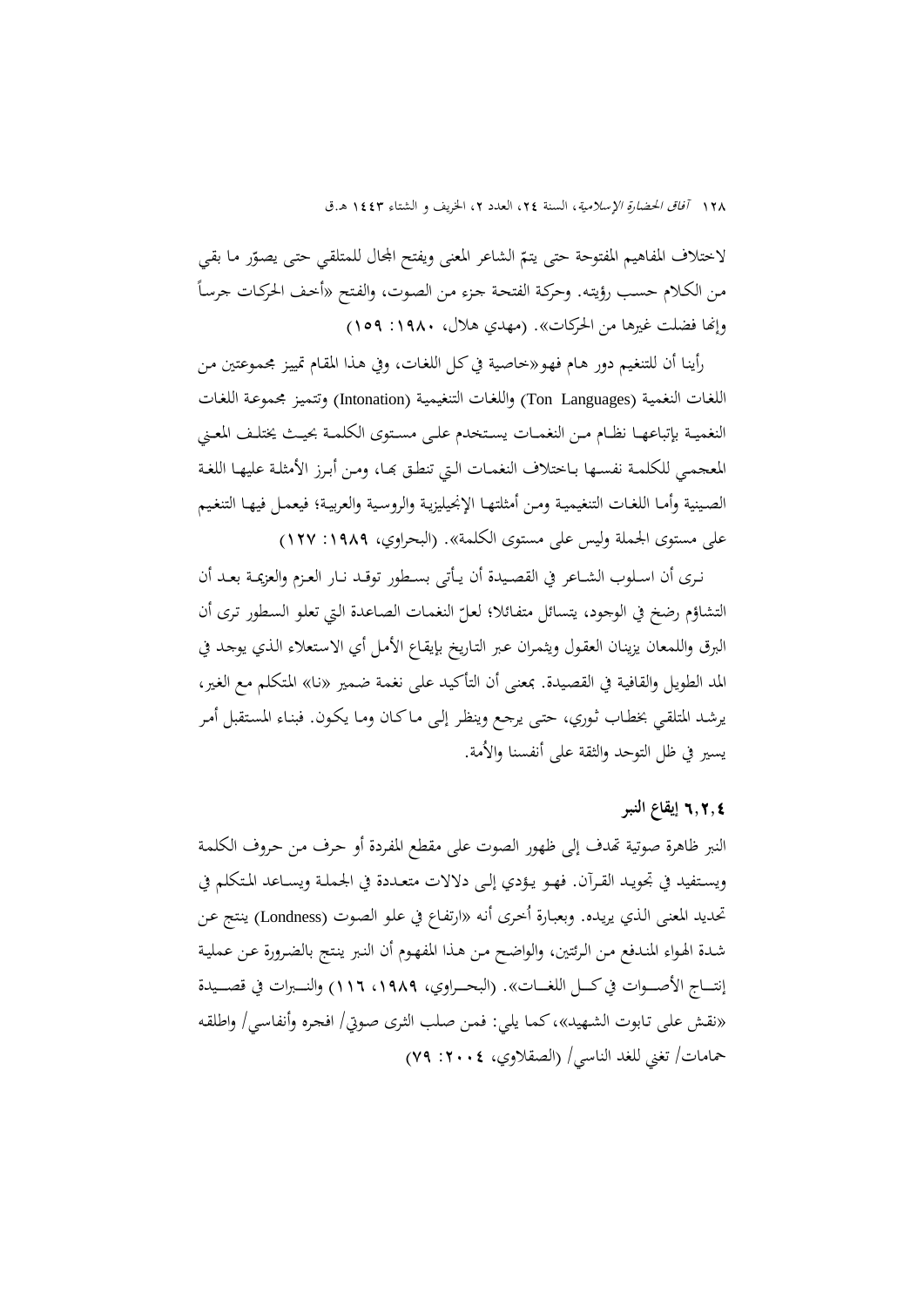|    | صو |               | ث  |  | مى:   |  |
|----|----|---------------|----|--|-------|--|
|    |    | فا            | ت  |  | فا    |  |
| فا | أز | و             | هو |  | فجـ د |  |
|    | فا | $\rightarrow$ |    |  | فا    |  |

إذن نشاهد أن النبر وكيفية القراءة فيهـا يؤثر في تشكيل الملامـح الإيقاعيـة في المفـاهيـم. فيزيـد المعنى في المفردات التي فيها النبر، يبدو أن الملامح المعنية تعتمد على استكشاف النبرات.

## 7**.**2**.**4 **إیقاع التصویر**

لكل تصوير من تصاوير القصيدة جرس خـاص الذي نراه في السطور وللجرس «قيمة حسية في الألفــاظ والـتلائم في أصــوات الألفــاظ ولــولا الصــوت ماكــان اللفــظ». (مهـدي هــلال، ٤١٩٨٠ م7) في قصيدة «بني وطني»: الشـاعر كـان يحـاول أن يـوفّر فيهـا كثـيراً مـن القـيم الصوتية من الحروف في مفردات كيفوح، يهل؛ والتصويرية من الإدراك الحسبي في التراكيب. والألفاظ تحمل الرقة. يقول:

وأنتم لحنهـا المعزوف/ في الشريان لا يصـدا/ وأنتم عيد بمجتهـا/ يهـل مباركـا قصدا/ وأنتم عطـر تــاريخ/ وكونــوا النــور والوقــدا (الصــقلاوي، ٤٠٠٤: ٩٣) إيقــاع الهـزج المسـتخدم هنــا لايضـحي بـاللفظ في سـبيل المعنــي ولا المعنــي في سـبيل اللفـظ؛ ينظـر هـذا الجـرس نظـرة دون إفراط وتفريط. يصوّر المفردات لوحات الأخلاق، الصدق، الأمانة والوفاء، الإخلاص، القوة، الحلـم والحـود والصـبر. ومـن هـذا المنطلـق یصـل إلـى حيويـة الإيقـاع واتصـاله بمفهـوم الشـهيد  $\overline{a}$ والشـهداء تعبـيراً عمـا يـدور بـداخل الشـاعر والمتلقـي مـن مشـاعر وإتجاهـات بـالمفردات كرمـوز تحمل أكثر من معنى واحد؛ بين المعنى الدلالي والمعنى الضمني.

وهـا هنـا نری مشروع تقويـة الـدلالات خـلال التصویر الإيقـاعي إذا نغمض عيوننـا فنسـمع من هـدوء بحر الرجز وتفعيلات مستفعلن مستفعلن متفعلن تـدفق الماء وحنين الشريان و من خـلال إيقـاع العيـد والمبـارك والبهجـة والعطـر والنـور و الحركـة الميزانسـية فيـه نحـس بمجـة العيـد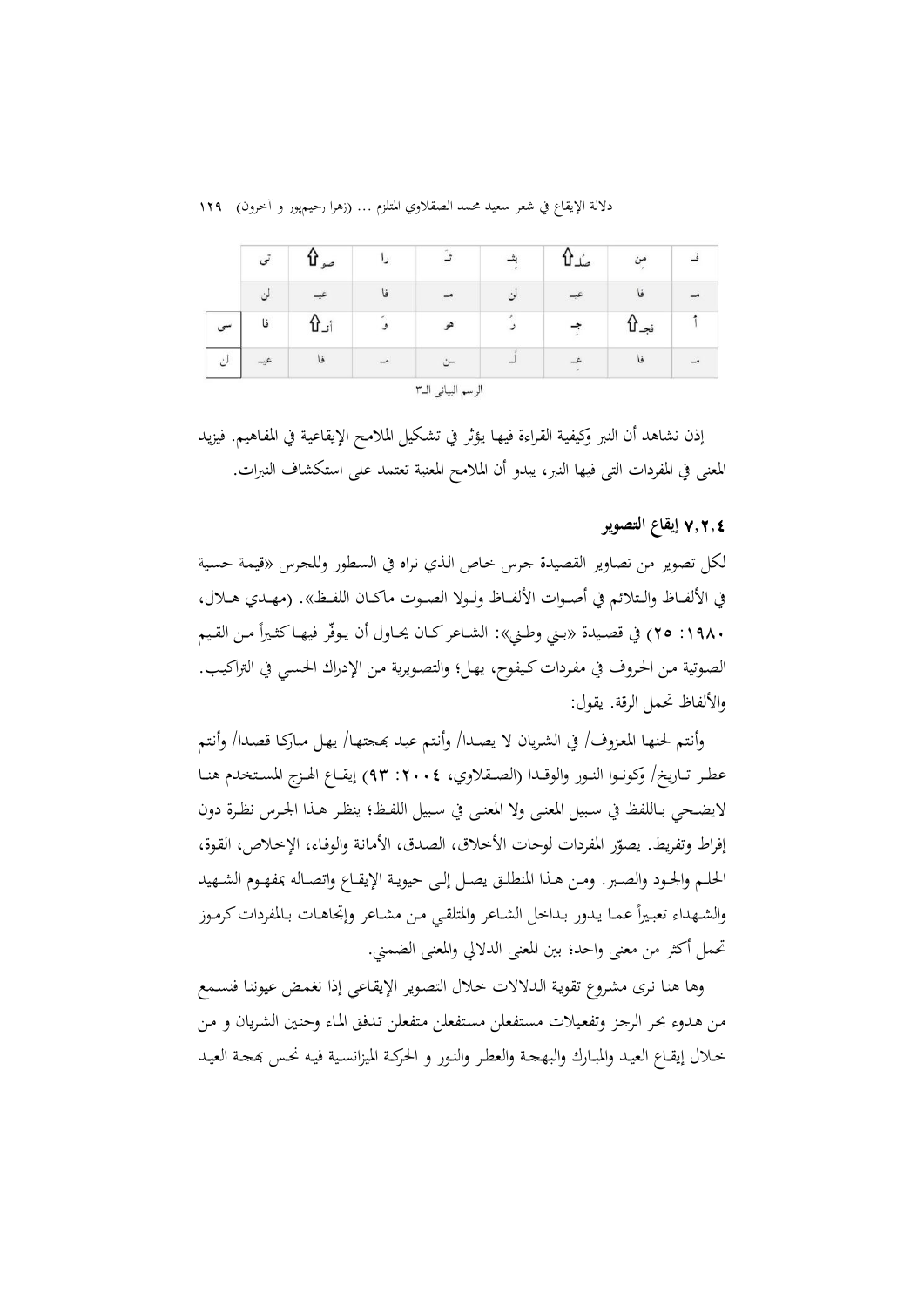١٣٠ آفاق الحضارة الإسلامية، السنة ٢٤، العدد ٢، الخريف و الشتاء ١٤٤٣ هـ.ق

ونشـم عطـر التـاريخ. فيسـتلهم الشـاعر هـذه العناصـر «مـن مخزونـه المعـرفي لتطريـز نصّـه ونقـل الفكـرة للمتلقـى وقـد أصـبحت (العناصـر) وسـيلة مـن أخصـب الوسـائل لإقنـاع المخاطـب وتفاعلـه الشـعوري مـع الحـدث الـذي يجسـدة الـنص». (بـلاوي، ١٤٤٢: ١٢) تكـرار أنـتم وضمائر الخطاب يقوّي المفاهيم الإيقاعية، بمعنى أن هناك شفرة في الاستخدام، لنتعرف مـا وراء ميـول فكريـة تخـبر عـن الرســائل الـتي يـودّ الشــاعر أن يرسـل إلـى المخاطـب و يشــاركه في المعلومات و المشاعر و الأحاسيس. فيهدف الخطاب إلى «فك شفرة النص بالتعرّف على مـا<br>-وراءه من افتراضات أو ميول فكرية أو مفاهيم». (نفس المصدر: ٨)

مـن خـلال إيقـاع الألفـاظ والتراكيب، أي روايـة المأسـاة في الصبح الـدامي منـاه، يرسـم لنـا صورة الصبح الذي يشرق دامياً أي في حمرة. الحمرة في اللغة لها مدلولان: الخير والشر، الحمر كالوردة الحمراء يرشدنا إلى الحب والإحساس الميل الخلاب المرهف وبجانبها قادت إلى الشؤم وإراقـة الـدماء في الحرب والنضـال. وهنـا الكـلام في مدلولـه الثـاني؛ حمرة الصباح الـذي جعلت المنايا دامية ويصـوّر الحالـة المأسـاوية. ولفـظ يشـرق أفضـل مـن يضـيء لأنـه يتلائم مـع الجمـال والطلوع والحسن بالنسبة إلى الصباح، ولكن الضؤء يتلائم مع النار والحرارة.

#### 8**.**2**.**4 **إیقاع البیاض**

لا يقتصر الإيقــاع علـى الأصـوات قـط؛ بـل يشـمل الصـمت. ولـنعلم أن الصـمت المنقـوط هـو الوقفات التي هي اسلوب من أساليب الشعراء المعاصرین، حينمـا یریـدون أن یتوقفـوا عـن الحـدیث أو یكملوه. فالبياض أو الصمت المنقوط « تردد ظاهرة صوتية على مسـافات زمنية متسـاوية أو متقابلـة». (نقـلاً عـن فتـوح أحمـد، ١٩٩٠: ٣٦) والصـوت والصـمت يتحـددان علـى المستوى الكتـابي للقصيدة بالسـواد رمز لصـوت، والبيـاض رمز الصـمت؛ إذ إن للبيـاض في القصـيدة أهميةً لافتة للنظر، فالنظم يقتضيه باعتباره صمتاً يحيط بالقصيدة». (صابر عبيد، ٢٠٠١: ٤٩)

في كل أبيات قصيدة «ألا إنك حرٌّ تعدم» يسمع من الهزج تناغم الألم والحنين على أبناء الوطن العربي جلهم والحث على التمرد والظلم والبغي والسعي وبذل الجهود في استيقاظ الأمة الإسلامية العربية من صمت المفردات وبياضها. وبتكرار «الميمات الساكنة فيها. الهزج سمّى هزجاً «لتردد الصوت فيه والتهزّج تردد الصوت». (العاكوب، ٢٠٠٠، ٢٠١٦) يقول الشاعر:<br>.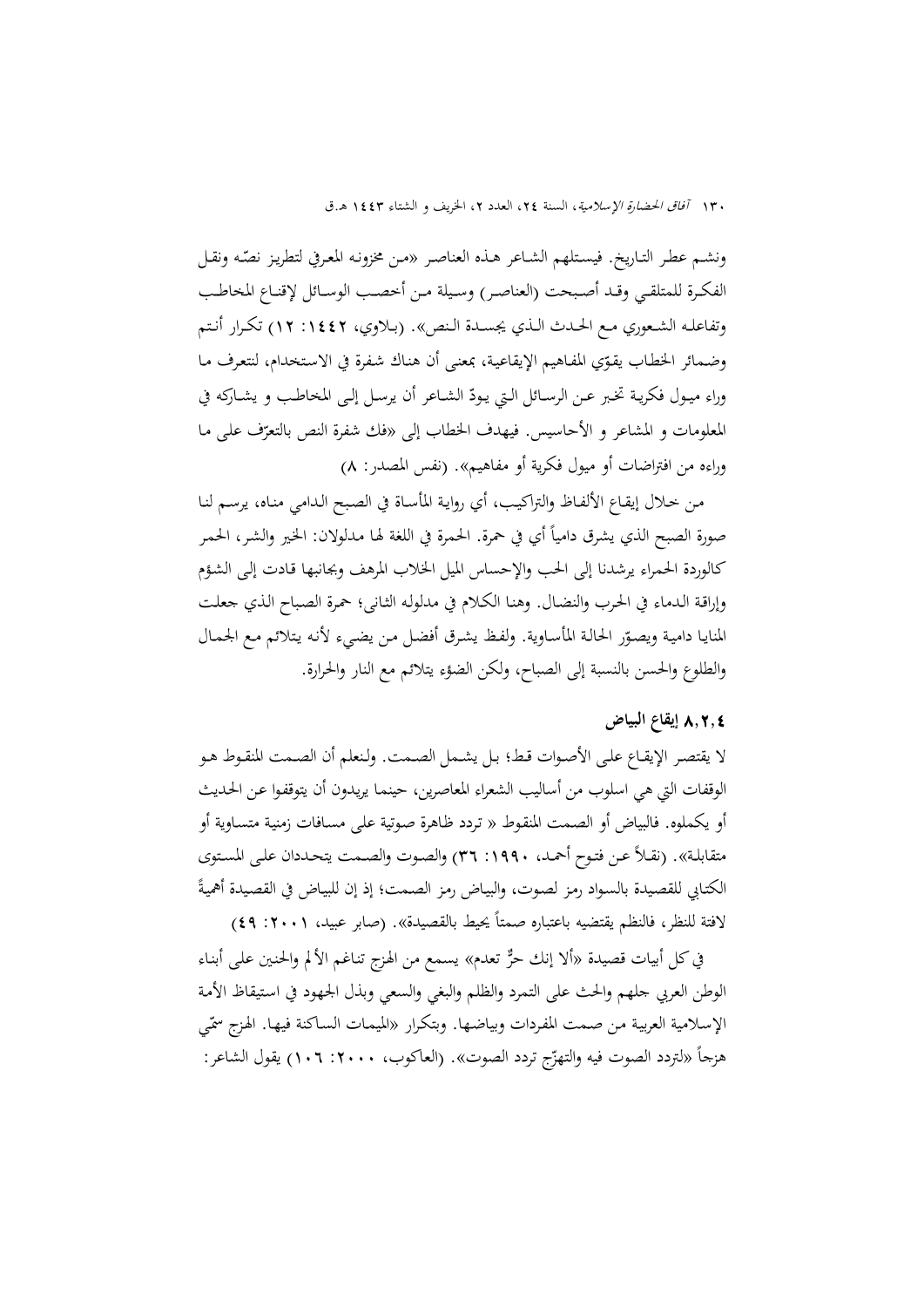حردـوا يف الشـریان اعفـرا وصـاحوا/ فـالنهر د**م**/ والليـا فـ**م**/ أال إنـش حـر تعـد**م**/ فاكتـب یـا ألق التـاريخ تكلـم/ ويـا صـمت الأزمـان تكلـم/ الباطل يهـزم (الصـقلاوي، ٢٠٠٤: ٦٩) وقـد أحسـن الشـاعر توظيفـه الصـمت، لأن هنـاك مـن الصـمت الإيجـابي لأنـه «يسـاعد الحـدث الإتصـالي، ولـه دلالات ووظـائف تواصلية مثيرة حسب السياق الـذي تردد فيه المفردة لتؤدي مفادها.» (بلاوى، ١٣٩٩: ٦٩)

البيـاض هـو العنصـر التشـكيلي يحتلـه السـواد، ينبـع مـن التحربـة الشعرية المعاصـرة ليوصـل الدلالة للقـارىء. الميمـات السـاكنة تحكـي نوعـاً مـا الحـرب النفسـية في داخـل المتلقـي قـد تكـون هجومية أو دفاعية. إيقاع البيـاض أو السكوت النـاجم عنه تـدابير الصـلابة والعزيمة والتماسك وارباك العدو والسيطرة. وهنا حرب شـاملة لا تعتمـد علمي معدات عسكرية أو أسلحة مادية؛ بـل إنّهـا تتوجـه إلـى الفكـر والعقـل والعاطفـة والوجـدان وفي النهايـة تـؤثر علـى سـلوك المتلقـى. فنواجـه في هـذا النـوع مـن الإيقـاع أي إيقـاع البيـاض أو الصـمت، صـوتانية الصـمت؛ فالشـاعر يشترك فيه المتلقي وهـو يحـاول فـك شفراته، فهـو «يشكل كلامـاً خفيـاً ومسـتوراً يـدفع المتلقـي  $\overline{a}$ إلى هتك الحجب كي يتوصل إلى ماكتمه الشاعر، و هذا الصمت لا يدّل على السكون و السلبية، بل یکون لغة من نوع آخر». (نفس المصدر: ٧٥)

## 9**.**2**.**4 **إیقاع األفكار**

المستوى المعنـوي أو إيقــاع الأفكـار الــذي يتضــمن شـتّـى الأقســام الـتي يسـتخدم في نوعيـة استخدام المفردات وتراكيبها، فهو تقنية من تقنيات القصائد الحديثة.فـ«إيقـاع الأفكـار يتشكل أساسـاً تشـكلأ لغويـاً في التراكيـب، لأن التركيـب إيقــاع لكـن دون صـوت، وينبعــث إيقــاع الأفكـار أساسـأ من طبيعة وفاعلية القيم الرمزية؛ وهوعـادة إيقـاع خفـي يتشكل في النفس مـن خلال التأمل والإستغراق في عالم النص وأجوائه الخاصة». (صابر عبيد، ٢٠٠١ : ٥٦)

غالبا ما یستخدم الشعر الحدیث، إیقاع الأفكار الذي یقوم علم التوازي والتردید لیحقق الانسـجام والوحـدة فيـه وهـذا «بإستخدام موسيقى الفكر الـتي تعتمـد علـي التـوازن والـترادف والتبـاين والتنظـيم التصــاعدي للأفكــار، إلـي جانـب ترديـد السـطور والكلمــات والأفكـار في جمموعات متعددة«. )نقال عد موریة، :1969 71(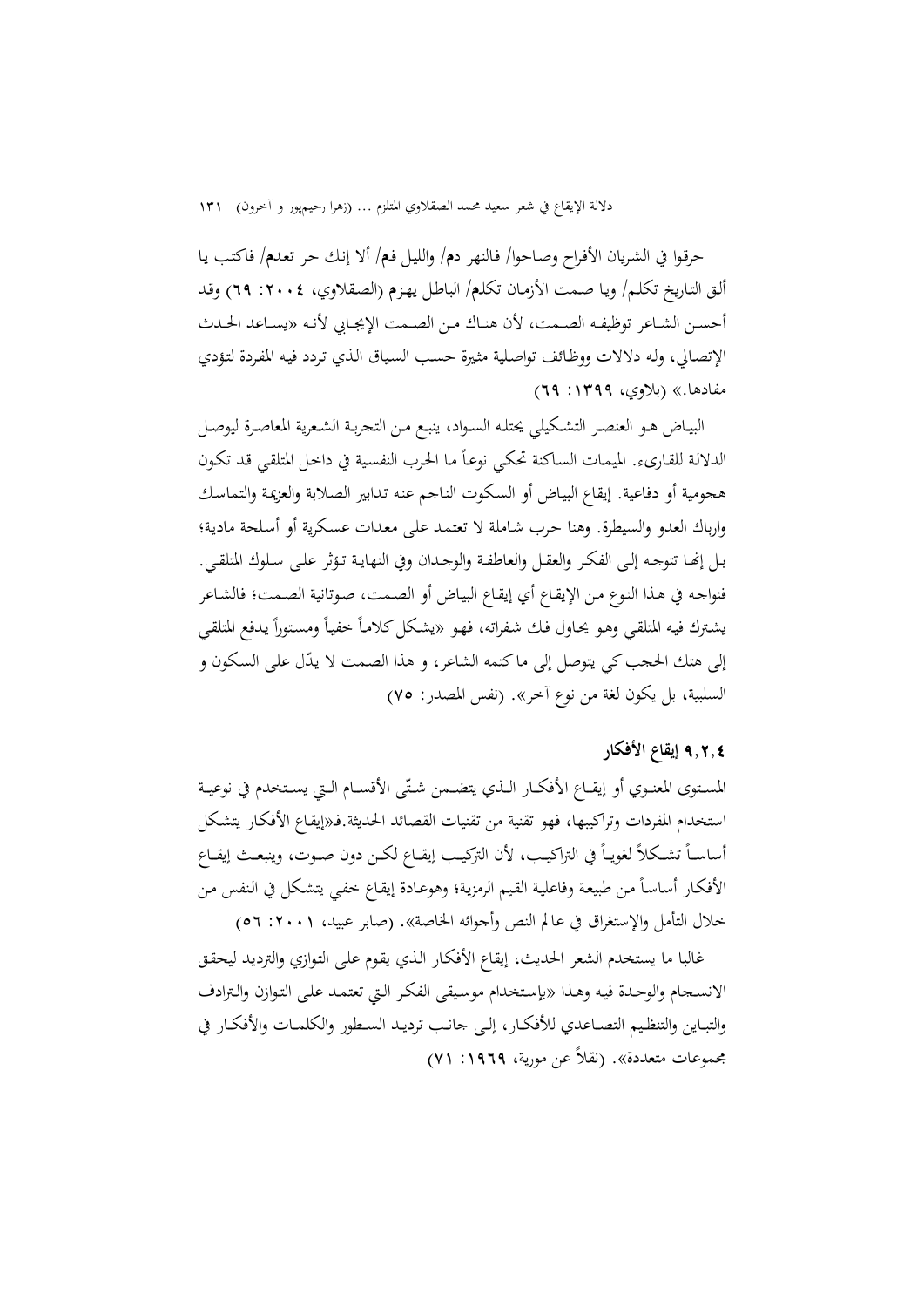في قصيدة «إلى عبدالرحمن الداخل» نسمع: یا أرضنا ویا انتحاء مجدنا/ یا غضب الرعود في إبائنا/ ویـا نـداء الجـرح في أكبادنـا/ ویـا صـهيل الخيـل في أسماعنـا/ ویـا صریر الـریح في سمائنـا/ حـان وامتطـاء عزمنـا/ ویا هدیر البحر في شُطآننا/ متـى... متـى... یصـیر في إمكاننـا/ سـحقُ الم )الصقالوي، :2004 108(

نكاد نعثر على التعابير الصحيحة للألم العميق وهذه الصورة الجديدة تكشف عن علاقة مبتكرة بـين النـداءات والمحرورات والتراكيب. كــ «صـهيل الخيـل، صـرير الـريح، هـدير البحـر أو جحدنا وإبائنا وعزمنا أو أسماع وأكباد وسماء وشطآن» ينادي الشاعر الحزين المتألم، أرض الوطن ومافيهـا مـن الرمـوز الأدبيـة الجـميلـة للتمـني. كـان محـور هـذه التعـابير استمداد الشـاعر، الكـون والكائنات حتبي يعثر على الهوية الضـائعة والفخر المفقود والمحد المسلوب مـن خـلال الإيقـاع التصويري المستفاد من بحر الرجز. وهذه الاشعار التي تقدمها القصيدة بوصفها الواقع الفكرى للشاعر، لها تمتين الأواصر والانسحام الدلالي.

يختلف إيقاع الرجز مـع اختلاف الأفكـار والتلبيـات في النـداءات وأغـابي الأفكـار المعلنـة أو الحفية تُقصد بما اشتراك الشاعر مع متلقيه في ما يميله الإهتمام من أعمـال تسـاعد الجماعـة في إشباع حاجاتهـا وحـل مشـكلاتما والوصـول إلـى أهـدافها وتحقيـق رفاهيتهـا والمحافظـة علـى استمرارها؛ والمشاركة تظهر قدر المحتمع وتبرز مكانتهـا. الرجز، إيقـاع هنـا العلـم والتفكر، لأنه يجيرنا على التفكير حتى نتذكر مبادئنا، يؤيدنا القول: «إتخذ هذا البحر مطية لـنظم المنظومـات العلمية، إذ تُستغل قابلية الشعر للتذكر والحفظ سبيلاً للتذكر مبـادىء العلـم، ومـن ثم كثُرت الأراجيز في الأصول والنحو والصرف». (العاكوب، ٢٠٠٠: ١١٠)

وكـذلك في هـذه النص في نفس ٱلقصيدة: فاينـه الإسلام من إسلامنــا/ أيـن الألـى تاقَت َ لهـم أقدارُنــا/ وأيـن مَـن وفــاؤهم ميثـاقنــا/ وأيـن مَـن قلوبُــهم أوطانُنــا (الصـقلاوي، ٢٠٠٤:  $\overline{\phantom{a}}$  $\overline{\phantom{a}}$ 105( ویساعد عل شحد فضاءات أفكار الشاعر العماين تكرار املفـردات وإ ـراء املفـاهيم يف فقــرات متعــددة یســتفهم ویصــرش للحریــة ویطالــب الشــعب بــالتحریر والثــورة ــد الطغيــان واستخدام المفردات بالإستمرار؛ وهكذا يرتبط الرمز في وحدان المتلقى بدلالات وترابطـات هي مفاتيح أساسية يعنيه على فهم أعمال الشاعر والمشاركة في إكمال دلالتها.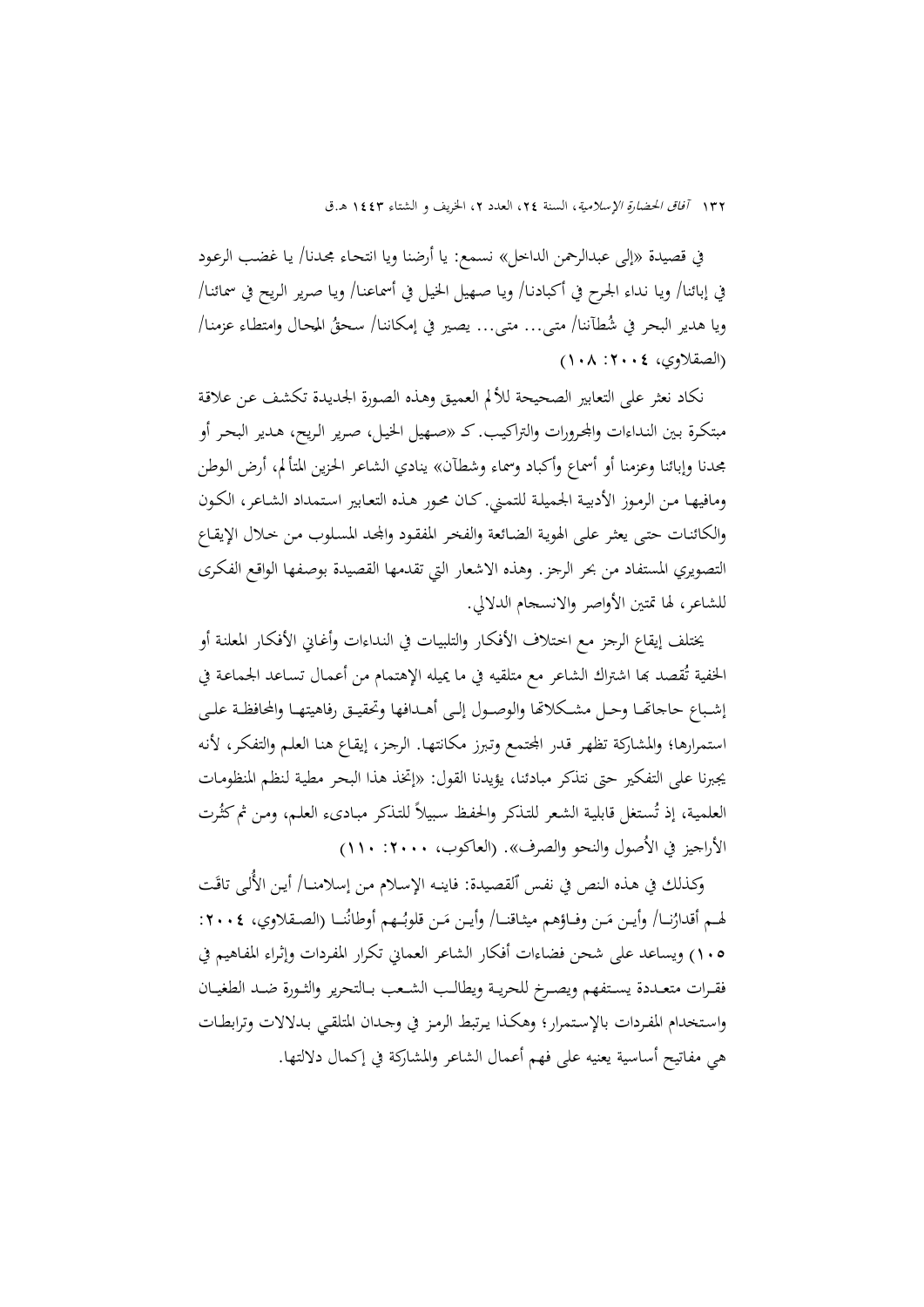الدال هوالحصار في كل ما يتلق به هوية أي الإنسـان. المـدلول عـدم الاستطاعة والامكانيـة لأي جهد وسعي. وتعبير آخر نحن مسجونون في أنفسنا. ولانغيّر إلا بتغيير أنفسنا: ﴿إِنَّ اللَّهَ َ  $\int$ إ لَا يُغَيِّرُ مَا بِقَوْمٍ حَتَّى يُغَيِّرُواْ مَا بِأَنْفُسِهِمْ﴾ (الرعد/١١)  $\overline{\phantom{a}}$ َ **ٍ** ْ با ا<br>ا <sup> $\mathfrak{c}$ </sup>

يريد أن يؤثر بحر الرجز على مفهوم المسؤولية الموزّعة في الجماعة بـلا استثناء لكـل عضو من أعضـائها فيهـا تتضـمن الـدعوة والنصـح للمحتمـع نحـو القيم الاجتماعيـة السـلمية والمثـل الأعلى وذلك في إحرار والمثابرة والأمل. يدعو موسيقى الإستفهامات إلى تهيئة الفرصة لزيادة الموقف الجماعي.

## 10**.**2**.**4 **إیقاع ال رد**

السـرد هـو أسـلوب مـن الأسـاليب اللغويـة المتّبعـة في الحكايـات والقصـص والروايـات ولـه دور ایقـاعي في القصـيدة. نوعيـة السـرد في قصـيدة «مكــابرون» يبـدأ بإيقــاع بطـيء وهــاديء مـن المونولوج الداخلي ثم «يعمل تناوب السرد في تشكيل القصيدة علمي تنوع الإيقاع في مقاطعهـا الخمسة». (صابر عبيد، ٢٠٠١: ٤٦) يقول الشاعر في السطور التي انتخبناها:

هم يعرفونني/ لا أنثني/ مهما الزمان حزّني/ لا أنحني/ هـم يعرفون/ لكنهم مكـابرون/ وحـين أرصف الدروب بالضياء/ وأشعل اليقين في الذماء/ وأبعث الحياة بالفداء/ وأصنع النحوم من رجـاء/ يستنكرون/ ويزعمـون أنـني الإرهـاب والحنـون/ فكيـف هـم لايعرفـون/ وحـين أعصب الجفـون، أحـبس الكــلام/ أسـتوطن الغيــاب، أرتــدي الفصــام/ أفـتح للصـباح بــاب غـرفتي/ شباكها... وزوجتي/ تنسج مـن خيوطـه معاطفـا لصبيتي/ أوقـد مـن أصـابعي مـدائن الوئـام/ وأطعم الأيام صبر والديّ، توق إخوتي/ وأشـحب الظلام/ أظل في عيت النهـار مثقلاً بـلا  $\overline{a}$ شفاه/ أری عحوزاً سـاحباً مأسـاته/ تحرّ عمـره خطـاه/ أری مدینـة بسـيف عزمهـا تـذب آلـة الطغاة/ أرى الركام والحطام والعظام/... (الصقلاوي، ٢٠٠٤: ٨١) هم يعرفوننى أنني (مستفعلن مُتَفعلن) **ٔ** ت لا أنثني (مستفعلن) مهما الزمانُ حزّيي (مستفعلن مُتَفعلن) ت

ن<br>ا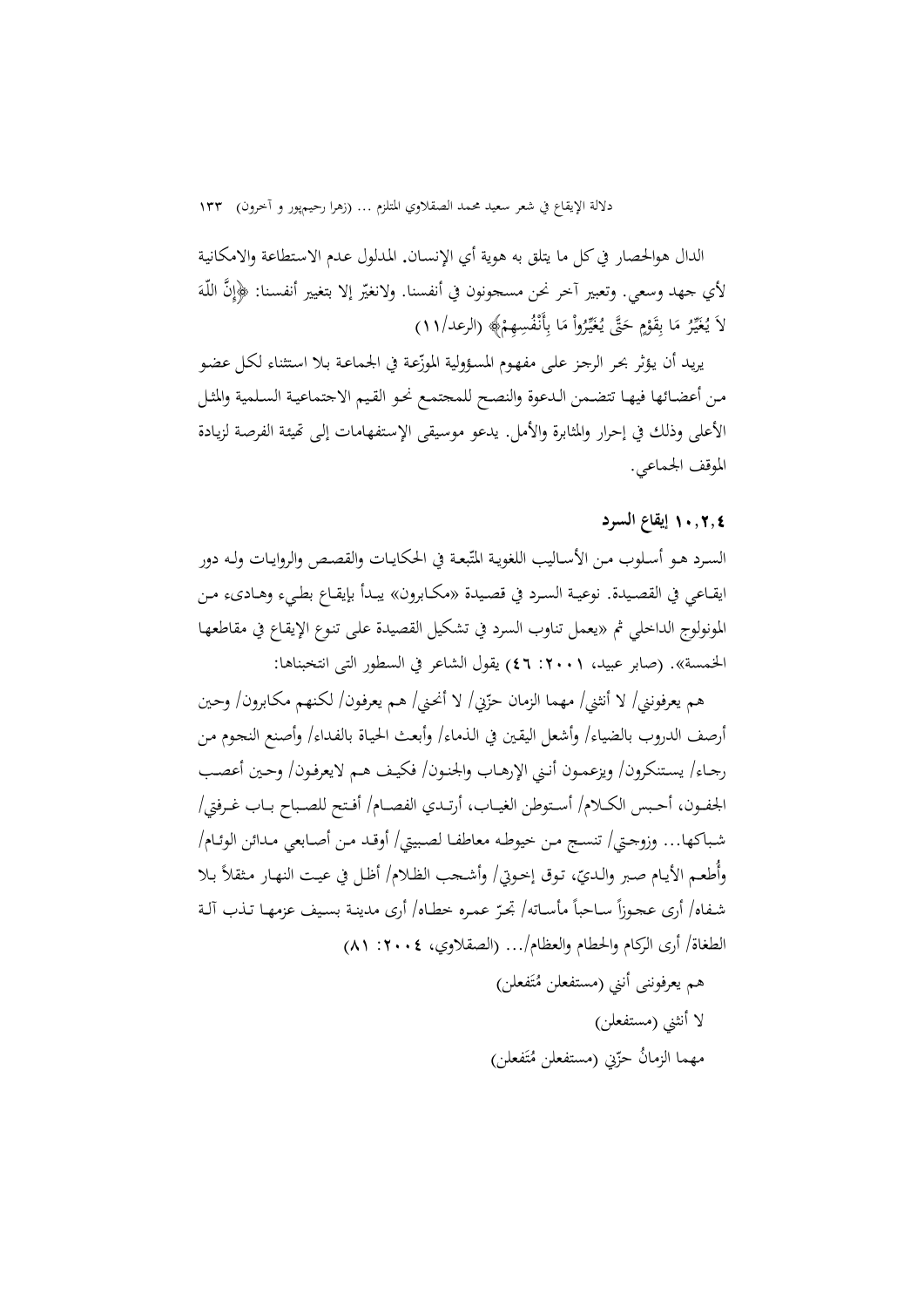لا أنحني (مستفعلن) وفي فقرة أخرى: شباكها وزوجتي (مستفعلن مُتَفعلن) ت تنسج من خيوطه معاطفا لصبيتي (مفعولات مستفعلن متفعلن فع)

المحور الأسـاس هنـا بحـر الرجـز ولكـن یتغـیر بتغـیر المعـاين السـطور القصـيرة والطويلـة غـير المتسـاویة وغـیر المنسـقة بتـدویر التفعلـة والتـدویر أثـر لحـالـة نفسـية غریبـة وتحسـر عـميـق وقطـع الـنفس، موسـيقى ضـمائر المتكلم والغائب وعـي بالمناقشـات. ثم أن هنـاك درجـات للسـرعة الإيقاعية التي يتطلبها الحوار بالترخصات العروضية والإنتقال من بحر الرجز إلى بحر السريع. نری هيمنة السرد حينما كان في المونولوج ولكن في نفس الوقت حين يويد أن يتكلم عن ظلم الطغـاة نسـمع جوقـة إيقاعيــة سـريعة، تتحـرك الألفـاظ أسـرع؛ ثم يعـود إلــى سـكونه واسـتقراره وهدوئـه في «أفـتح للصـباح بـاب غـرفتي/ شـباكها... وزوجـتي/ تنسـج مـن خيوطـه معاطفـا لصبيق» باسلوبه الحواري والحكـائي ونري هـذا التمشيط الممتـد الإيقـاعي في القصيدة كلهـا یرتبط بنوعية الحوار.

وفي قصيدة غرناطة وهي في التراث والأساطير قائلاً: حبيبتي!/ هناك في غرناطة في موسم النداء/ حيث الزهور الفاتنات تسكب الأشذاء/ من حنطة «الشـام» وجهها ومن «صنعاء»/ ومن صفاء «طنحة» عيونما الحمراء/ ومن مياه «دجلة» عروقها ضياء/ ومن«ظفار» طيبها يعطّر الأرجاء/ ومن حقول «تونس» بسمامًا الغناء/ وشعرها فلّ'/ وزنبق وكستَناء/ تَمزهـا <u>بہ</u> الأشـواق والهوى إلـى اللقـاء/ هنـاك يـا حبيبتـي! يـا فرحـة الرجـاء!/ تزهـر الأحـلام والمنـي بـلا انتهــــاء/ «ظفــــار تقــــع في جنــــوب عمــــان وهــــي مهــــد لحضــــارات عربيــــة قديمـــة». )الصقالوي، :2004 113(

يتحرك البطيء في إيقاع الأبيات ليقدم الشاعر تقديماً مزيداً من التفاصيل والجزئيات من  $\overline{a}$ البلاد العربيـة وقـد يسـهم القافيـة المنتهيـة إلـى الهمـزة الممـدودة في إشـاعة السـكينة والاسـترخاء. فإن «إيقاع اسلوب السرد ووصف الأمكنة لابد أن يكون أكثر ميلاً إلى الهدوء والبطيء من إيقـاع المحادثـة أو الحـوار الـذي يميـل إلـى السـرعة في الإيقـاع لكونـه يقـوم علـى عنصـر الحـديث الذي أسئلة وإجابات». (صابر عبيد، ١٠٠١: ٤٥) ذكر الأمكنة مع التراكيب أو معطوفاتها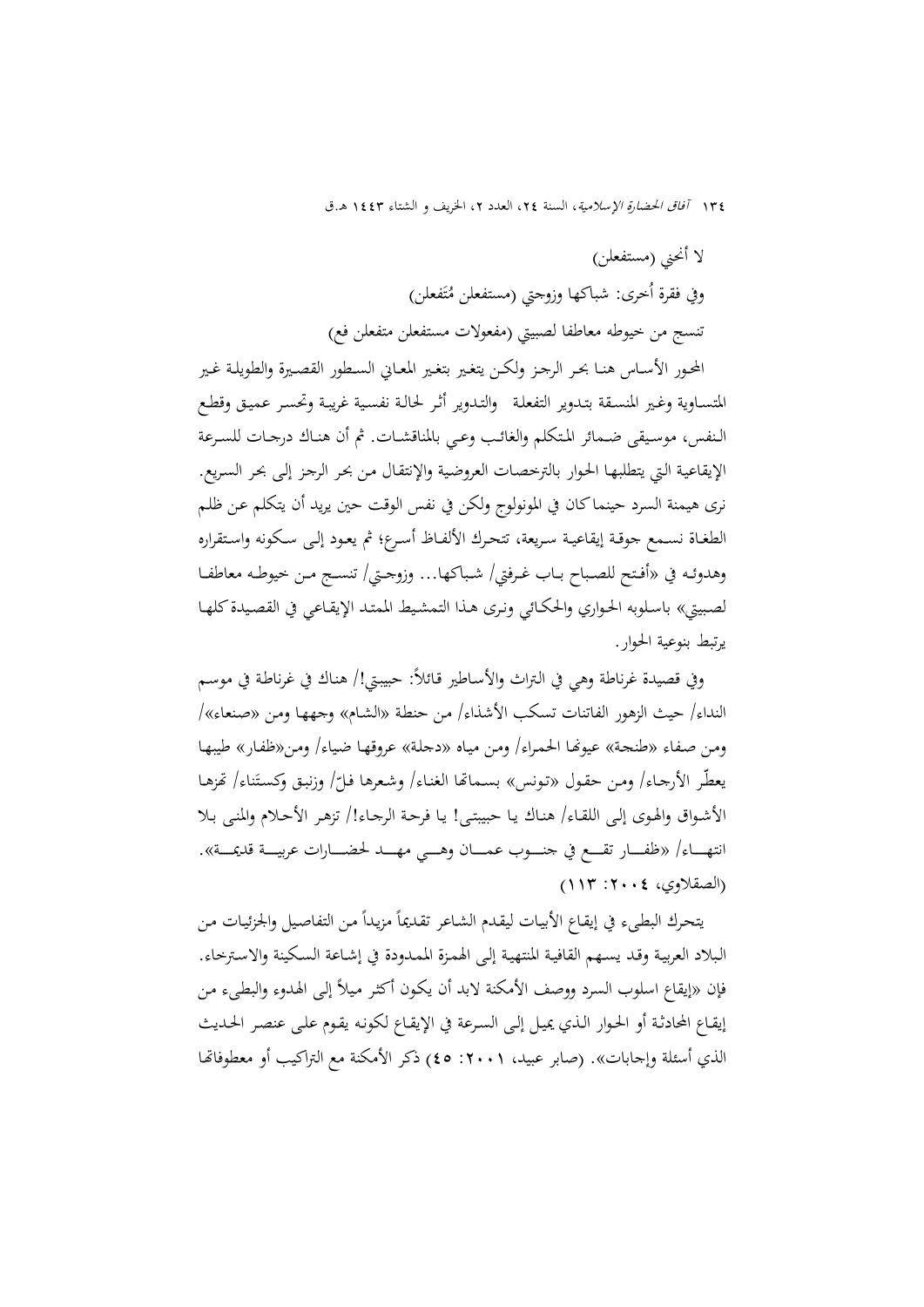يرشدنا إلـي إيقـاع اشـراف الشـاعر علـي الحضـارات العربيـة الـتي بعضـها علـي شـرف النسـيان وتتعرض للغفلة والنسيان ولكن يحييها الشـاعر بإيقـاع هـادىء منبعث من الرجز في التفعيلات الأربعة.

## **.**5 **النتا ج**

وصـولاً إلـى المعرفـة العميقـة في الشـعر العـربي المعاصـر مـن الضـروري، اللـجـوء إلـى معـايير علـم الإيقـاع والموسيقى الشعرية، لأن هـذا المنهج ينظر إلـى الشعر من أبعـاد مختلفـة ويزيـل منهجيـة الرؤيـة الواحـدة. هنـدس شـاعرنا العمـايي، الصـقلاوي أبنيـة القصـائد في مدينـة «نشـيد المـاء» بإيقاعـات داخليـة وخارجيـة بشتى الـدلالات؛ في إيقـاع أشـعاره الـداخلي وموسيقى قصـائده، نري عذوبـة لينـة والفواصـل الإيقاعيـة تنسـجم مـع السـرعة والجـد في السـير حسـب مـا يحـس ويشعر بـالعواطف؛ مثلاً حينمـا يريـد أن يتحـدث عـن الحبـوب وحـب الـوطن، ينشـد بالهـدوء ويظهر الجد والتعب والعبء في البحور الطویل مع تفعيلاتها الطويلة كالرجز والهزج.

في دیوان *نشيد الماء* نسـمع إیقـاع أمـواج فكريـة سـاخنة ذا أبعـاد مختلفـة تـؤدي إلـى ازدواجيـة الإيقاعـات في نفـس البحر. يمكـن استنتاج هـذه ٱلفكرة، مصـدر الإيقـاع الـداخلي وينبوعهـا بنوعيـه هـو الإيقــاع المعنـوی الــذي يبـين لنــا فكـرة الشــاعر وتجربتـه الشـعرية ويعثـر عــن المعنــي الظـاهر. لايمكـن أن ينســى الشــاعر الظـواهر مـن الحيــاة الإجتماعيـة والثقافيـة، فهـو يُضـحك و<br>یہ المتلقي ويُبكيه. في كلامه ألوان من الفرح والحزن ويذكر المتلقي بكل مـا في يـده مـن الحضـارة العریقة والثقافة العظیمة، وما فات من یده.

الشاعر بين المكونات الكونية والوجودية ويتحقق العبور من «النفس» إلى «الغير» بـالحس وإدراك ملامـح لإيقاعـات الخارجيـة كإيقـاع التكـرار وإيقـاع التـوازي وإيقـاع التنغيم وإيقـاع النـبر وإیقاع التصویر وإیقاع البیاض وإیقاع الأفكار وإیقاع السرد. نشاهد بلورة إیقاع التكرار بتكرار  $\overline{\phantom{a}}$ المفردة ويريد الترسيخ في الأذهـان حتـي يستقيظ المتلقـي مـن سكرة النـوم والغفلـة وأصبح ناجيـاً نفسه ومجتمعه. وإيقاع التوازي والتقارن يظهر حـلال موقف الشـاعر ونظرتـه الخـاصـة في توظيفـه  $\overline{a}$ حروفاً جارة ویكشف به عواطف الشاعر .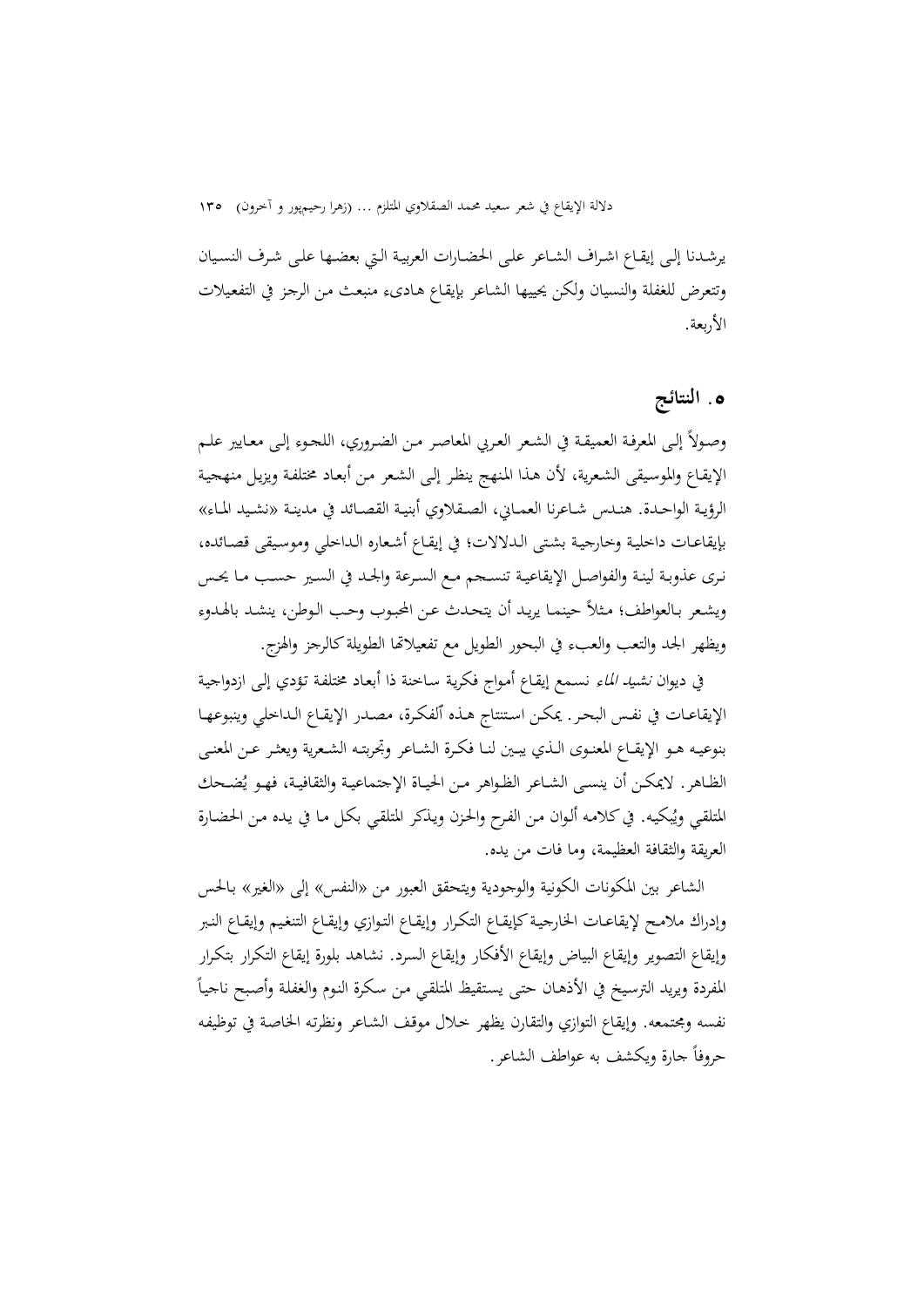ویسـمع مـن إيقـاع التنغيـم والنـبرات، وإيقـاع التصـویر في كـل مشـهد مـن مشـاهد القصـائد الحرس الخاص والحرس الحسى الذي هو القيمة الجوهرية في الشعر. وكـذلك تظهر من إيقـاع البياض نوعية التفكر للشاعر وتأمله في الحياة ومـا يجري في المحتمـد العربي. فالصـمت في شـعره ليس عجزاً من حيث اللغة، بل هـو مـن طـرق التعبـير الشـعري فيعـبّر عـن حـالات الشـاعر وأحاسيسه. وفي القصيدة بالذات نرى نوعـاً من مظاهر الكلام الخفـي. نرى أحيانـاً موسيقى الفكر في أشعاره التي تعتمد على الترادف والتباين بالتحسر على الذكريات وأحياناً يلحأ إلى  $\overline{a}$ إيقاع السرد غراماً للوطن وحباً لأبناء الأمة وتاريخ البلاد العربية العريق.

## **المصادر والمراجع**

للدراسات والنشر.

القرآن الكر مي. أبوديـب، كمــال، (١٩٨٧)، في البنيــة الإيقاعيــة للشـعر العـربي، الطبعــة الثالثــة، بغـداد: دار الشــؤون الثقافيــة العامة. اسماعيـل، عزالـدين، (١٤١٨)، الأسـس الجماليـة في النقـد العـربي، عـرض وتفسـير ومقارنـة، الطبعـة الثالثـة، بغداد: دار الشؤون الثقافية العامة. (آفاق عربية) أنيس، إبراهيم، (١٩٥٢)، **موسيقى الشعر**، الطبعة الثانية، مصر: الأنجلو المصرية. البحراوي، سيد، )1993(، **العروض و إیقاع الشعر العربي**، مصر: اهليئة املصریة العامة للكتاص. جابر، یوسف، )1995(، **قضایا اإلبداع في قصیدة النثر**، دمشك: دار احلصاد. جمال الدین، مصطفى، (١٩٧٠)، الإيقاع في ا**لشعر العرب**ي من البيت إلى التفعيلة، النحف الأشرف: النعمان. رمضان، علاء الدین، (٢٠٠٠)، **ظواهر فنیة في لغة الشعر العربي الحدیث**، الطبعة الثانية، طهطا: الهيئة العامة لقصور الثقافة. سلطان، منير، (٢٠٠٠)، الإيقـاع **الصـوتي في شعر شـوقي الغنـائي**، الطبعة الأولـي، الإسكندرية: منشـأة المعارف. صـابر عبيـد، محمـد، (٢٠٠١)، القصـيدة العربيـة الحديثـة بـين البنيـة اللـلاليـة والبنيـة الإيقاعيـة، دمشـق: اتحاد الكتاب العرب. صادق اللواتي، إحسـان، (د.ت)، **النقد النصبي (مقاربات شعرية)**، الطبعة الأولى، بيروت: المؤسسة العربية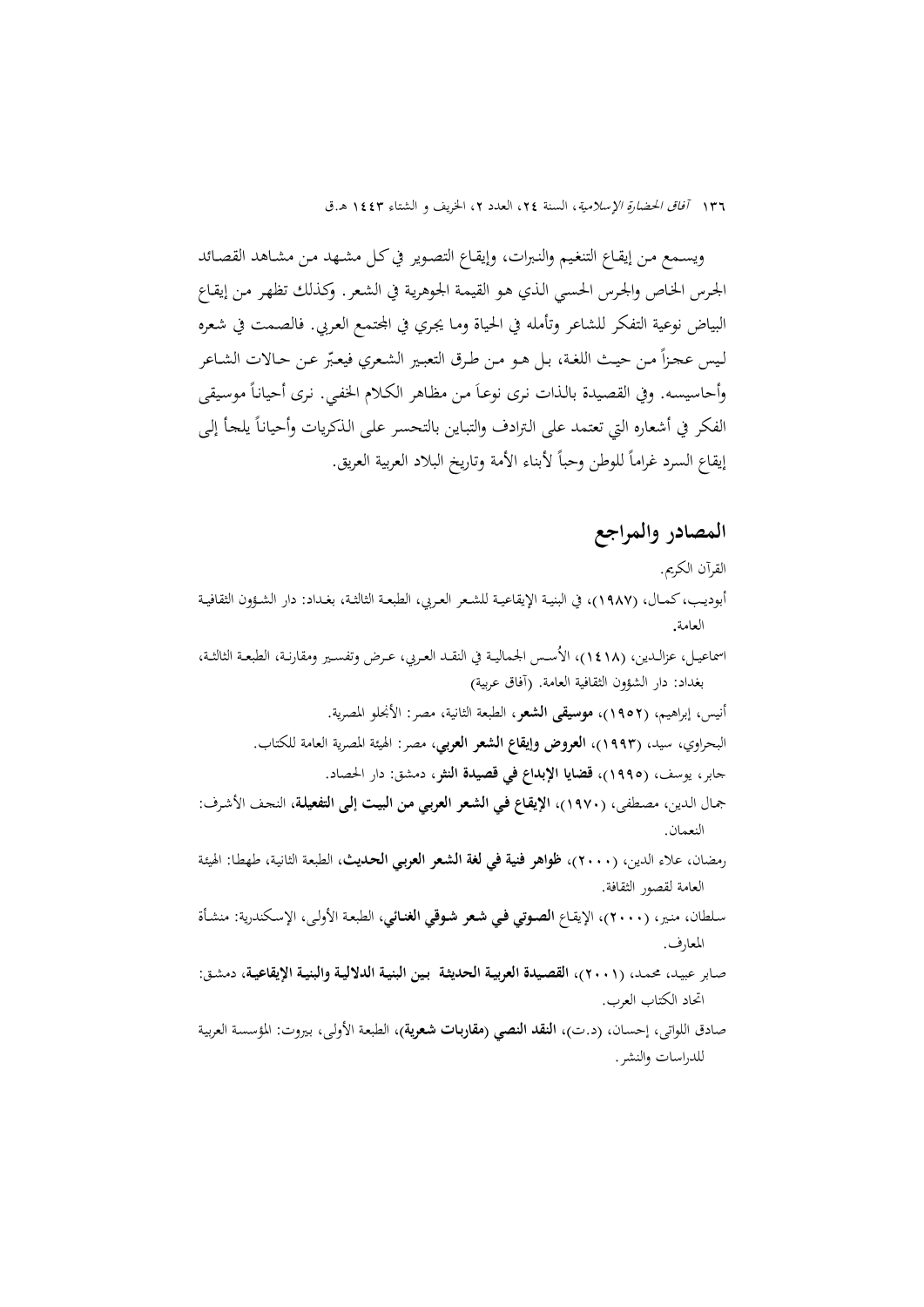الصقلاوي، سعيد، (٢٠٠٤)، **ديوان نشيد الماء**، الطبعة الأولى، مسقط: مطابع النهضة. الصكر، حامت، )1989(، **ما التؤدیه الصفة**، منشورات املربد الشعري العاشر، بغداد: دار احلریة للطباعة. العاكوب، عيس<sub>ى</sub> علي، (٢٠٠٠)، م**وسيقا الشعر العربي**، (د.ط)، دمشق: دار الفكر. عبدالــدايم، صــابر، (١٩٩٣)، **موســيقي الشــعر العربــي بــين الثبـــات والتطــور**، الطبعــة الثالثــة، قــاهرة: مكتبة الخانجي. العسلّي ، بسام، (٢٠٠٢)، **عبدالرحمن الداخل (صقر قریش)**، الطبعة الثامنة، بیروت: دار النفائس. عشري زايد، علي، (٢٠٠٢)، عن بناء ا**لقصيدة العربية الحديثة**، الطبعة الرابعة، القاهرة: مكتبة إبن سينا. علي، عبدالرضا، (١٩٨٩)، الإيقاع ا**لداخلي في قصيدة الحرب**، منشورات المربد الشعري العاشر، بغداد: دار احلریة للطباعة. عياد، شكری حممد، )1968(، **موسیقی الشعر العربي**، الطبعة اعول ، مصر: دار املعرفة. غنيمي هلال، محمد، (۱**۹۸۷)، النقد الأدبي الحدیث**، بیروت: دار العودة. مصطفى، هشام، (٢٠١٨)، **سعيد الصقلاوي شاعر بحجم الألم**، الطبعة الأولى، عمان: دار دجلة. مندور، محمد، (د.ت)؛ في ا**لمیزان الجدید**، الطبعة الثانية، القاهرة، نحضة مصر. ر، هادی، )2002(، **األساس في فقه اللغة العربیة وأرومتها**، الطبعة اعول ، عمان: دار الفكر . مهدى هـلال، مـاهر، (١٩٨٠)؛ جـرس الألفـاظ ودلالتهـا فـي البحث البلاغـي والنقـدي عنـد العـرب، بغداد: دار الرشيد. مورية، س، (١٩٦٩)، حركات التجديد في موسيقى الشعر العربي الحديث، ترجمة سعيد مصلوح، د.ط، القاهرة: عامل الكتب.

#### **المقاالر**

- آذرشب، محمدعلي وچليبي رضا(٢٠٢٠)، «رمزية عبدالرحمن الـداخل في شعر الصقلاوي؛ قصيدة محاصرون  $\mathcal{L}$ نموذجاً»، **مجلة آداب الكوفة**، العدد الـ٤٣ صص ٢٥ – ١١.
- آلبویـه لنگـرودي، عبـدالعلي، زارعـي کفایـت، حشـمت الــه(٢٠١٧ م)، «صـلة الموسـيقى الشـعریة بالعناصـر الأخرى للشعر»، **اللغة العربية وآدابها**، العدد الـ٣، صص ٣١٨–٢٩٧.
- انصاري، نرگس، ووحيد ميرزايي(١٤٤٠ هـ)، «البنية الإيقاعية والدلالية في شعر المقاومة، بسيسو والفيتوري  $\mathcal{L}$ نموذجاً»، **مجلة آفاق الحضارة الإسلامية**، العدد الـ2، صص ٢٧٤-٢٤٧.
- بــالوي، رســون )1442 ه(، »تداوليــة اخلطــاص التواصــلي يف دصــا د املقاومــة للشــاعر ســعيد الصــقالو ي،  $\mathcal{L}$ قصيدة صرحة طفل أنموذجاً»، **مجلة آفاق الحضارة الإسلامية**، العدد الـ٢، صص ٢٥-١.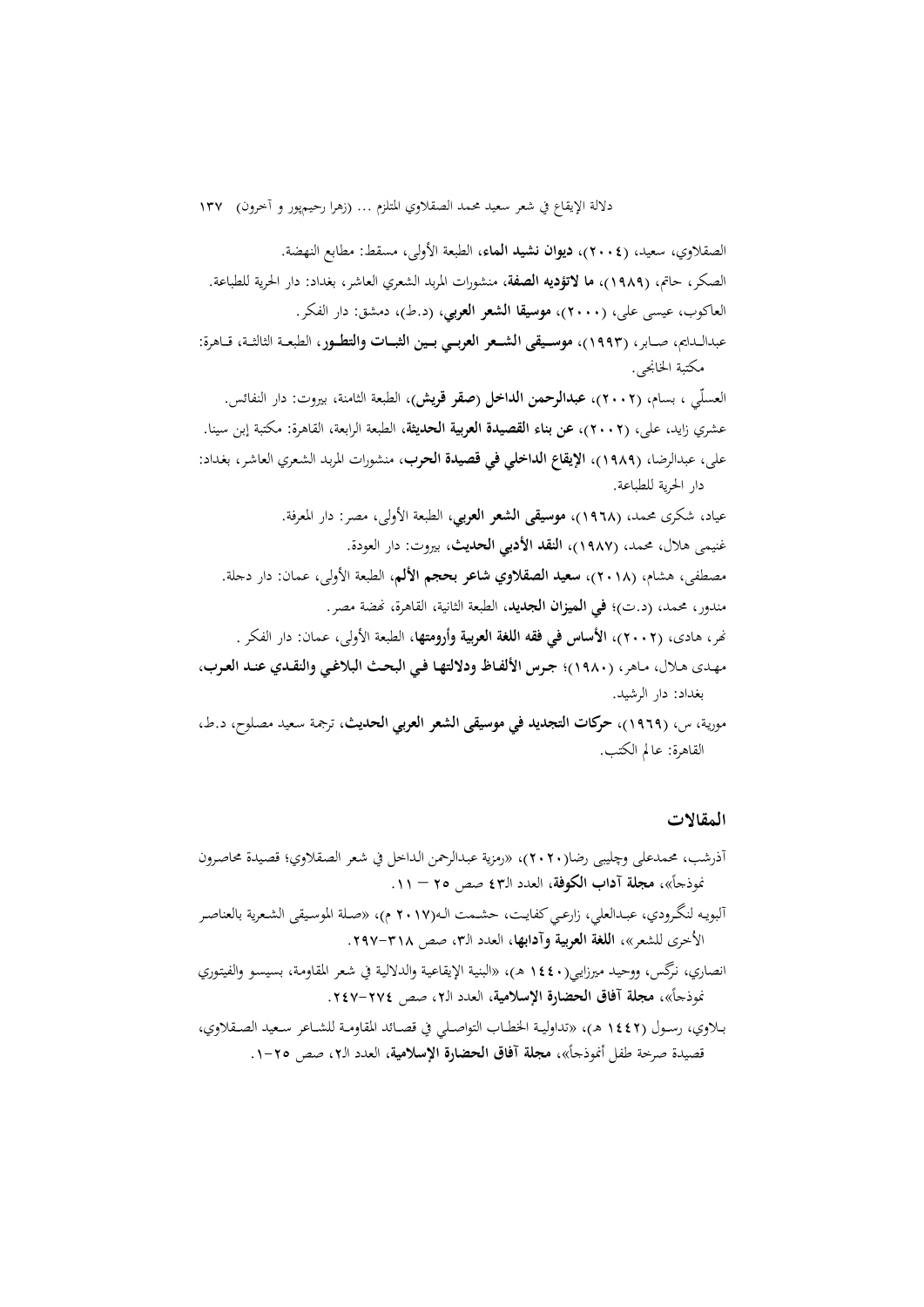١٣٨ آفاق الحضارة الإسلامية، السنة ٢٤، العدد ٢، الخريف و الشتاء ١٤٤٣ هـ.ق

بـلاوي، رسـول( ١٣٩٩ ش)، «الوظـائف التفاعليـة لظـاهرة الصـمت في شـعر طـلال سـعيد الجنيـ<u>ن</u>ي»، **مجلـة الجمعیة اإلیرانیة للغة العربیة وآدابها**، العدد الـ،56 صص .65-88 ـ مـد الكتـاص، )2019(. »أدـالم عربيـة«، **مجلاة اقافیاة فنیاة فخریاة أدبیاة** تصـدر عـد مؤسسـة اإلبـداع للثقافة والأدب والفنون. ٢٠١٩، صص ١٥-١٠.

#### **Sources**

Holy Quran

- Abu Deeb, Kamal, (1987), in the lyric structure of Arabic poetry, third edition, Baghdad: House of General Cultural Affairs. (In Arabic)
- Ismail, Dr. Ezz Al-Din, (1418), Aesthetic Foundations in Arab Criticism, Presentation, Interpretation and Comparison, Third Edition, Baghdad: House of General Cultural Affairs. (In Arabic)
- Anis, Ibrahim, (1952), The Music of Poetry, Second Edition, Anglo-Egyptian. (In Arabic)
- Al-Bahrawi, Dr. Mr; (1993), Performances and Rhythm of Arabic Poetry, Egypt: Egyptian General Book Authority. (In Arabic)
- Jaber, Youssef, (1995), The Deeds of Creativity in the Prose Poem, Damascus: Dar Al-Hassad. (In Arabic)
- Jamal al-Din, Mustafa, (1970), the rhythm of Arab poetry from home to tafileh, Najaf al-Ashraf, al-Nu'man. (In Arabic)
- Ramadan, Alaa El-Din, (2000), Artistic phenomena in the language of modern Arabic poetry, second edition, Tahta: The General Authority for Cultural Palaces. (In Arabic)
- Sultan, Dr. Munir, (2000), The Acoustic Rhythm in Shawky's Lyrical Poetry, First Edition, Alexandria, Knowledge Establishment. (In Arabic)
- Saber Abid, Dr. Muhammad, (2001), the arabic poem, between the semantic structure and the rhythmic structure, Damascus: The Union of Arab Writers. (In Arabic)
- Sadiq Al-Lawati, Dr. Ihsan, Textual Criticism (Poetic Approaches), First Edition, Beirut: The Arab Foundation for Studies and Publishing. (In Arabic)
- Al-Saqlawi, Saeed, (2004), Divan Anthem of Water, first edition, Muscat: Al-Nahda Press. (In Arabic)
- Al-Sikr, Hatem, (1989), What the adjective does not perform, Al-Marbad Publications for the Tenth Poetry, Baghdad: Freedom House for Printing. (In Arabic)
- Al-Akoub, Issa Ali, (2000), Music for Arabic Poetry, Damascus: Dar Al-Fikr. (In Arabic)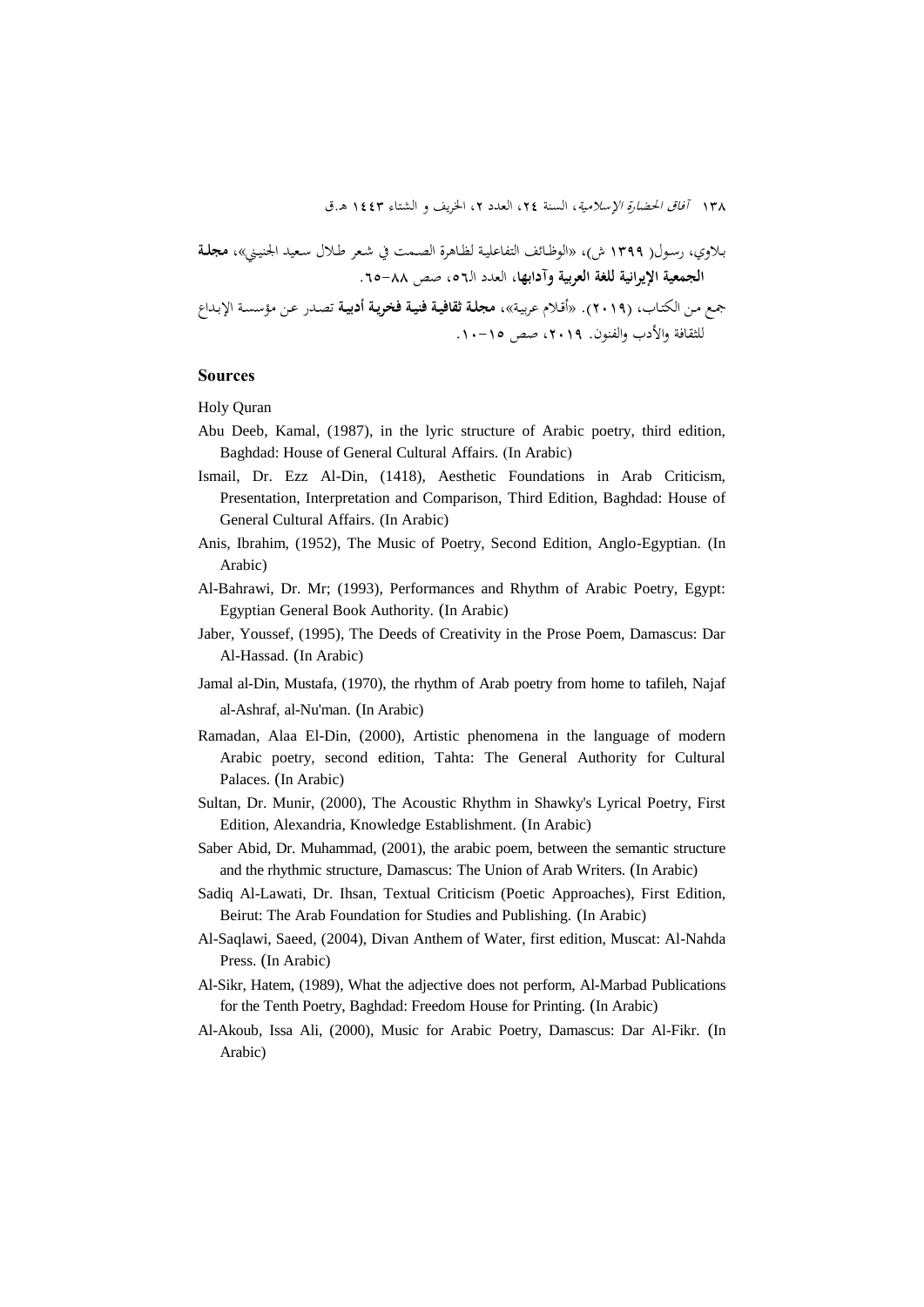- Abdul Dayem, Dr. Saber, (1993), Music for Arab Poetry between Stability and Evolution, Third Edition, Cairo: Al-Khanji Library. (In Arabic)
- Al-Asali, Bassam, (2002), Abdul-Rahman Al-Dakhil, the eighth edition, Beirut: Dar Al-Nafaes. (In Arabic)
- Oshri Zayid, Ali, (2002), on the construction of the "modern Arabic poem", fourth edition, Cairo: Ibn Sina Library. (In Arabic)
- Ali, Dr. Abd al-Reda, (1989), The internal rhythm in the poem of war, Al-Marbad Publications, for the tenth poetry, Baghdad: Freedom House. (In Arabic)
- Ayyad, Shukry Muhammad, (1968), A Music for Arabic Poetry, First Edition, Egypt: Dar Al Maarifa. (In Arabic)
- Ghonimi Hilal, Muhammad, (1987), Modern Literary Criticism, Beirut, Dar Al-Awdah. (In Arabic)
- Mustafa, Hisham, (2018), Saeed Saqlawi, a poet in the size of pain, first edition, Amman: Dar Tigris. (In Arabic)
- Mandour, Muhammad (without date); In the New Balance, second edition, Cairo, Nahdet. (In Arabic)
- Mahdi Hilal, Maher, (1980); Bell words and their connotations for rhetorical and critical research among the Arabs, Baghdad, Dar Al-Rashid. (In Arabic)
- Moriah, S., (1969), The renewal movements in the music of modern Arabic poetry, translated by Saeed Maslouh, first edition, Cairo: The World of Books. (In Arabic)
- Nahr, Hady, (2002), the basis for the jurisprudence of the Arabic language and its aroma, first edition, Amman, Dar Al-Fikr.(In Arabic)

#### **Articles**

- Azarshab, Mohammad Ali Vahlibi Reza, (2020), Ramziyyah Abd al-Rahman al-Dakhl in the poetry of Saqlawi (poem of the contemporaries in exile), Journal of Adaf al-Kufa, 44, pp. 25-11.( In Arabic)
- Alboye Langroudi, Abdul Ali, Zarei Kefayat, Heshmatullah, (2017), Prayer of poetic music with other elements for poetry, Arabic language and etiquette, number 3, pp. 318-297 (In Arabic)
- Ansari, Narges, Vahid Mirzaei (1440 AH), "Al-Iqa'i Foundation and Evidence in Poetry of Resistance, Basiso and Victory Examples", Afaq Al-Hadhara Islamic Magazine, Number 2, pp. 274-247. (In Arabic)
- Balawi, Rasool (1442 AH), "The introduction of the addressee's speech in the poems of the resistance to the poet Saeed Al-Saqlawi, the short poem of the child in which he studied" pp 1-25. (In Arabic)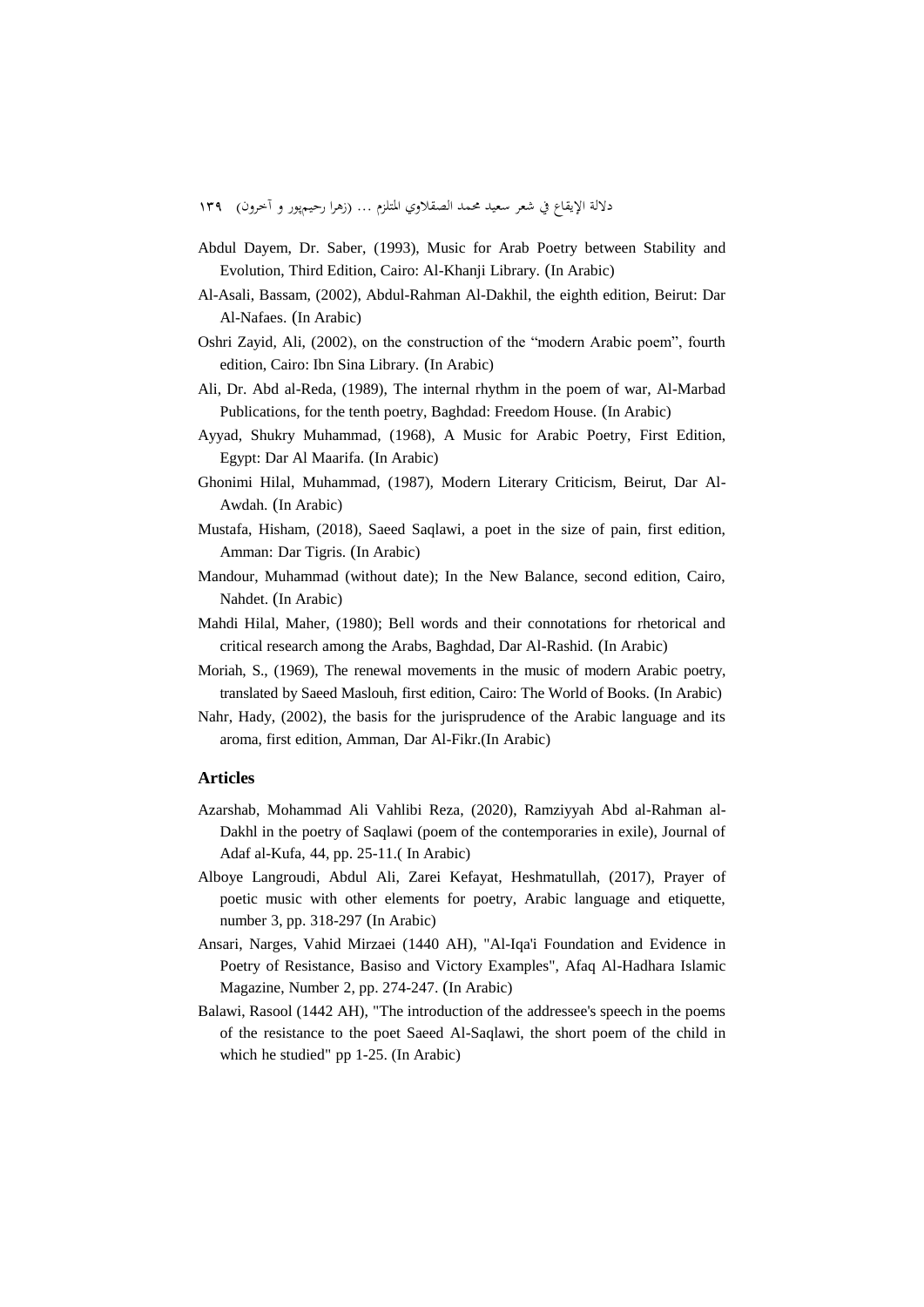- Balawi, Rasool (1399 AH), "Interactive duties for the appearance of silence in the poetry of Talal Saeed Al-Jenini", Iranian Journal Magazine for the Arabic language and etiquette, number 56-, pp. 88-65. (In Arabic)
- Collection of writers, (2019). "Arabic Writings", a magazine of technical and literary literature, led by the Innovation Foundation for Culture, Literature and Arts. 2019, pp. 10 to 15. (In Arabic)